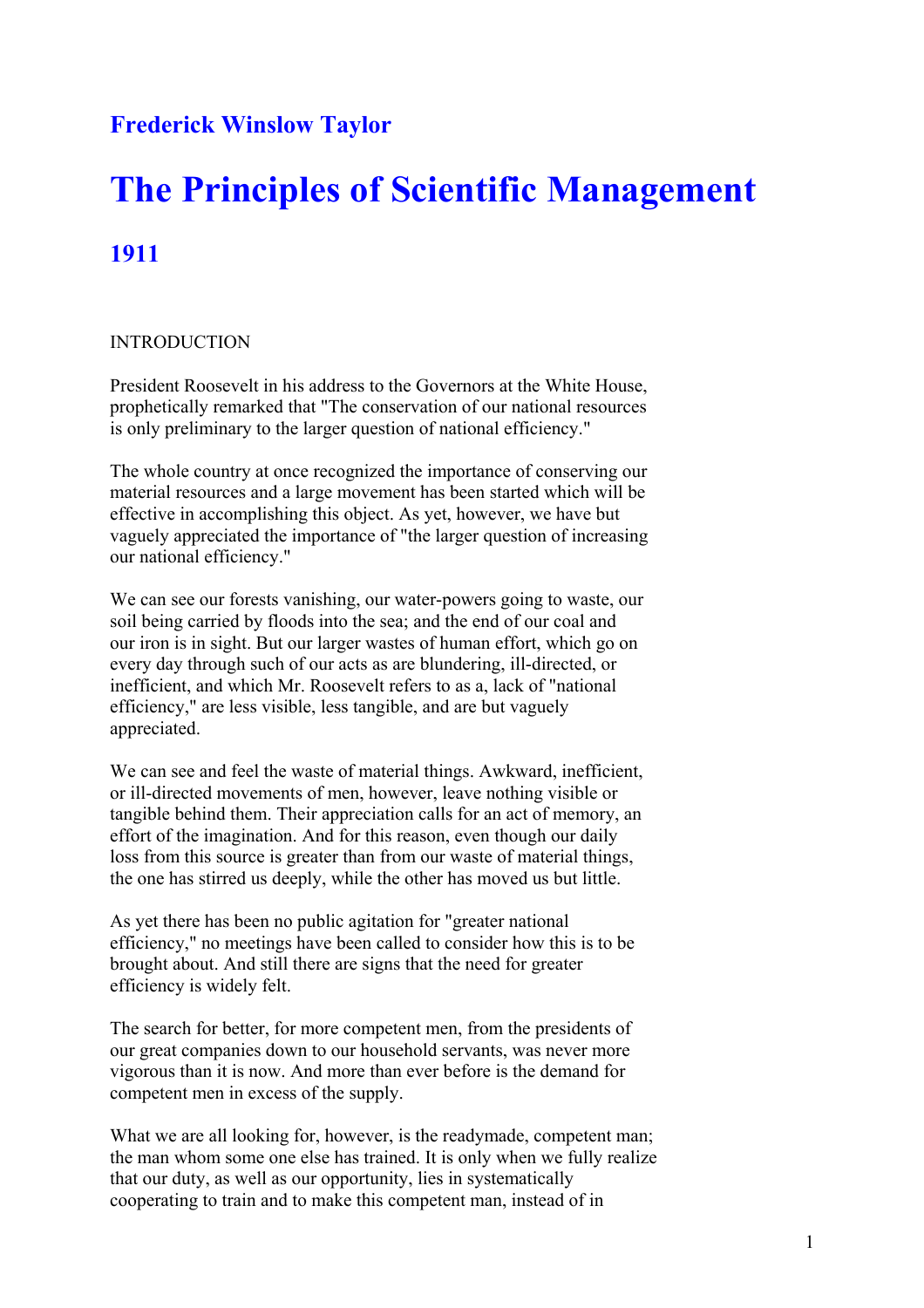hunting for a man whom some one else has trained, that we shall be on the road to national efficiency.

In the past the prevailing idea has been well expressed in the saying that "Captains of industry are born, not made"; and the theory has been that if one could get the right man, methods could be safely left to him. In the future it will be appreciated that our leaders must be trained right as well as born right, and that no great man can (with the old system of personal management) hope to compete with a number of ordinary men who have been properly organized so as efficiently to cooperate.

In the past the man has been first; in the future the system must be first. This in no sense, however, implies that great men are not needed. On the contrary, the first object of any good system must be that of developing first-class men; and under systematic management the best man rises to the top more certainly and more rapidly than ever before.

This paper has been written:

First. To point out, through a series of simple illustrations, the great loss which the whole country is suffering through inefficiency in almost all of our daily acts.

Second. To try to convince the reader that the remedy for this inefficiency lies in systematic management, rather than in searching for some unusual or extraordinary man.

Third. To prove that the best management is a true science, resting upon clearly defined laws, rules, and principles, as a foundation. And further to show that the fundamental principles of scientific management are applicable to all kinds of human activities, from our simplest individual acts to the work of our great corporations, which call for the most elaborate cooperation. And, briefly, through a series of illustrations, to convince the reader that whenever these principles are correctly applied, results must follow which are truly astounding.

This paper was originally prepared for presentation to the American Society of Mechanical Engineers. The illustrations chosen are such as, it is believed, will especially appeal to engineers and to managers of industrial and manufacturing establishments, and also quite as much to all of the men who are working in these establishments. It is hoped, however, that it will be clear to other readers that the same principles can be applied with equal force to all social activities: to the management of our homes; the management of our farms; the management of the business of our tradesmen, large and small; of our churches, our philanthropic institutions our universities, and our governmental departments.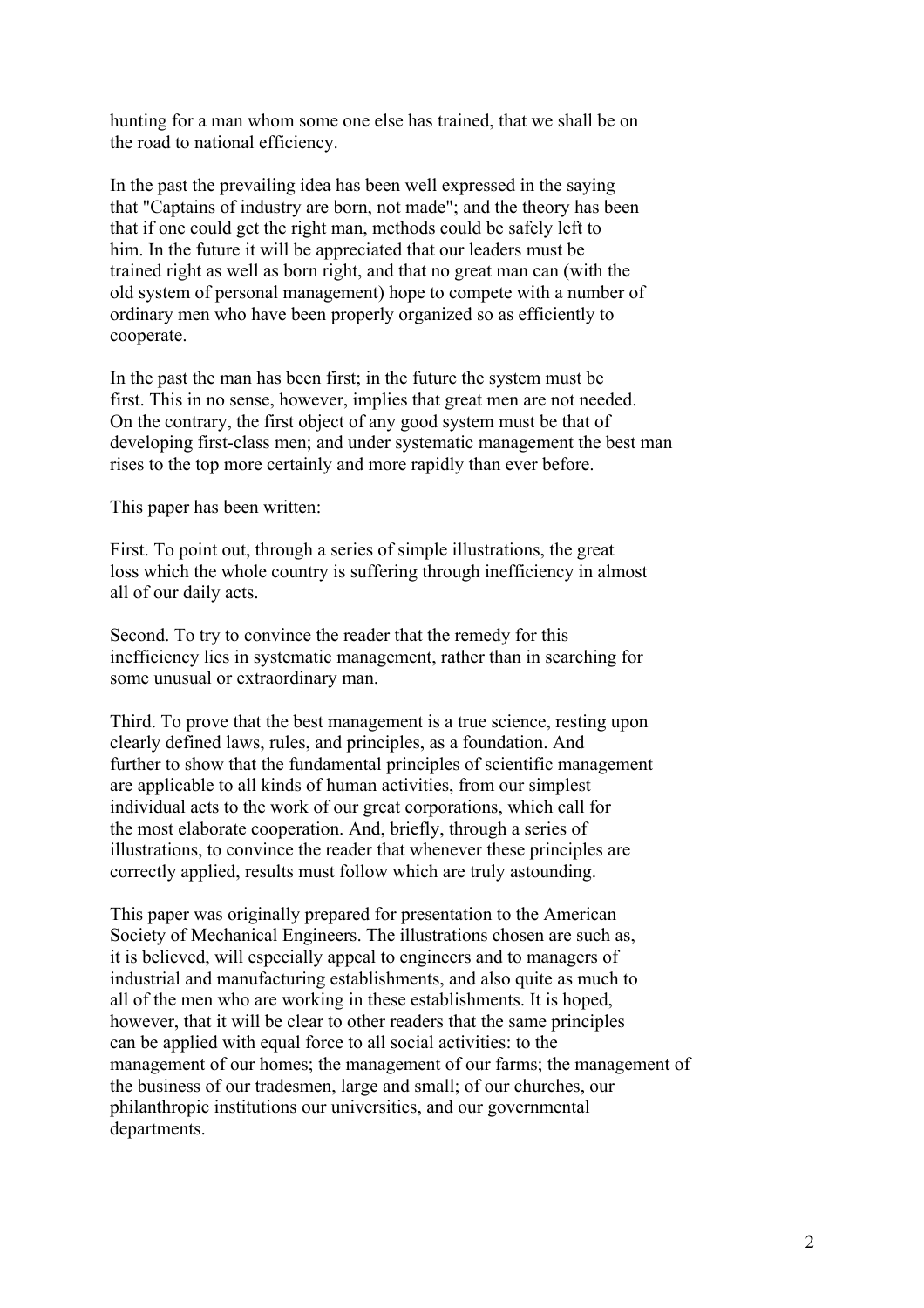## CHAPTER I

## FUNDAMENTALS OF SCIENTIFIC MANAGEMENT

The principal object of management should be to secure the maximum prosperity for the employer, coupled with the maximum prosperity for each employee.

The words "maximum prosperity" are used, in their broad sense, to mean not only large dividends for the company or owner, but the development of every branch of the business to its highest state of excellence, so that the prosperity may be permanent. In the same way maximum prosperity for each employee means not only higher wages than are usually received by men of his class, but, of more importance still, it also means the development of each man to his state of maximum efficiency, so that he may be able to do, generally speaking, the highest grade of work for which his natural abilities fit him, and it further means giving him, when possible, this class of work to do.

It would seem to be so self-evident that maximum prosperity for the employer, coupled with maximum prosperity for the employee, ought to be the two leading objects of management, that even to state this fact should be unnecessary. And yet there is no question that, throughout the industrial world, a large part of the organization of employers, as well as employees, is for war rather than for peace, and that perhaps the majority on either side do not believe that it is possible so to arrange their mutual relations that their interests become identical.

The majority of these men believe that the fundamental interests of employees and employers are necessarily antagonistic. Scientific management, on the contrary, has for its very foundation the firm conviction that the true interests of the two are one and the same; that prosperity for the employer cannot exist through a long term of years unless it is accompanied by prosperity for the employee, and vice versa; and that it is possible to give the workman what he most wants--high wages--and the employer what he wants--a low labor cost--for his manufactures.

It is hoped that some at least of those who do not sympathize with each of these objects may be led to modify their views; that some employers, whose attitude toward their workmen has been that of trying to get the largest amount of work out of them for the smallest possible wages, may be led to see that a more liberal policy toward their men will pay them better; and that some of those workmen who begrudge a fair and even a large profit to their employers, and who feel that all of the fruits of their labor should belong to them, and that those for whom they work and the capital invested in the business are entitled to little or nothing, may be led to modify these views.

No one can be found who will deny that in the case of any single individual the greatest prosperity can exist only when that individual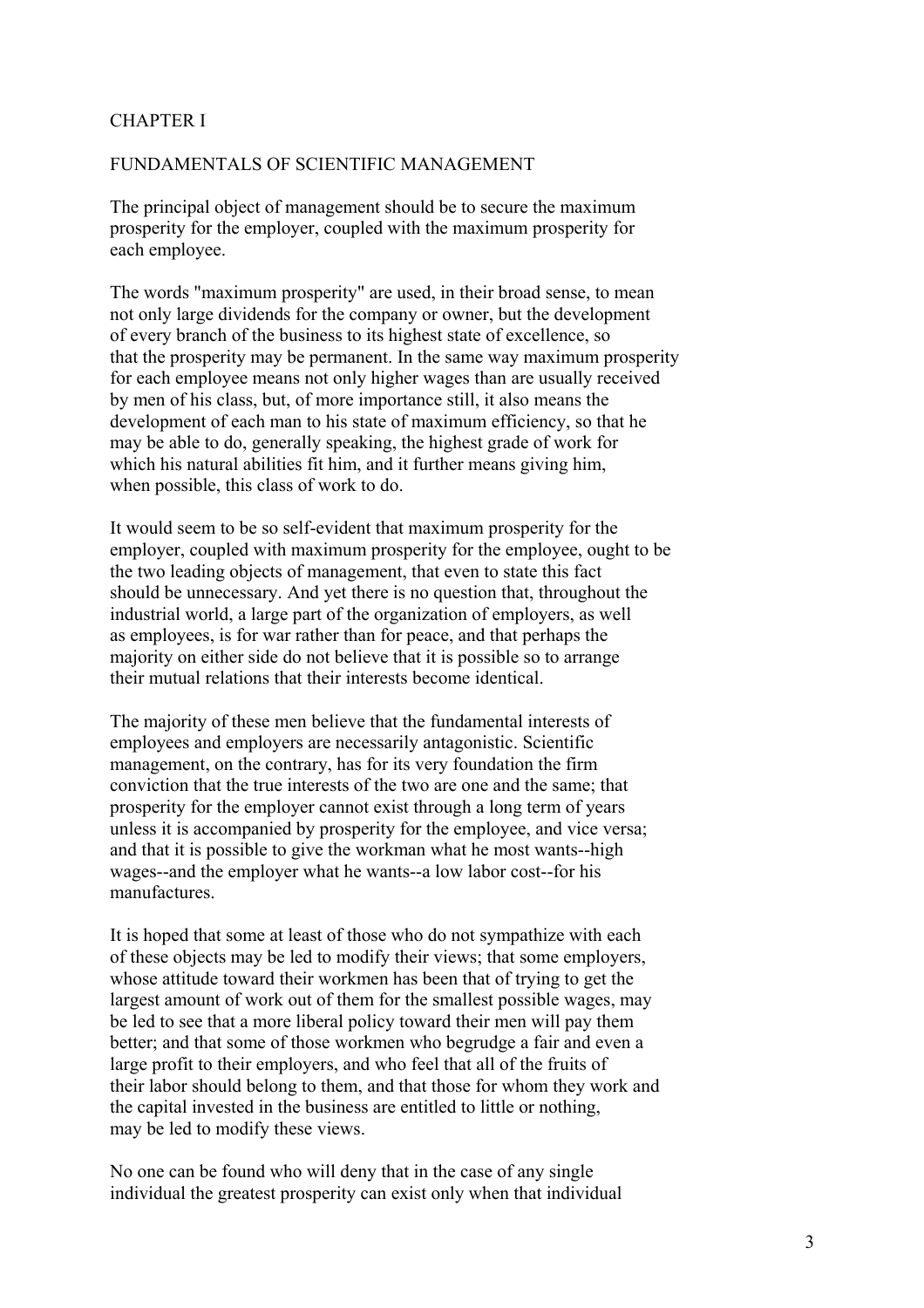has reached his highest state of efficiency; that is, when he is turning out his largest daily output.

The truth of this fact is also perfectly clear in the case of two men working together. To illustrate: if you and your workman have become so skilful that you and he together are making two pairs of, shoes in a day, while your competitor and his workman are making only one pair, it is clear that after selling your two pairs of shoes you can pay your workman much higher wages than your competitor who produces only one pair of shoes is able to pay his man, and that there will still be enough money left over for you to have a larger profit than your competitor.

In the case of a more complicated manufacturing establishment, it should also be perfectly clear that the greatest permanent prosperity for the workman, coupled with the greatest prosperity for the employer, can be brought about only when the work of the establishment is done with the smallest combined expenditure of human effort, plus nature's resources, plus the cost for the use of capital in the shape of machines, buildings, etc. Or, to state the same thing in a different way: that the greatest prosperity can exist only as the result of the greatest possible productivity of the men and machines of the establishment--that is, when each man and each machine are turning out the largest possible output; because unless your men and your machines are daily turning out more work than others around you, it is clear that competition will prevent your paying higher wages to your workmen than are paid to those of your competitor. And what is true as to the possibility of paying high wages in the case of two companies competing close beside one another is also true as to whole districts of the country and even as to nations which are in competition. In a word, that maximum prosperity can exist only as the result of maximum productivity. Later in this paper illustrations will be given of several companies which are earning large dividends and at the same time paying from 30 per cent to 100 per cent higher wages to their men than are paid to similar men immediately around them, and with whose employers they are in competition. These illustrations will cover different types of work, from the most elementary to the most complicated.

If the above reasoning is correct, it follows that the most important object of both the workmen and the management should be the training and development of each individual in the establishment, so that he can do (at his fastest pace and with the maximum of efficiency) the highest class of work for which his natural abilities fit him.

These principles appear to be so self-evident that many men may think it almost childish to state them. Let us, however, turn to the facts, as they actually exist in this country and in England. The English and American peoples are the greatest sportsmen in the world. Whenever an American workman plays baseball, or an English workman plays cricket, it is safe to say that he strains every nerve to secure victory for his side. He does his very best to make the largest possible number of runs.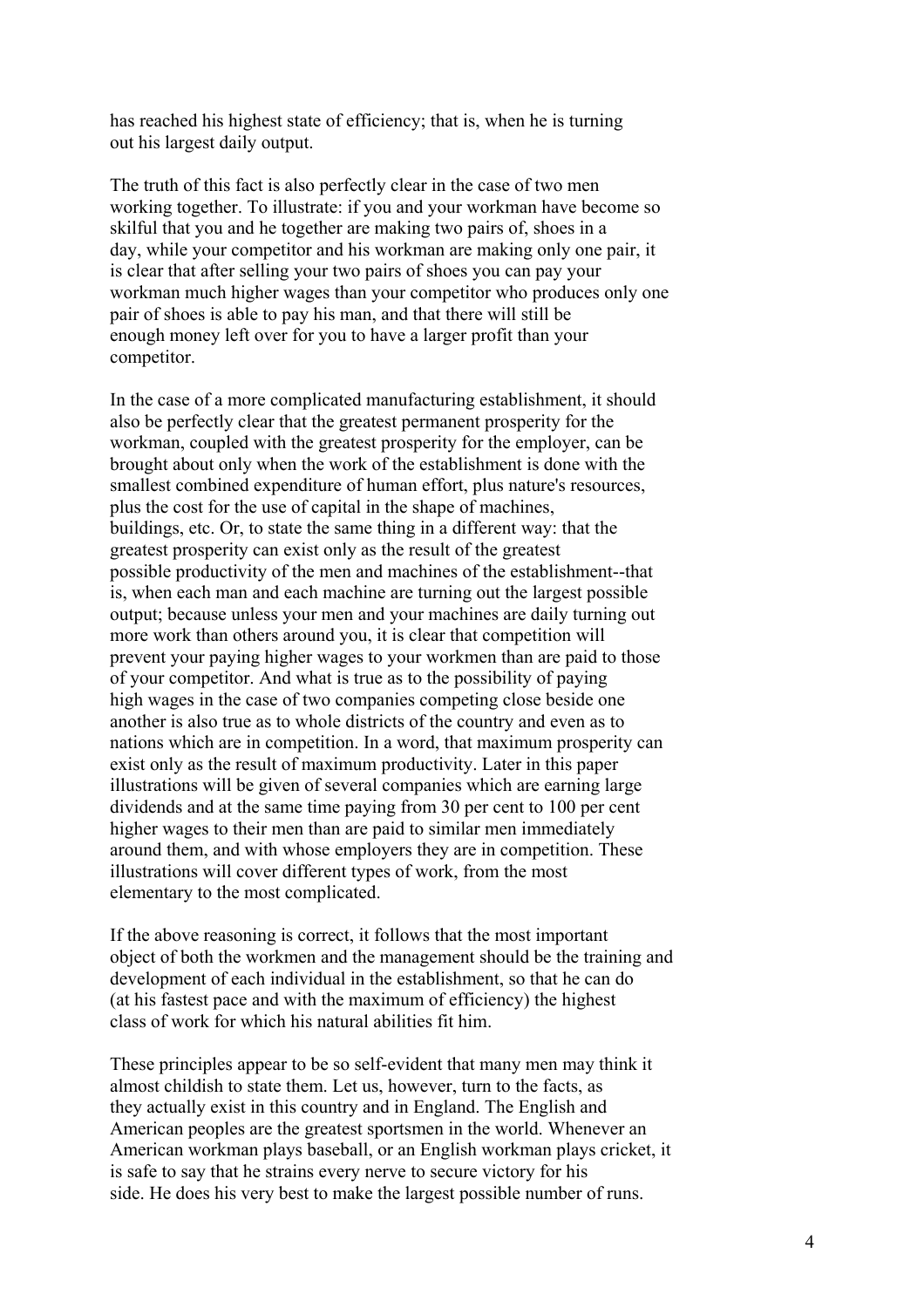The universal sentiment is so strong that any man who fails to give out all there is in him in sport is branded as a "quitter," and treated with contempt by those who are around him.

When the same workman returns to work on the following day, instead of using every effort to turn out the largest possible amount of work, in a majority of the cases this man deliberately plans to do as little as he safely can to turn out far less work than he is well able to do in many instances to do not more than one-third to one-half of a proper day's work. And in fact if he were to do his best to turn out his largest possible day's work, he would be abused by his fellow-workers for so doing, even more than if he had proved himself a "quitter" in sport. Under working, that is, deliberately working slowly so as to avoid doing a full day's work, "soldiering," as it is called in this country, "hanging it out," as it is called in England, "ca canae," as it is called in Scotland, is almost universal in industrial establishments, and prevails also to a large extent in the building trades; and the writer asserts without fear of contradiction that this constitutes the greatest evil with which the working-people of both England and America are now afflicted.

It will be shown later in this paper that doing away with slow working and "soldiering" in all its forms and so arranging the relations between employer and employs that each workman will work to his very best advantage and at his best speed, accompanied by the intimate cooperation with the management and the help (which the workman should receive) from the management, would result on the average in nearly doubling the output of each man and each machine. What other reforms, among those which are being discussed by these two nations, could do as much toward promoting prosperity, toward the diminution of poverty, and the alleviation of suffering? America and England have been recently agitated over such subjects as the tariff, the control of the large corporations on the one hand, and of hereditary power on the other hand, and over various more or less socialistic proposals for taxation, etc. On these subjects both peoples have been profoundly stirred, and yet hardly a voice has been raised to call attention to this vastly greater and more important subject of "soldiering," which directly and powerfully affects the wages, the prosperity, and the life of almost every working-man, and also quite as much the prosperity of every industrial, establishment in the nation.

The elimination of "soldiering" and of the several causes of slow working would so lower the cost of production that both our home and foreign markets would be greatly enlarged, and we could compete on more than even terms with our rivals. It would remove one of the fundamental causes for dull times, for lack of employment, and for poverty, and therefore would have a more permanent and far-reaching effect upon these misfortunes than any of the curative remedies that are now being used to soften their consequences. It would insure higher wages and make shorter working hours and better working and home conditions possible.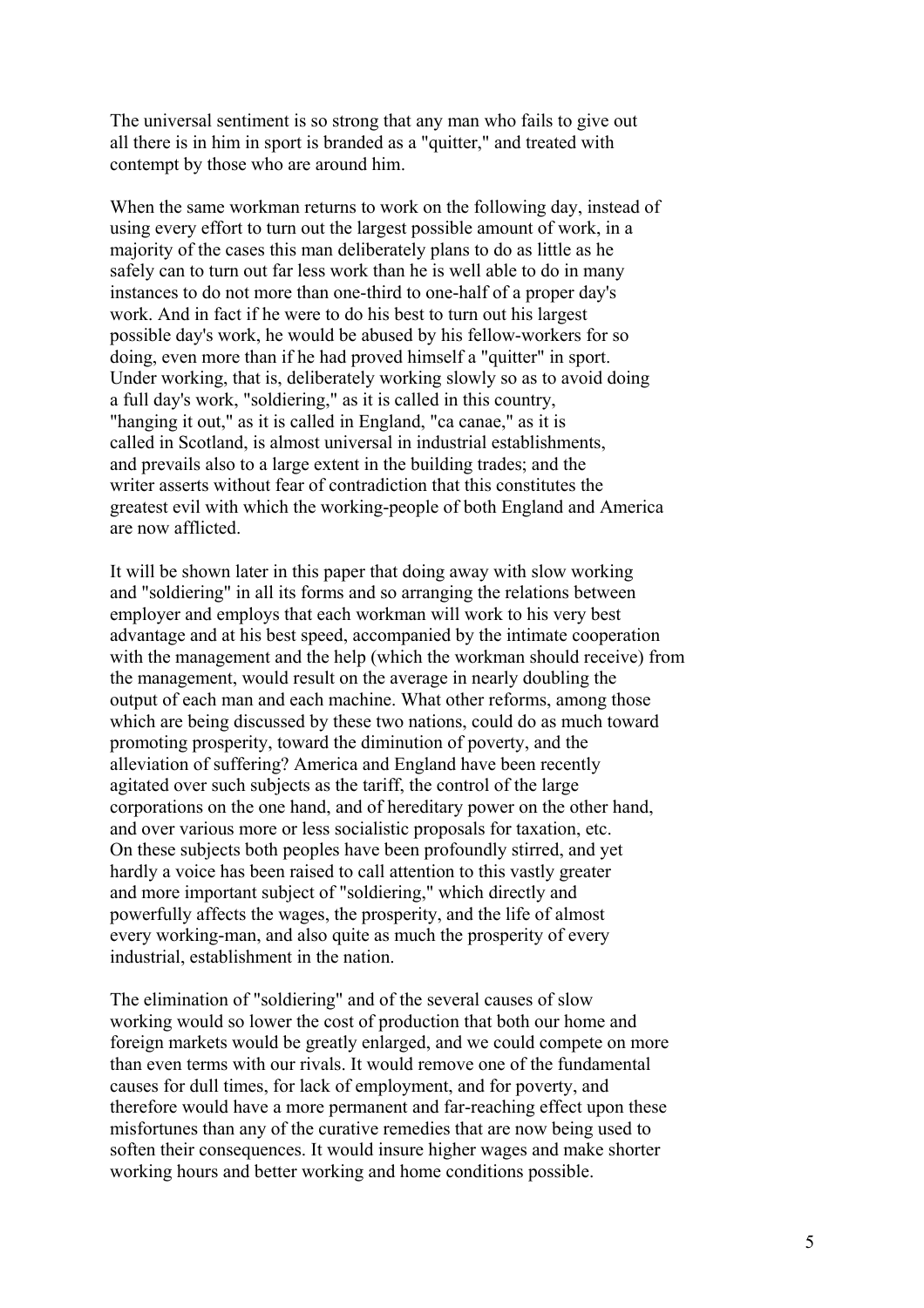Why is it, then, in the face of the self-evident fact that maximum prosperity can exist only as the result of the determined effort of each workman to turn out each day his largest possible day's work, that the great majority of our men are deliberately doing just the opposite, and that even when the men have the best of intentions their work is in most cases far from efficient?

There are three causes for this condition, which may be briefly summarized as:

First. The fallacy, which has from time immemorial been almost universal among workmen, that a material increase in the output of each man or each machine in the trade would result in the end in throwing a large number of men out of work.

Second. The defective systems of management which are in common use, and which make it necessary for each workman to soldier, or work slowly, in order that he may protect his own best interests.

Third. The inefficient rule-of-thumb methods, which are still almost universal in all trades, and in practicing which our workmen waste a large part of their effort.

This paper will attempt to show the enormous gains which would result from the substitution by our workmen of scientific for rule-of-thumb methods.

To explain a little more fully these three causes:

First. The great majority of workmen still believe that if they were to work at their best speed they would be doing a great injustice to the whole trade by throwing a lot of men out of work, and yet the history of the development of each trade shows that each improvement, whether it be the invention of a new machine or the introduction of a better method, which results in increasing the productive capacity of the men in the trade and cheapening the costs, instead of throwing men out of work make in the end work for more men.

The cheapening of any article in common use almost immediately results in a largely increased demand for that article. Take the case of shoes, for instance. The introduction of machinery for doing every element of the work which was formerly done by hand has resulted in making shoes at a fraction of their former labor cost, and in selling them so cheap that now almost every man, woman, and child in the working-classes buys one or two pairs of shoes per year, and wears shoes all the time, whereas formerly each workman bought perhaps one pair of shoes every five years, and went barefoot most of the time, wearing shoes only as a luxury or as a matter of the sternest necessity. In spite of the enormously increased output of shoes per workman, which has come with shoe machinery, the demand for shoes has so increased that there are relatively more men working in the shoe industry now than ever before.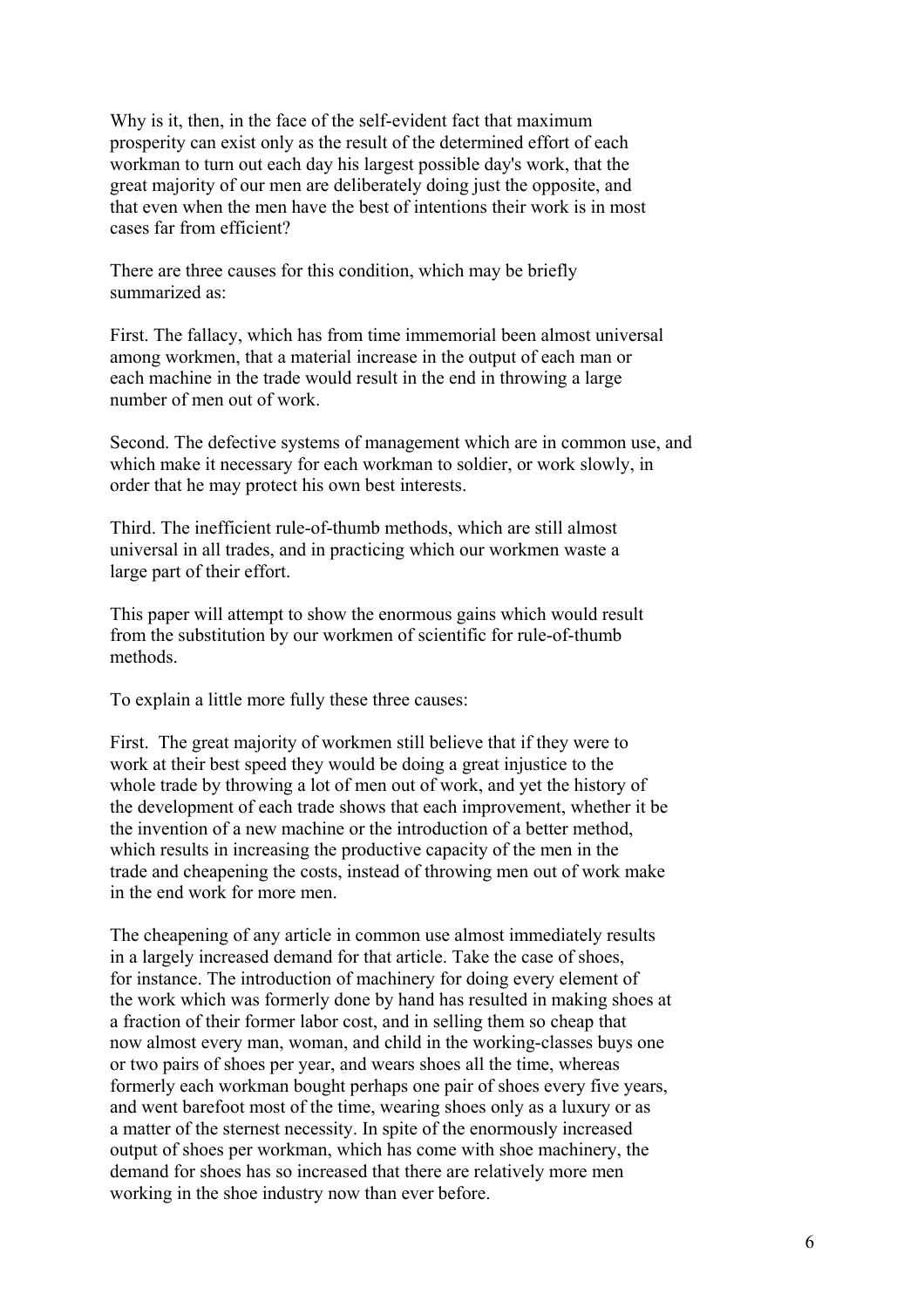The workmen in almost every trade have before them an object lesson of this kind, and yet, because they are ignorant of the history of their own trade even, they still firmly believe, as their fathers did before them, that it is against their best interests for each man to turn out each day as much work as possible.

Under this fallacious idea a large proportion of the workmen of both countries each day deliberately work slowly so as to curtail the output. Almost every labor union has made, or is contemplating making, rules which have for their object ' curtailing the output of their members. and those men who have the greatest influence with the working-people, the labor leaders as well as many people with philanthropic feelings who are helping them, are daily spreading this fallacy and at the same time telling them that they are overworked.

A great deal has been and is being constantly said about "sweat-shop" work and conditions. The writer has great sympathy with those who are overworked, but on the whole a greater sympathy for those who are under paid. For every individual, however, who is overworked, there are a hundred who intentionally under work--greatly under work--every day of their lives, and who for this reason deliberately aid in establishing those conditions which in the end inevitably result in low wages. And yet hardly a single voice is being raised in an endeavor to correct this evil.

As engineers and managers, we are more intimately acquainted with these facts than any other class in the community, and are therefore best fitted to lead in a movement to combat this fallacious idea by educating not only the workmen but the whole of the country as to the true facts. And yet we are practically doing nothing in this direction, and are leaving this field entirely in the hands of the labor agitators (many of whom are misinformed and misguided), and of sentimentalists who are ignorant as to actual working conditions.

Second. As to the second cause for soldiering--the relations which exist between employers and employees under almost all of the systems of management which are in common use--it is impossible in a few words to make it clear to one not familiar with this problem why it is that the ignorance of employers as to the proper time in which work of various kinds should be done makes it for the interest of the workman to "soldier."

The writer therefore quotes herewith from a paper read before The American Society of Mechanical Engineers, in June, 1903, entitled "Shop Management," which it is hoped will explain fully this cause for soldiering:

"This loafing or soldiering proceeds from two causes. First, from the natural instinct and tendency of men to take it easy, which may be called natural soldiering. Second, from more intricate second thought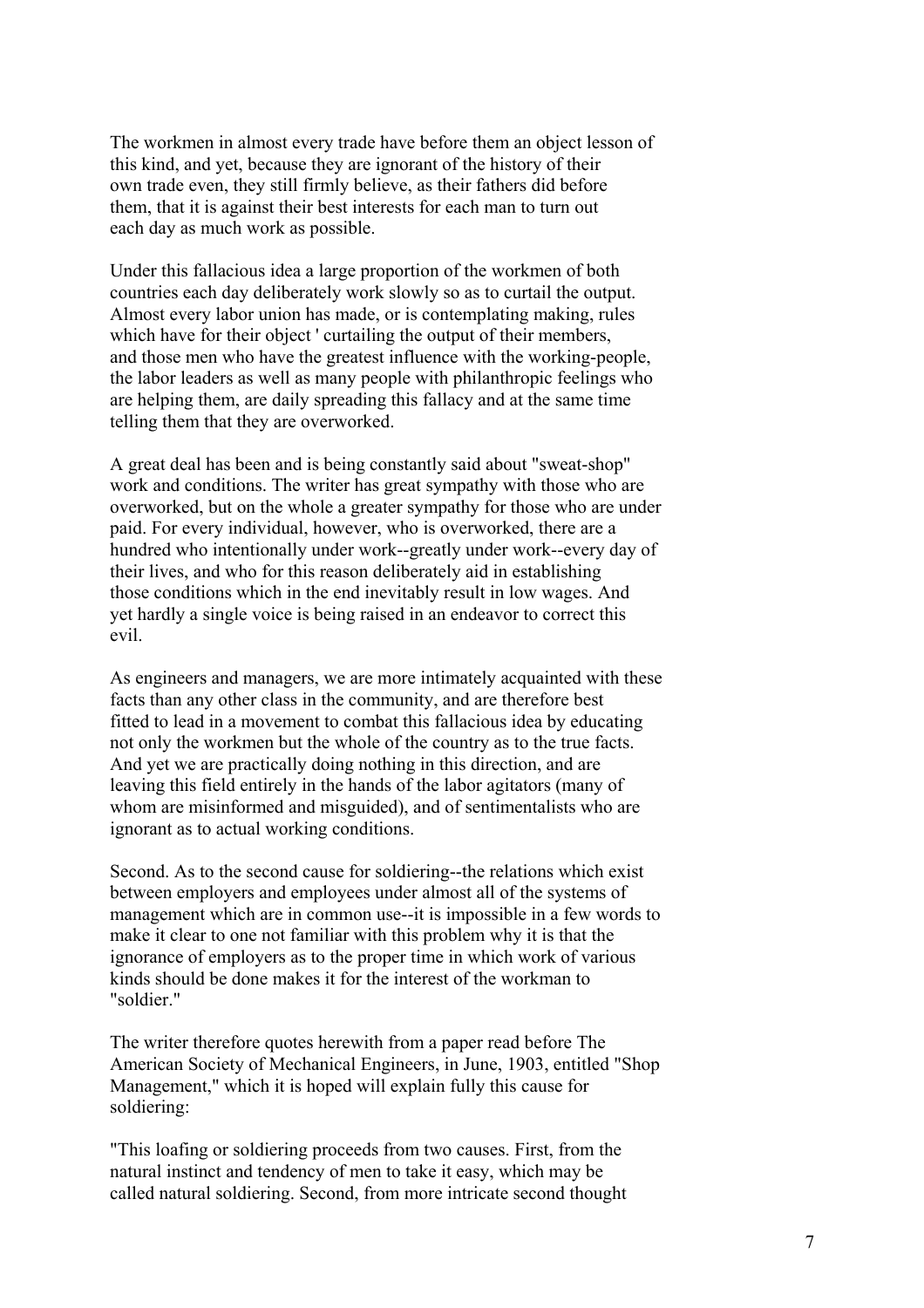and reasoning caused by their relations with other men, which may be called systematic soldiering."

"There is no question that the tendency of the average man (in all walks of life) is toward working at a slow, easy gait, and that it is only after a good deal of thought and observation on his part or as a result of example, conscience, or external pressure that he takes a more rapid pace."

"There are, of course, men of unusual energy, vitality, and ambition who naturally choose the fastest gait, who set up their own standards, and who work hard, even though it may be against their best interests. But these few uncommon men only serve by forming a contrast to emphasize the tendency of the average."

"This common tendency to 'take it easy' is greatly increased by bringing a number of men together on similar work and at a uniform standard rate of pay by the day."

"Under this plan the better men gradually but surely slow down their gait to that of the poorest and least efficient. When a naturally energetic man works for a few days beside a lazy one, the logic of the situation is unanswerable."

"Why should I work hard when that lazy fellow gets the same pay that I do and does only half as much work?"

"A careful time study of men working under these conditions will disclose facts which are ludicrous as well as pitiable."

"To illustrate: The writer has timed a naturally energetic workman who, while going and coming from work, would walk at a speed of from three to four miles per hour, and not infrequently trot home after a day's work. On arriving at his work he would immediately slow down to a speed of about one mile an hour. When, for example, wheeling a loaded wheelbarrow, he would go at a good fast pace even up hill in order to be as short a time as possible under load, and immediately on the return walk slow down to a mile an hour, improving every opportunity for delay short of actually sitting down. In order to be sure not to do more than his lazy neighbor, he would actually tire himself in his effort to go slow."

"These men were working under a foreman of good reputation and highly thought of by his employer, who, when his attention was called to this state of things, answered: 'Well, I can keep them from sitting down, but the devil can't make them get a move on while they are at work.'"

"The natural laziness of men is serious, but by far the greatest evil from which both workmen and employers are suffering is the systematic soldiering which is almost universal under all of the ordinary schemes of management and which results from a careful study on the part of the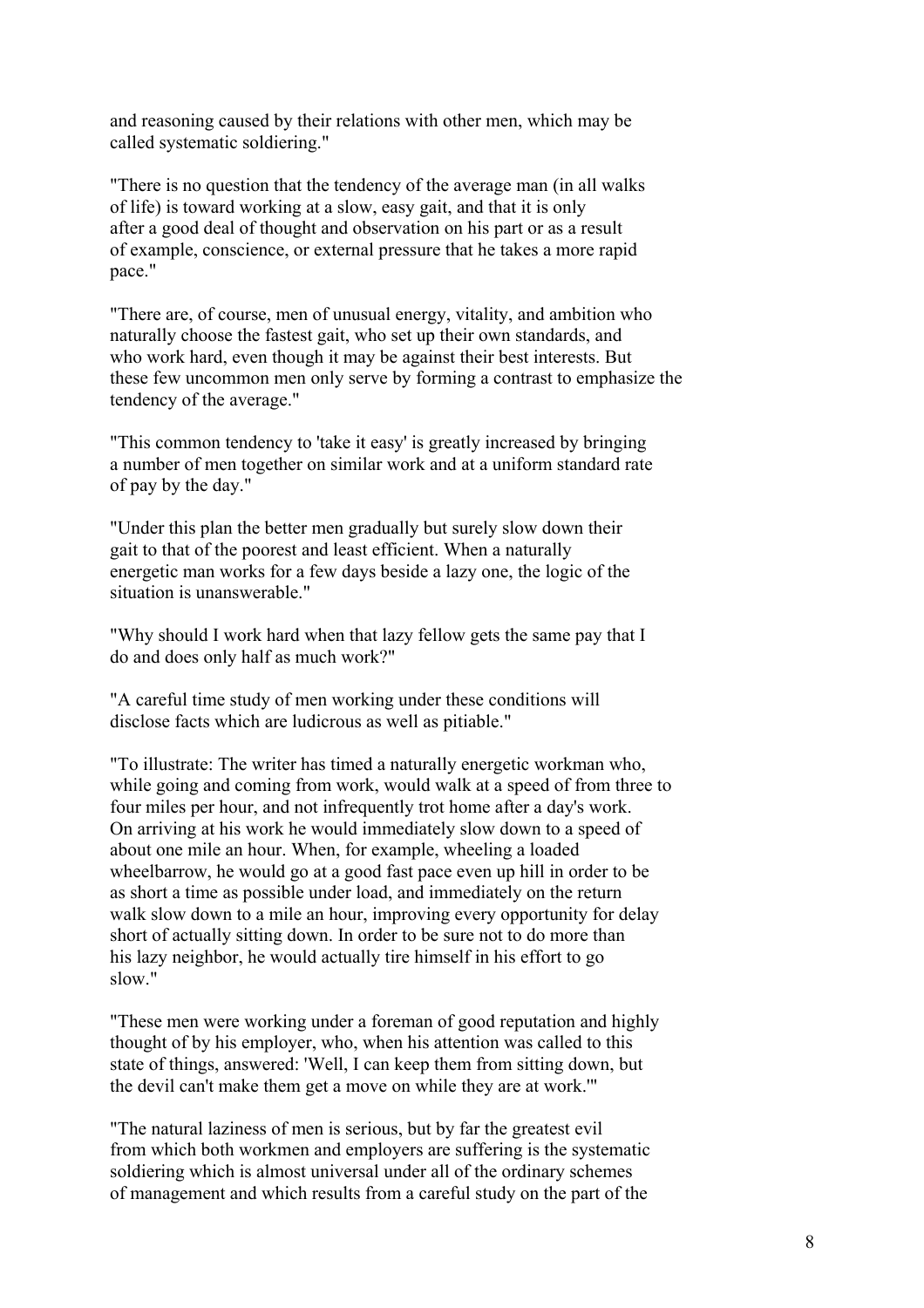workmen of what will promote their best interests."

"The writer was much interested recently in hearing one small but experienced golf caddy boy of twelve explaining to a green caddy, who had shown special energy and interest, the necessity of going slow and lagging behind his man when he came up to the ball, showing him that since they were paid by the hour, the faster they went the less money they got, and finally telling him that if he went too fast the other boys would give him a licking."

"This represents a type of systematic soldiering which is not, however, very serious, since it is done with the knowledge of the employer, who can quite easily break it up if he wishes."

"The greater part of the systematic soldiering, however, is done by the men with the deliberate object of keeping their employers ignorant of how fast work can be done."

"So universal is soldiering for this purpose that hardly a competent workman can be found in a large establishment, whether he works by the day or on piece work, contract work, or under any of the ordinary systems, who does not devote a considerable part of his time to studying just how slow he can work and still convince his employer that he is going at a good pace."

"The causes for this are, briefly, that practically all employers determine upon a maximum sum which they feel it is right for each of their classes of employees to earn per day, whether their men work by the day or piece."

"Each workman soon finds out about what this figure is for his particular case, and he also realizes that when his employer is convinced that a man is capable of doing more work than he has done, he will find sooner or later some way of compelling him to do it with little or no increase of pay."

"Employers derive their knowledge of how much of a given class of work can be done in a day from either their own experience, which has frequently grown hazy with age, from casual and unsystematic observation of their men, or at best from records which are kept, showing the quickest time in which each job has been done. In many cases the employer will feel almost certain that a given job can be done faster than it has been, but he rarely cares to take the drastic measures necessary to force men to do it in the quickest time, unless he has an actual record proving conclusively how fast the work can be done."

"It evidently becomes for each man's interest, then, to see that no job is done faster than it has been in the past. The younger and less experienced men are taught this by their elders, and all possible persuasion and social pressure is brought to bear upon the greedy and selfish men to keep them from making new records which result in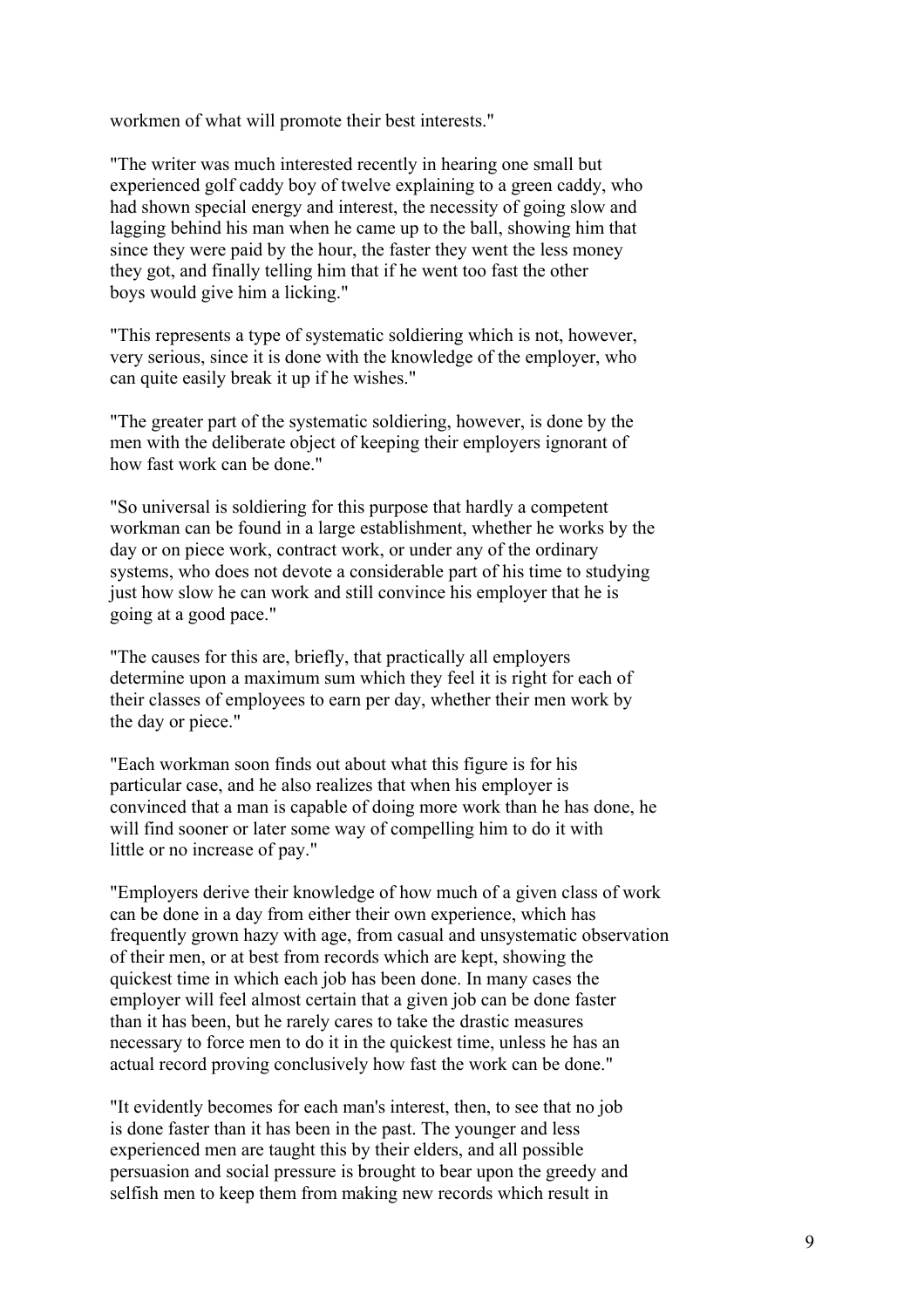temporarily increasing their wages, while all those who come after them are made to work harder for the same old pay."

"Under the best day work of the ordinary type, when accurate records are kept of the amount of work done by each man and of his efficiency, and when each man's wages are raised as he improves, and those who fail to rise to a certain standard are discharged and a fresh supply of carefully selected men are given work in their places, both the natural loafing and systematic soldiering can be largely broken up. This can only be done, however, when the men are thoroughly convinced that there is no intention of establishing piece work even in the remote future, and it is next to impossible to make men believe this when the work is of such a nature that they believe piece work to be practicable. In most cases their fear of making a record which will be used as a basis for piece work will cause them to soldier as much as they dare."

"It is, however, under piece work that the art of systematic soldiering is thoroughly developed; after a workman has had the price per piece of the work he is doing lowered two or three times as a result of his having worked harder and increased his output, he is likely entirely to lose sight of his employer's side of the case and become imbued with a grim determination to have no more cuts if soldiering can prevent it. Unfortunately for the character of the workman, soldiering involves a deliberate attempt to mislead and deceive his employer, and thus upright and straightforward workmen are compelled to become more or less hypocritical. The employer is soon looked upon as an antagonist, if not an enemy, and the mutual confidence which should exist between a leader and his men, the enthusiasm, the feeling that they are all working for the same end and will share in the results is entirely lacking.

"The feeling of antagonism under the ordinary piece-work system becomes in many cases so marked on the part of the men that any proposition made by their employers, however reasonable, is looked upon with suspicion, and soldiering becomes such a fixed habit that men will frequently take pains to restrict the product of machines which they are running when even a large increase in output would involve no more work on their part."

Third. As to the third cause for slow work, considerable space will later in this paper be devoted to illustrating the great gain, both to employers and employees, which results from the substitution of scientific for rule-of-thumb methods in even the smallest details of the work of every trade. The enormous saving of time and therefore increase in the output which it is possible to effect through eliminating unnecessary motions and substituting fast for slow and inefficient motions for the men working in any of our trades can be fully realized only after one has personally seen the improvement which results from a thorough motion and time study, made by a competent man.

To explain briefly: owing to the fact that the workmen in all of our trades have been taught the details of their work by observation of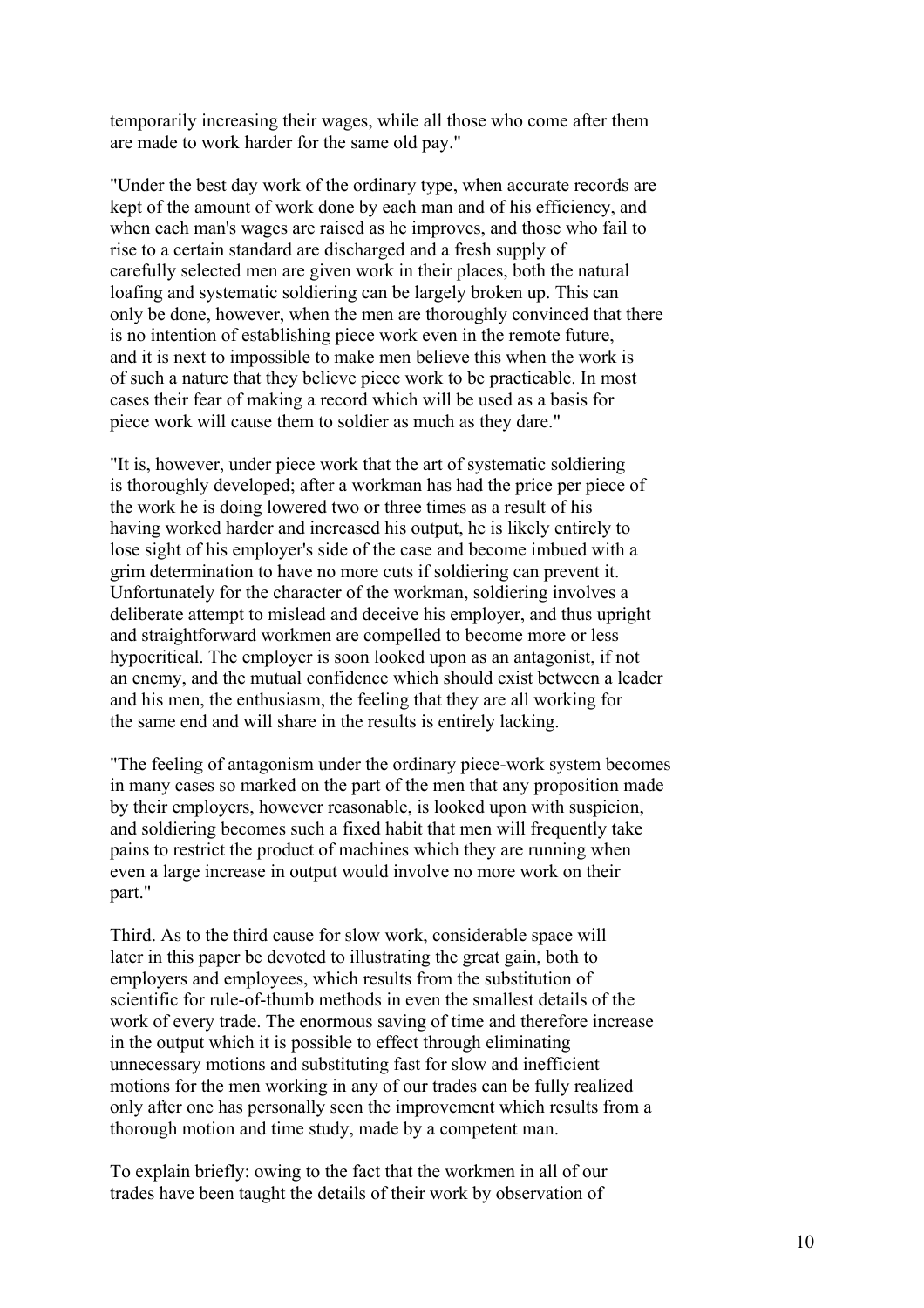those immediately around them, there are many different ways in common use for doing the same thing, perhaps forty, fifty, or a hundred ways of doing each act in each trade, and for the same reason there is a great variety in the implements used for each class of work. Now, among the various methods and implements used in each element of each trade there is always one method and one implement which is quicker and better than any of the rest.

And this one best method and best implement can only be discovered or developed through a scientific study and analysis of all of the methods and implements in use, together with accurate, minute, motion and time study. This involves the gradual substitution of science for rule of thumb throughout the mechanic arts.

This paper will show that the underlying philosophy of all of the old systems of management in common use makes it imperative that each workman shall be left with the final responsibility for doing his job practically as he thinks best, with comparatively little help and advice from the management. And it will also show that because of this isolation of workmen, it is in most cases impossible for the men working under these systems to do their work in accordance with the rules and laws of a science or art, even where one exists.

The writer asserts as a general principle (and he proposes to give illustrations tending to prove the fact later in this paper) that in almost all of the mechanic arts the science which underlies each act of each workman is so great and amounts to so much that the workman who is best suited to actually doing the work is incapable of fully understanding this science, without the guidance and help of those who are working with him or over him, either through lack of education or through insufficient mental capacity. In order that the work may be done in accordance with scientific laws, it is necessary that there shall be a far more equal division of the responsibility between the management and the workmen than exists under any of the ordinary types of management. Those in the management whose duty it is to develop this science should also guide and help the workman in working under it, and should assume a much larger share of the responsibility for results than under usual conditions is assumed by the management.

The body of this paper will make it clear that, to work according to scientific laws, the management must take over and perform much of the work which is now left to the men; almost every act of the workman should be preceded by one or more preparatory acts of the management which enable him to do his work better and quicker than he otherwise could. And each man should daily be taught by and receive the most friendly help from those who are over him, instead of being, at the one extreme, driven or coerced by his bosses, and at the other left to his own unaided devices.

This close, intimate, personal cooperation between the management and the men is of the essence of modern scientific or task management.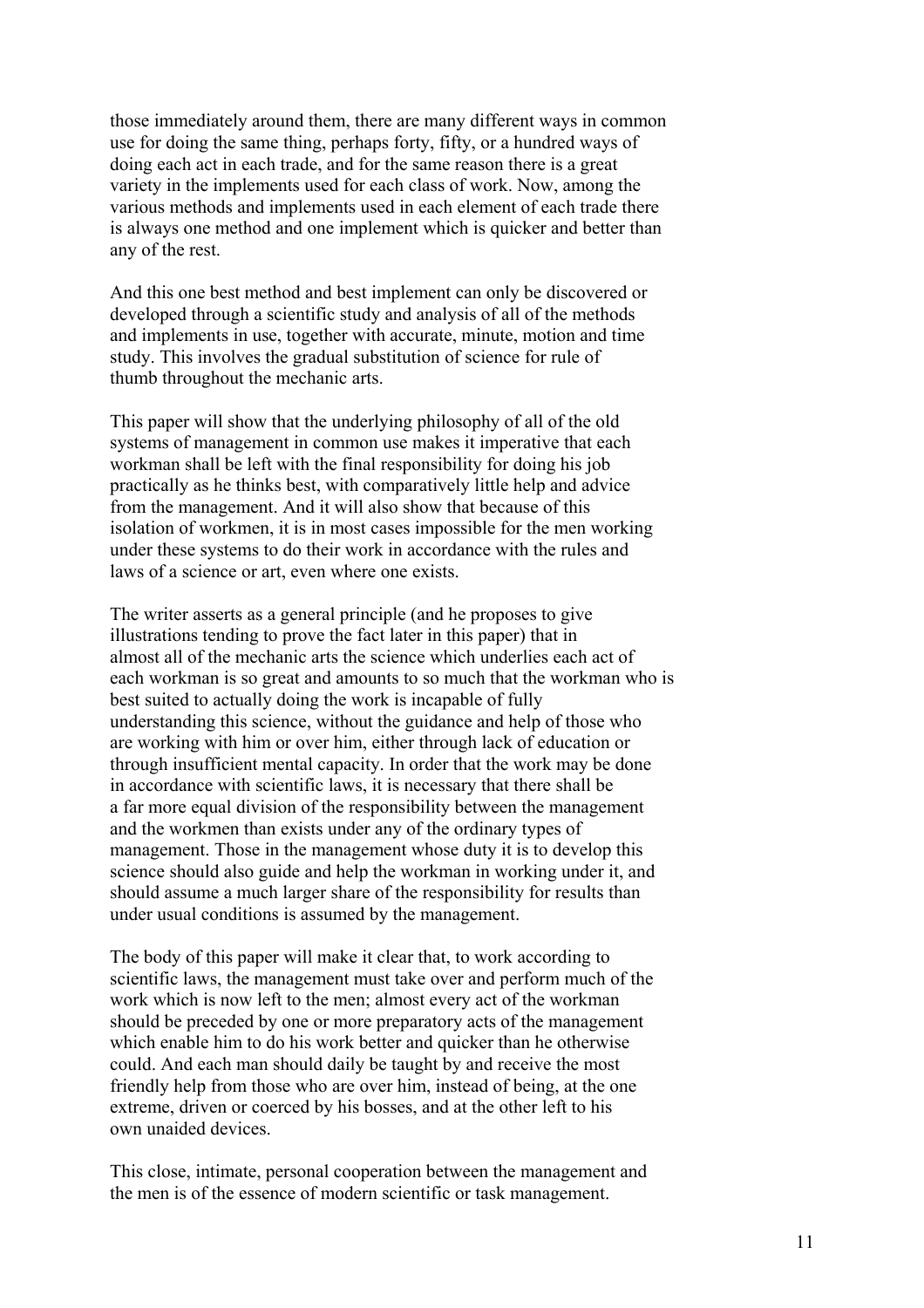It will be shown by a series of practical illustrations that, through this friendly cooperation, namely, through sharing equally in every day's burden, all of the great obstacles (above described) to obtaining the maximum output for each man and each machine in the establishment are swept away. The\ 30 per cent to 100 per cent increase in wages which the workmen are able to earn beyond what they receive under the old type of management, coupled with the daily intimate shoulder to shoulder contact with the management, entirely removes all cause for soldiering. And in a few years, under this system, the workmen have before them the object lesson of seeing that a great increase in the output per man results in giving employment to more men, instead of throwing men out of work, thus completely eradicating the fallacy that a larger output for each man will throw other men out of work.

It is the writer's judgment, then, that while much can be done and should be done by writing and talking toward educating not only workmen, but all classes in the community, as to the importance of obtaining the maximum output of each man and each machine, it is only through the adoption of modern scientific management that this great problem can be finally solved. Probably most of the readers of this paper will say that all of this is mere theory. On the contrary, the theory, or philosophy, of scientific management is just beginning to be understood, whereas the management itself has been a gradual evolution, extending over a period of nearly thirty years. And during this time the employees of one company after another, including a large range and diversity of industries, have gradually changed from the ordinary to the scientific type of management. At least 50,000 workmen in the United States are now employed under this system; and they are receiving from 30 per cent to 100 per cent higher wages daily than are paid to men of similar caliber with whom they are surrounded, while the companies employing them are more prosperous than ever before. In these companies the output, per man and per machine, has on an average been doubled. During all these years there has never been a single strike among the men working under this system. In place of the suspicious watchfulness and the more or less open warfare which characterizes the ordinary types of management, there is universally friendly cooperation between the management and the men.

Several papers have been written, describing the expedients which have been adopted and the details which have been developed under scientific management and the steps to be taken in changing from the ordinary to the scientific type. But unfortunately most of the readers of these papers have mistaken the mechanism for the true essence. Scientific management fundamentally consists of certain broad general principles, a certain philosophy, which can be applied in many ways, and a description of what any one man or men may believe to be the best mechanism for applying these general principles should in no way be confused with the principles themselves.

It is not here claimed that any single panacea exists for all of the troubles of the working-people or of employers. As long as some people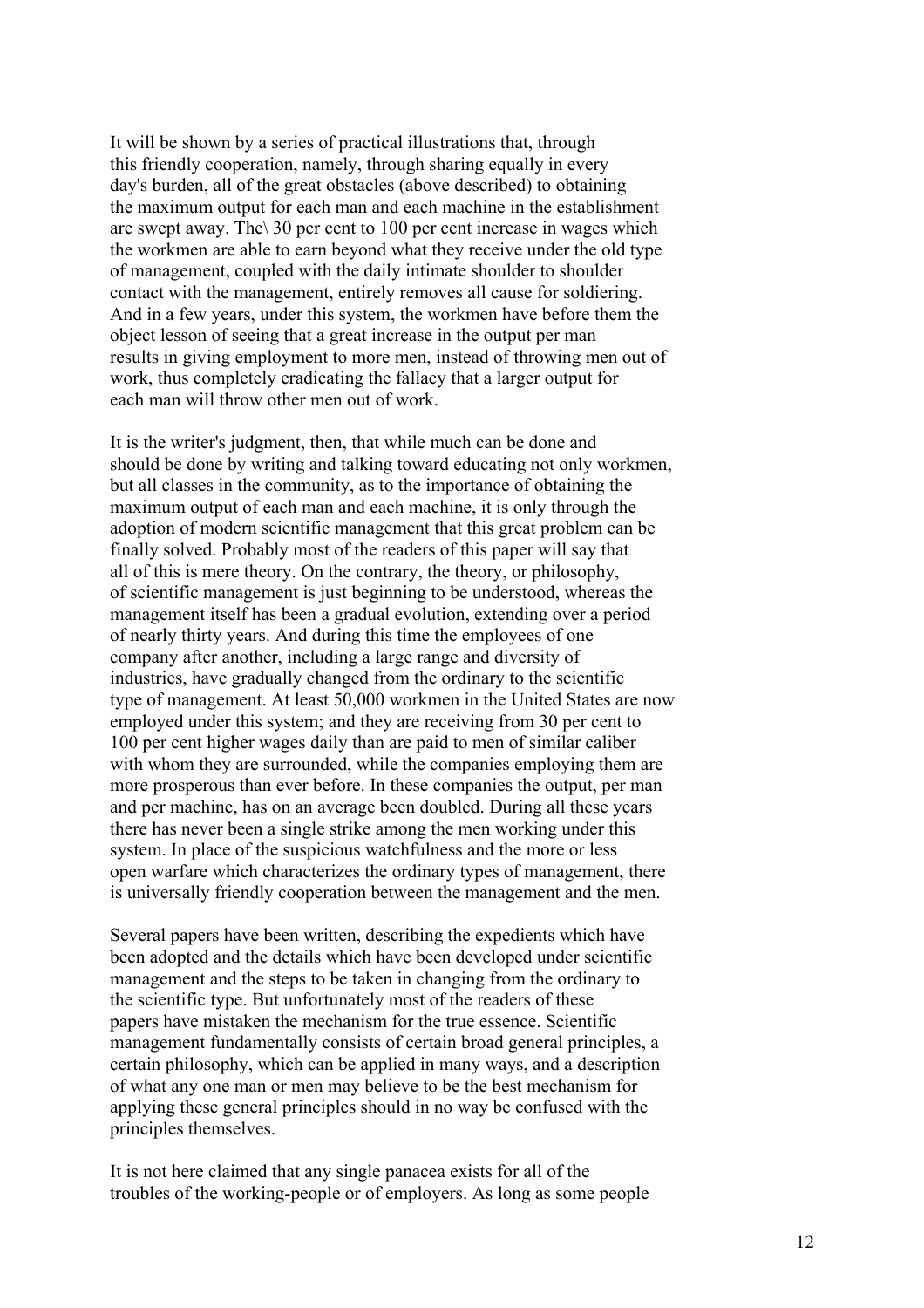are born lazy or inefficient, and others are born greedy and brutal, as long as vice and crime are with us, just so long will a certain amount of poverty, misery, and unhappiness be with us Also. No system of management, no single expedient--within the control of any man or any set of men can insure continuous prosperity to either workmen or employers. Prosperity depends upon so many factors entirely beyond the control of any one set of men, any state, or even any one country, that certain periods will inevitably come when both sides must suffer, more or less. It is claimed, however, that under scientific management the intermediate periods will be far more prosperous, far happier, and more free from discord and dissension. And also, that the periods will be fewer, shorter and the suffering less. And this will be particularly true in any one town, any one section of the country, or any one state which first substitutes the principles of scientific management for the rule of thumb.

That these principles are certain to come into general use practically throughout the civilized world, sooner or later, the writer is profoundly convinced, and the sooner they come the better for all the people.

## CHAPTER II

## THE PRINCIPLES OF SCIENTIFIC MANAGEMENT

The writer has found that there are three questions uppermost in the minds of men when they become interested in scientific management.

First. Wherein do the principles of scientific management differ essentially from those of ordinary management?

Second. Why are better results attained under scientific management than under the other types?

Third. Is not the most important problem that of getting the right man at the head of the company? And if you have the right man cannot the choice of the type of management be safely left to him?

One of the principal objects of the following pages will be to give a satisfactory answer to these questions.

## THE FINEST TYPE OF ORDINARY MANAGEMENT

Before starting to illustrate the principles of scientific management, or "task management" as it is briefly called, it seems desirable to outline what the writer believes will be recognized as the best type of management which is in common use. This is done So that the great difference between the best of the ordinary management and scientific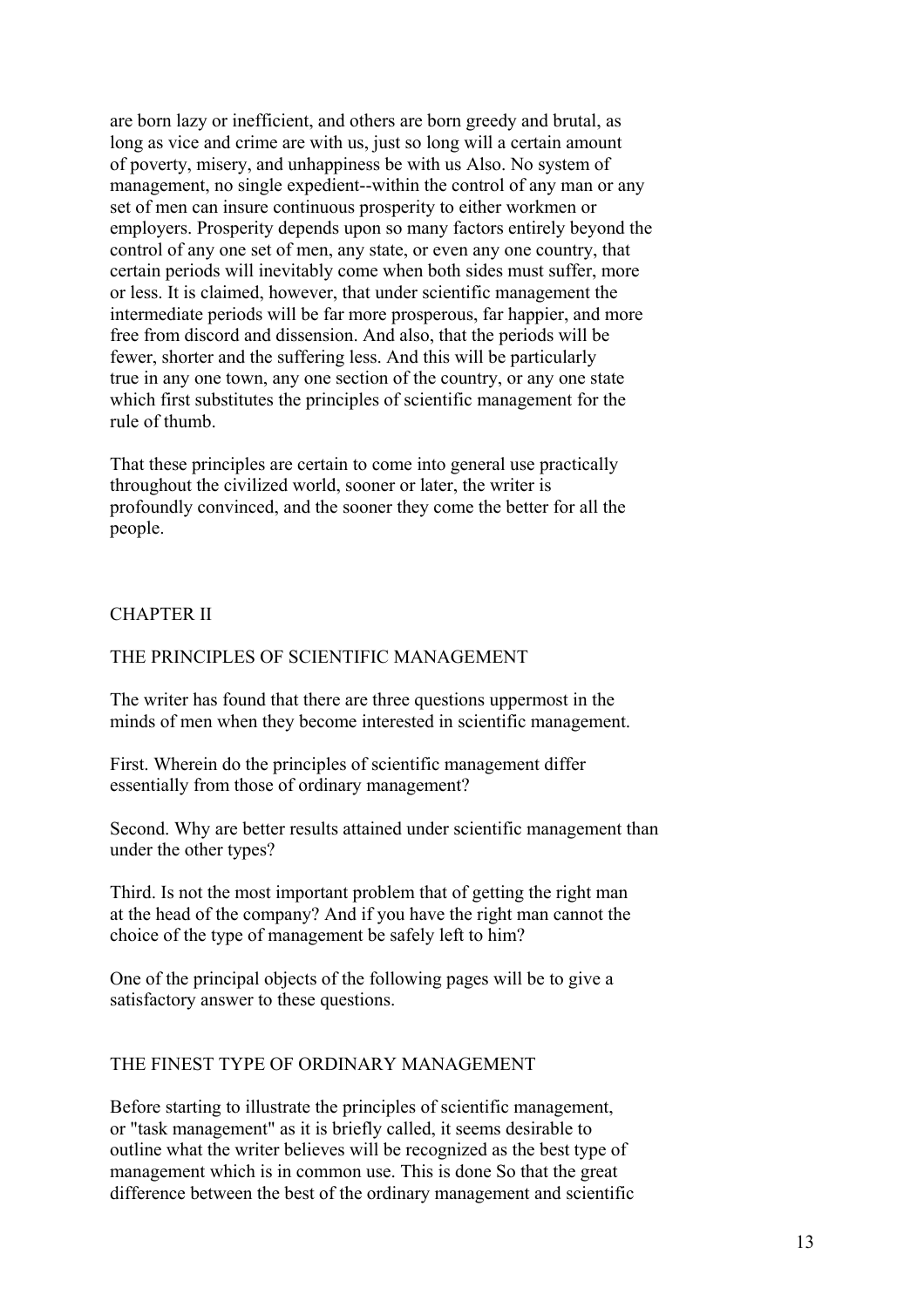### management may be fully appreciated.

In an industrial establishment which employs say from 500 to 1000 workmen, there will be found in many cases at least twenty to thirty different trades. The workmen in each of these trades have had their knowledge handed down to them by word of mouth, through the many years in which their trade has been developed from the primitive condition, in which our far-distant ancestors each one practiced the rudiments of many different trades, to the present state of great and growing subdivision of labor, in which each man specializes upon some comparatively small class of work.

The ingenuity of each generation has developed quicker and better methods for doing every element of the work in every trade. Thus the methods which are now in use may in a broad sense be said to be an evolution representing the survival of the fittest and best of the ideas which have been developed since the starting of each trade. However, while this is true in a broad sense, only those who are intimately acquainted with each of these trades are fully aware of the fact that in hardly any element of any trade is there uniformity in the methods which are used. Instead of having only one way which is generally accepted as a standard, there are in daily use, say, fifty or a hundred different ways of doing each element of the work. And a little thought will make it clear that this must inevitably be the case, since our methods have been handed down from man to man by word of mouth, or have, in most cases, been almost unconsciously learned through personal observation. Practically in no instances have they been codified or systematically analyzed or described. The ingenuity and experience of each generation--of each decade, even, have without doubt handed over better methods to the next. This mass of rule-of-thumb or traditional knowledge may be said to be the principal asset or possession of every tradesman. Now, in the best of the ordinary types of management, the managers recognize frankly the fact that the 500 or 1000 workmen, included in the twenty to thirty trades, who are under them, possess this mass of traditional knowledge, a large part of which is not in the possession of the management. The management, of course, includes foremen and superintendents, who themselves have been in most cases first-class workers at their trades. And yet these foremen and superintendents know, better than any one else, that their own knowledge and personal skill falls far short of the combined knowledge and dexterity of all the workmen under them. The most experienced managers therefore frankly place before their workmen the problem of doing the work in the best and most economical way. They recognize the task before them as that of inducing each workman to use his best endeavors, his hardest work, all his traditional knowledge, his skill, his ingenuity, and his good-will--in a word, his "initiative," so as to yield the largest possible return to his employer. The problem before the management, then, may be briefly said to be that of obtaining the best initiative of every workman. And the writer uses the word "initiative" in its broadest sense, to cover all of the good qualities sought for from the men.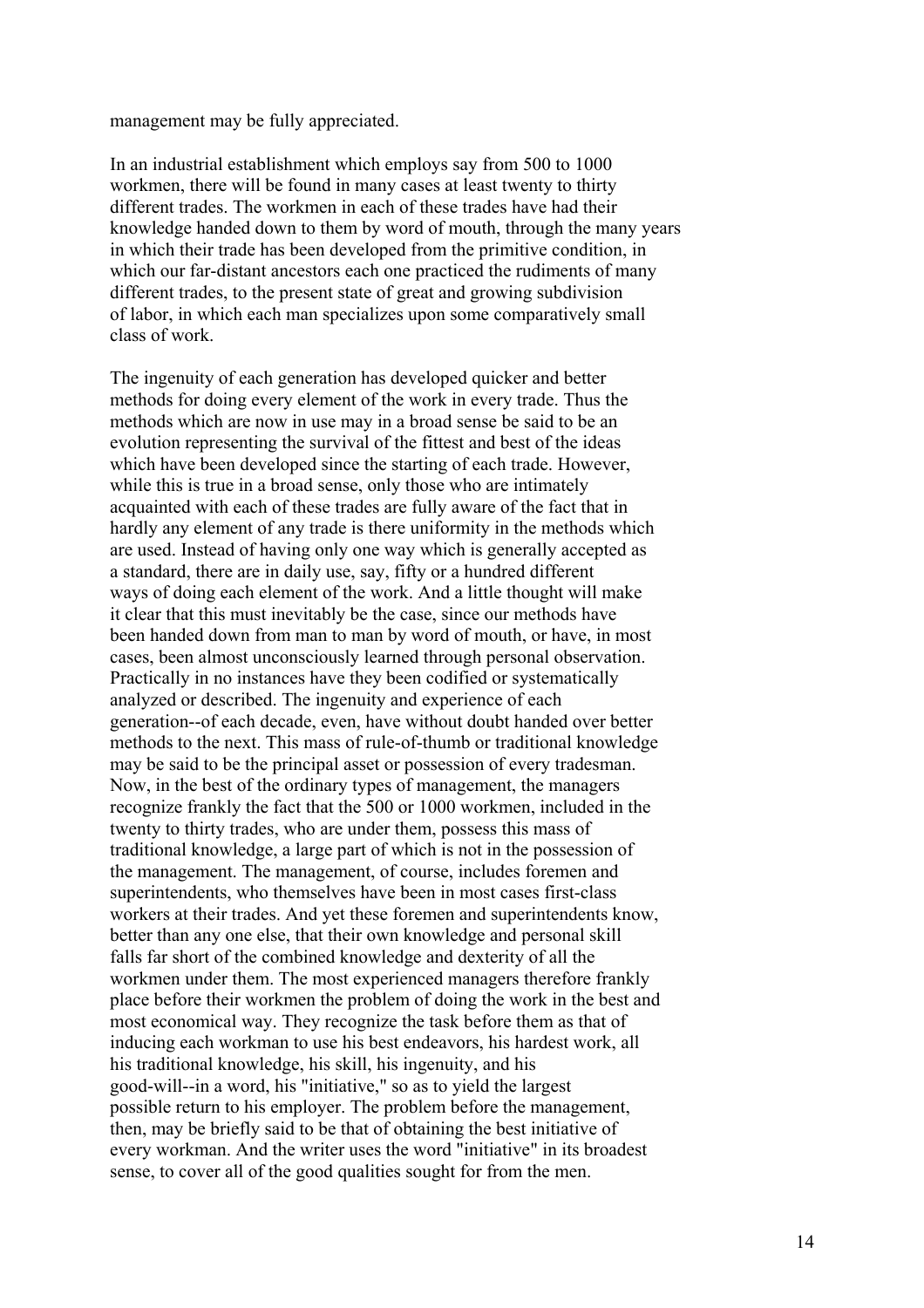On the other hand, no intelligent manager would hope to obtain in any full measure the initiative of his workmen unless he felt that he was giving them something more than they usually receive from their employers. Only those among the readers of this paper who have been managers or who have worked themselves at a trade realize how far the average workman falls short of giving his employer his full initiative. It is well within the mark to state that in nineteen out of twenty industrial establishments the workmen believe it to be directly against their interests to give their employers their best initiative, and that instead of working hard to do the largest possible amount of work and the best quality of work for their employers, they deliberately work as slowly as they dare while they at the same time try to make those over them believe that they are working fast. \*

[\*Footnote: The writer has tried to make the reason for this unfortunate state of things clear in a paper entitled "Shop Management," read before the American Society of Mechanical Engineers.]

The writer repeats, therefore, that in order to have any hope of obtaining the initiative of his workmen the manager must give some special incentive to his men beyond that which is given to the average of the trade. This incentive can be given in several different ways, as, for example, the hope of rapid promotion or advancement; higher wages, either in the form of generous piece-work prices or of a premium or bonus of some kind for good and rapid work; shorter hours of labor; better surroundings and working conditions than are ordinarily given, etc., and, above all, this special incentive should be accompanied by that personal consideration for, and friendly contact with, his workmen which comes only from a genuine and kindly interest in the welfare of those under him. It is only by giving a special inducement or "incentive" of this kind that the employer can hope even approximately to get the "initiative" of his workmen. Under the ordinary type of management the necessity for offering the workman a special inducement has come to be so generally recognized that a large proportion of those most interested in the subject look upon the adoption of some one of the modern schemes for paying men (such as piece work, the premium plan, or the bonus plan, for instance) as practically the whole system of management. Under scientific management, however, the particular pay system which is adopted is merely one of the subordinate elements.

Broadly speaking, then, the best type of management in ordinary use may be defined as management in which the workmen give their best initiative and in return receive some special incentive from their employers. This type of management will be referred to as the management of "initiative and incentive" in contradistinction to scientific management, or task management, with which it is to be compared.

The writer hopes that the management of "initiative and incentive" will be recognized as representing the best type in ordinary use, and in fact he believes that it will be hard to persuade the average manager that anything better exists in the whole field than this type. The task which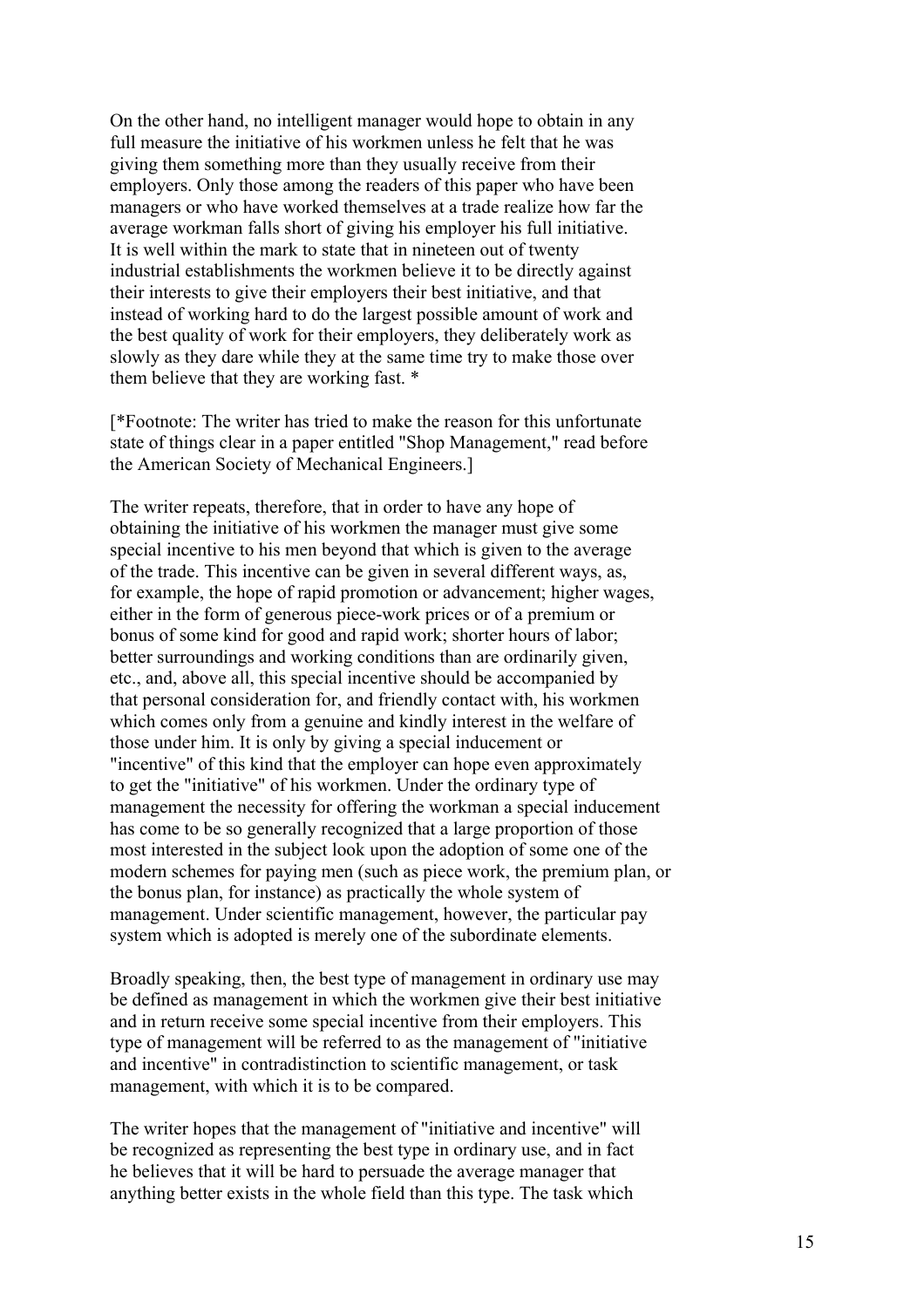the writer has before him, then, is the difficult one of trying to prove in a thoroughly convincing way that there is another type of management which is not only better but overwhelmingly better than the management of "initiative and incentive."

The universal prejudice in favor of the management of "initiative and incentive" is so strong that no mere theoretical advantages which can be pointed out will be likely to convince the average manager that any other system is better. It will be upon a series of practical illustrations of the actual working of the two systems that the writer will depend in his efforts to prove that scientific management is so greatly superior to other types. Certain elementary principles, a certain philosophy, will however be recognized as the essence of that which is being illustrated in all of the practical examples which will be given. And the broad principles in which the scientific system differs from the ordinary or "rule-of-thumb" system are so simple in their nature that it seems desirable to describe them before starting with the illustrations.

Under the old type of management success depends almost entirely upon getting the "initiative" of the workmen, and it is indeed a rare case in which this initiative is really attained. Under scientific management the "initiative" of the workmen (that is, their hard work, their good-will, and their ingenuity) is obtained with absolute uniformity and to a greater extent than is possible under the old system; and in addition to this improvement on the part of the men, the managers assume new burdens, new duties, and responsibilities never dreamed of in the past. The managers assume, for instance, the burden of gathering together all of the traditional knowledge which in the past has been possessed by the workmen and then of classifying, tabulating, and reducing this knowledge to rules, laws, and formulae which are immensely helpful to the workmen in doing their daily work. In addition to developing a science in this way, the management take on three other types of duties which involve new and heavy burdens for themselves.

These new duties are grouped under four heads:

First. They develop a science for each element of a man's work, which replaces the old rule-of.-thumb method.

Second. They scientifically select and then train, teach, and develop the workman, whereas in the past he chose his own work and trained himself as best he could.

Third. They heartily cooperate with the men so as to insure all of the work being done in accordance with the principles of the science which has been developed.

Fourth. There is an almost equal division of the work and the responsibility between the management and the workmen. The management take over all work for which they are better fitted than the workmen,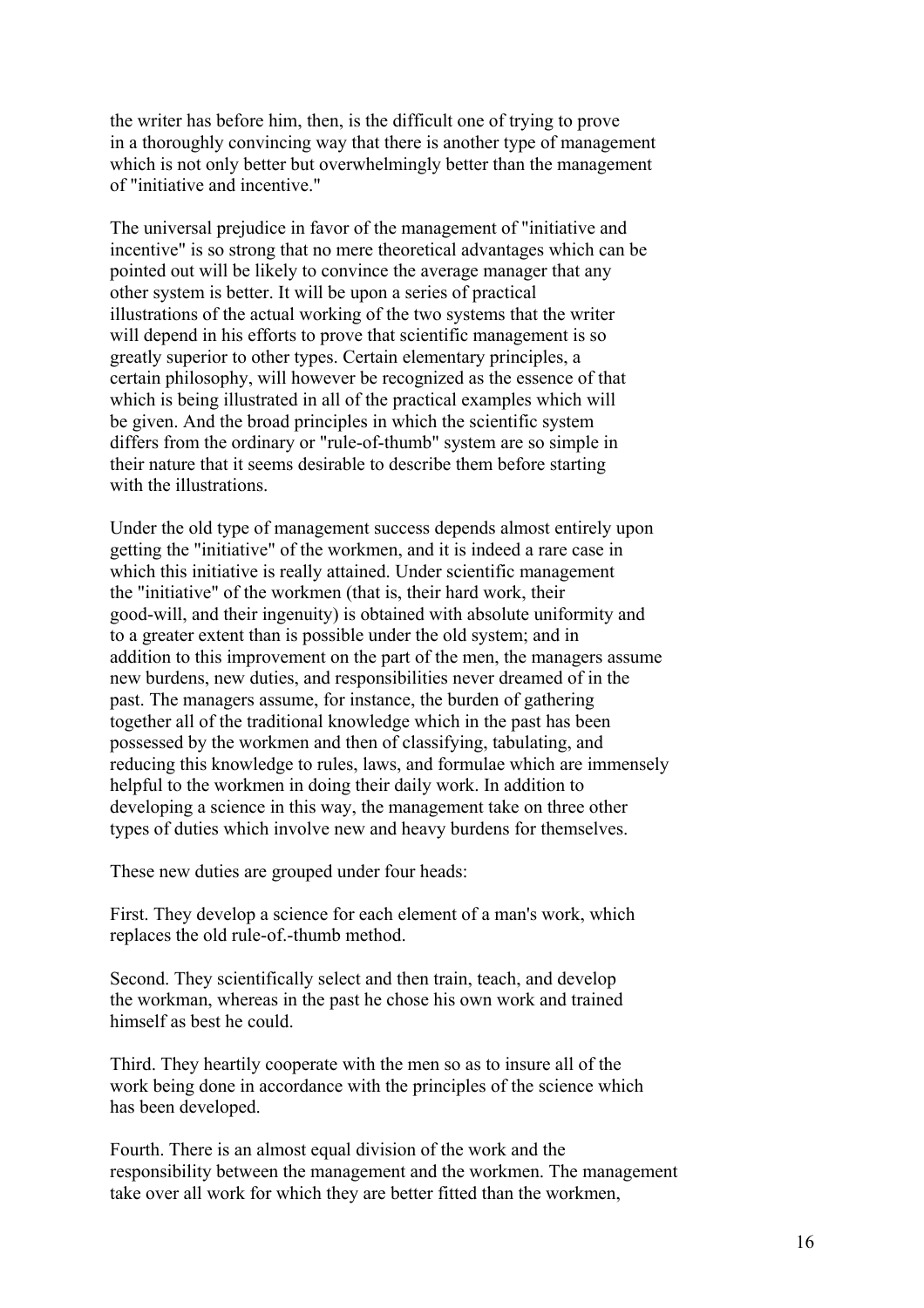while in the past almost all of the work and the greater part of the responsibility were thrown upon the men.

It is this combination of the initiative of the workmen, coupled with the new types of work done by the management, that makes scientific management so much more efficient than the old plan.

Three of these elements exist in many cases, under the management of "initiative and incentive," in a small and rudimentary way, but they are, under this management, of minor importance, whereas under scientific management they form the very essence of the whole system.

The fourth of these elements, "an almost equal division of the responsibility between the management and the workmen," requires further explanation. The philosophy of the management of initiative and incentive makes it necessary for each workman to bear almost the entire responsibility for the general plan as well as for each detail of his work, and in many cases for his implements as well. In addition to this he must do all of the actual physical labor. The development of a science, on the other hand, involves the establishment of many rules, laws, and formulae which replace the judgment of the individual workman and which can be effectively used only after having been systematically recorded, indexed, etc. The practical use of scientific data also calls for a room in which to keep the books, records\*, etc., and a desk for the planner to work at.

[\*Footnote: For example, the records containing the data used under scientific management in an ordinary machine-shop fill thousands of pages.]

Thus all of the planning which under the old system was done by the workman, as a result of his personal experience, must of necessity under the new system be done by the management in accordance with the laws of the science; because even if the workman was well suited to the development and use of scientific data, it would be physically impossible for him to work at his machine and at a desk at the same time. It is also clear that in most cases one type of man is needed to plan ahead and an entirely different type to execute the work.

The man in the planning room, whose specialty under scientific management is planning ahead, invariably finds that the work can be done better and more economically by a subdivision of the labor; each act of each mechanic, for example, should. be preceded by various preparatory acts done by other men. And all of this involves, as we have said, "an almost equal division of the responsibility and the work between the management and the workman."

To summarize: Under the management of "initiative and incentive" practically the whole problem is "up to the workman," while under scientific management fully one-half of the problem is "up to the management."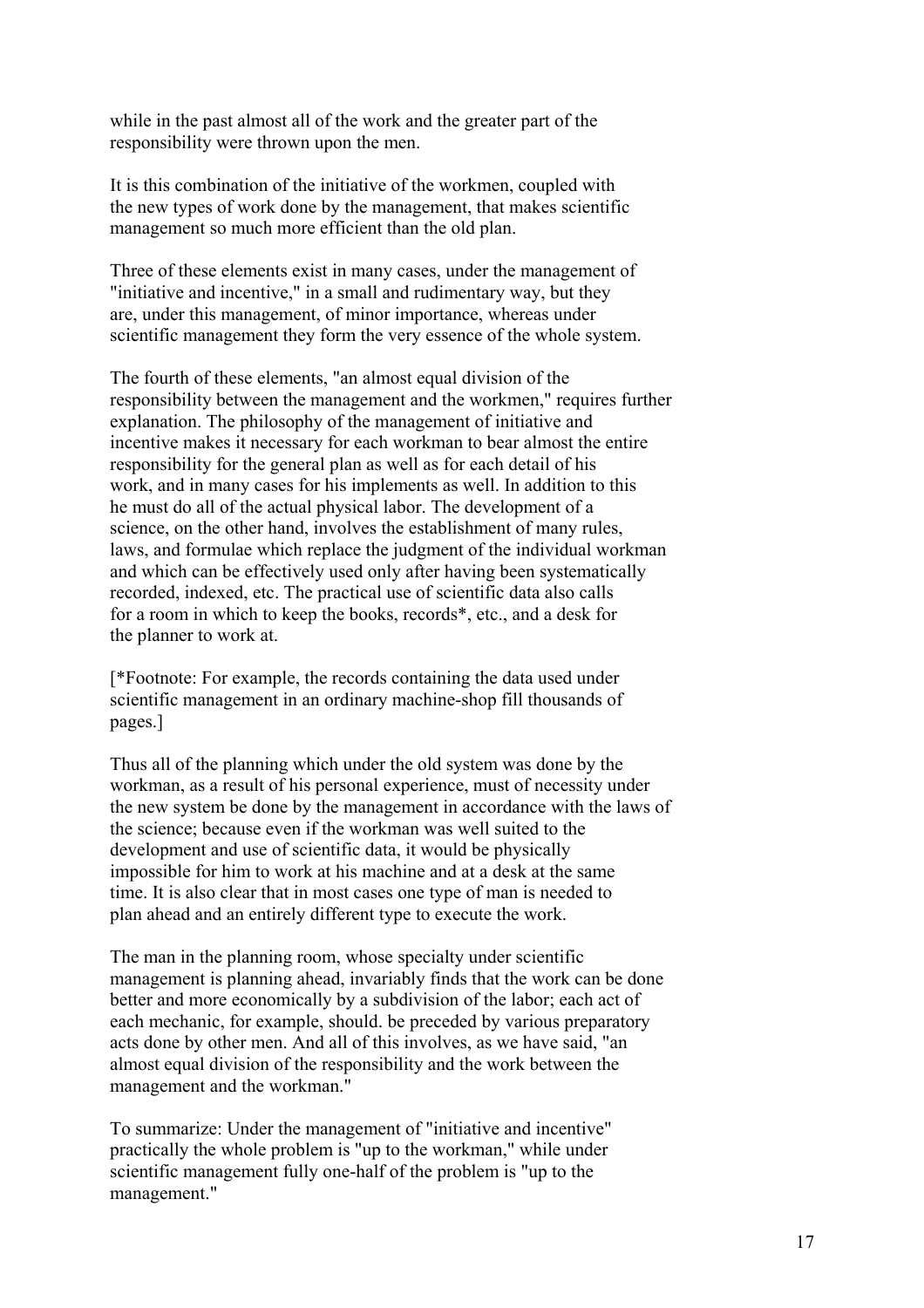Perhaps the most prominent single element in modern scientific management is the task idea. The work of every workman is fully planned out by the management at least one day in advance, and each man receives in most cases complete written instructions, describing in detail the task which he is to accomplish, as well as the means to be used in doing the work. And the work planned in advance in this way constitutes a task which is to be solved, as explained above, not by the workman alone, but in almost all cases by the joint effort of the workman and the management. This task specifies not only what is to be done but how it is to be done and the exact time allowed for doing it. And whenever the workman succeeds in doing his task right, and within the time limit specified, he receives an addition of from 30 per cent to 100 per cent to his ordinary wages. These tasks are carefully planned, so that both good and careful work are called for in their performance, but it should be distinctly understood that in no case is the workman called upon to work at a pace which would be injurious to his health. The task is always so regulated that the man who is well suited to his job will thrive while working at this rate during a long term of years and grow happier and more prosperous, instead of being overworked. Scientific management consists very largely in preparing for and carrying out these tasks.

The writer is fully aware that to perhaps most of the readers of this paper the four elements which differentiate the new management from the old will at first appear to be merely high-sounding phrases; and he would again repeat that he has no idea of convincing the reader of their value merely through announcing their existence. His hope of carrying conviction rests upon demonstrating the tremendous force and effect of these four elements through a series of practical illustrations. It will be shown, first, that they can be applied absolutely to all classes of work, from the most elementary to the most intricate; and second, that when they are applied, the results must of necessity be overwhelmingly greater than those which it is possible to attain under the management of initiative and incentive.

The first illustration is that of handling pig iron, and this work is chosen because it is typical of perhaps the crudest and most elementary form of labor which is performed by man. This work is done by men with no other implements than their hands. The pig-iron handler stoops down, picks up a pig weighing about 92 pounds, walks for a few feet or yards and then drops it on to the ground or upon a pile. This work is so crude and elementary in its nature that the writer firmly believes that it would be possible to train an intelligent, gorilla so as to become a more efficient pig-iron handler than any man can be. Yet it will be shown that the science of handling pig iron is so great and amounts to so much that it is impossible for the man who is best suited to this type of work to understand the principles of this science, or even to work in accordance with these principles without the aid of a man better educated than he is. And the further illustrations to be given will make it clear that in almost all of the mechanic arts the science which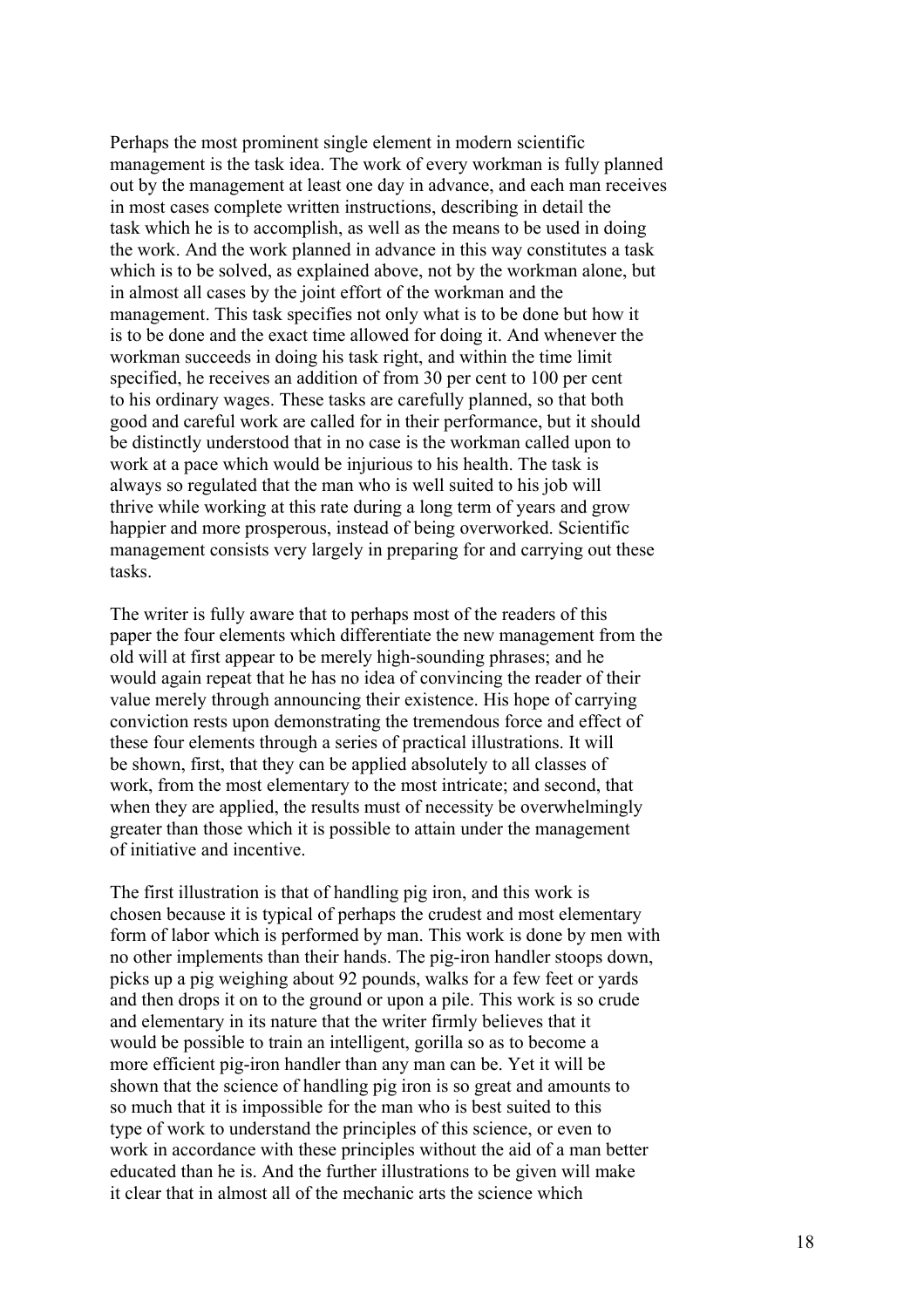underlies each workman's act is so great and amounts to so much that the workman who is best suited actually to do the work is incapable (either through lack of education or through insufficient mental capacity) of understanding this science. This is announced as a general principle, the truth of which will become apparent as one illustration after another is given. After showing these four elements in the handling of pig iron, several illustrations will be given of their application to different kinds of work in the field of the mechanic arts, at intervals in a rising scale, beginning with the simplest and ending with the more intricate forms of labor.

One of the first pieces of work undertaken by us, when the writer started to introduce scientific management into the Bethlehem Steel Company, was to handle pig iron on task work. The opening of the Spanish War found some 80,000 tons of pig iron placed in small piles in an open field adjoining the works. Prices for pig iron had been so low that it could not be sold at a profit, and it therefore had been stored. With the opening of the Spanish War the price of pig iron rose, and this large accumulation of iron was sold. This gave us a good opportunity to show the workmen, as well as the owners and managers of the works, on a fairly large scale the advantages of task work over the old-fashioned day work and piece work, in doing a very elementary class of work.

The Bethlehem Steel Company had five blast furnaces, the product of which had been handled by a pig-iron gang for many years. This gang, at this time, consisted of about 75 men. They were good, average pig-iron handlers, were under an excellent foreman who himself had been a pig-iron handler, and the work was done, on the whole, about as fast and as cheaply as it was anywhere else at that time.

A railroad switch was run out into the field, right along the edge of the piles of pig iron. An inclined plank was placed against the side of a car, and each man picked up from his pile a pig of iron weighing about 92 pounds, walked up the inclined plank and dropped it on the end of the car.

We found that this gang were loading on the average about 12 and a half long tons per man per day. We were surprised to find, after studying the matter, that a first-class pig-iron handler ought to handle between 47, and 48 long tons per day, instead of 12 and a half tons. This task seemed to us so very large that we were obliged to go over our work several times before we were absolutely sure that we were right. Once we were sure, however, that 47 tons was a proper day's work for a first-class pig-iron handler, the task which faced us as managers under the modern scientific plan was clearly before us. It was our duty to see that the 80,000 tons of pig iron was loaded on to the cars at the rate of 47 tons per man per day, in place of 12 and a half tons, at which rate the work was then being done. And it was further our duty to see that this work was done without bringing on a strike among the men, without any quarrel with the men, and to see that the men were happier and better contented when loading at the new rate of 47 tons than they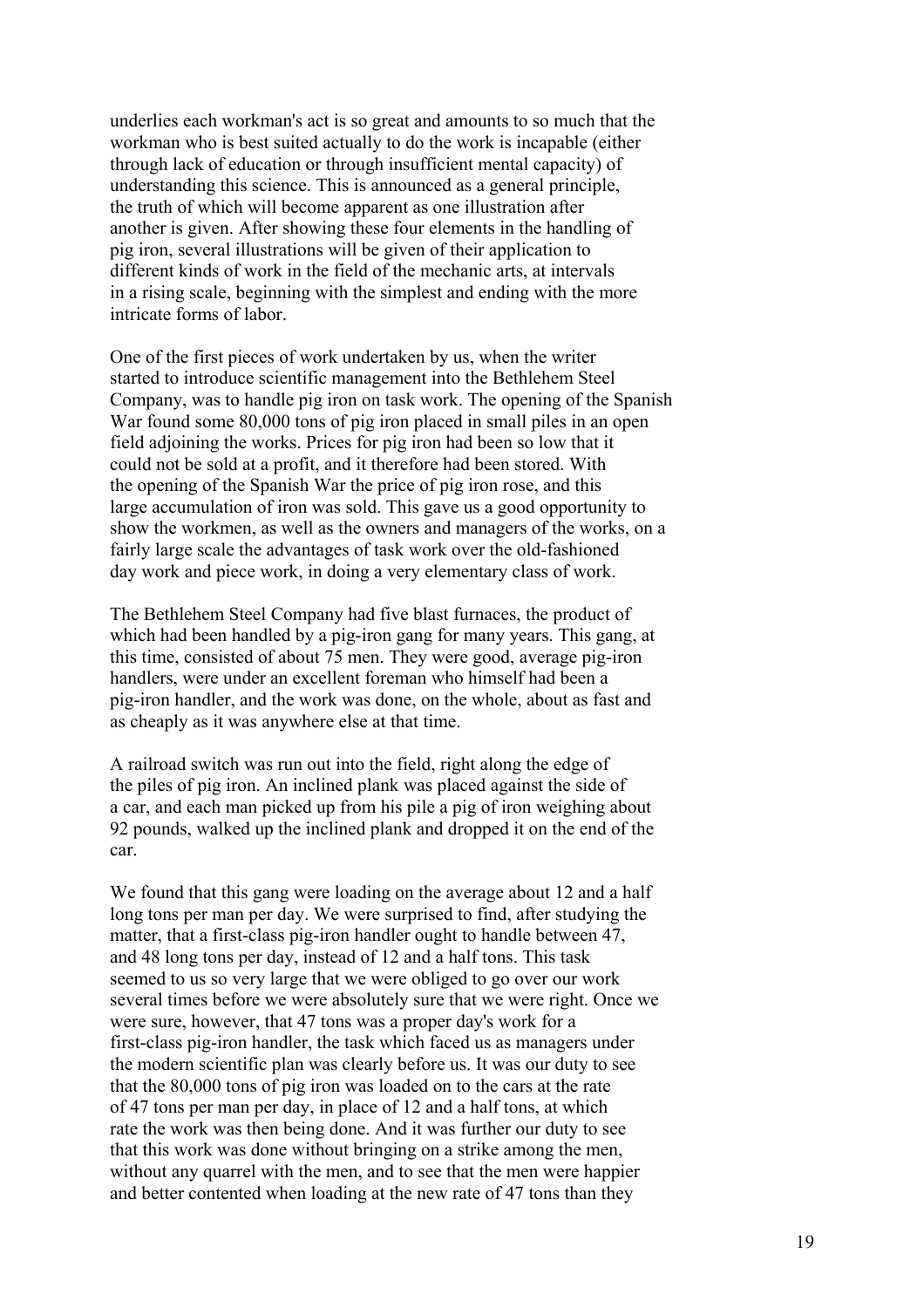were when loading at the old rate of 12 and a half tons.

Our first step was the scientific selection of the workman. In dealing with workmen under this type of management, it is an inflexible rule to talk to and deal with only one man at a time, since each workman has his own special abilities and limitations, and since we are not dealing with men in masses, but are trying to develop each individual man to his highest state of efficiency and prosperity. Our first step was to find the proper workman to begin with. We therefore carefully watched and studied these 75 men for three or four days, at the end of which time we had picked out four men who appeared to be physically able to handle pig iron at the rate of 47 tons per day. A careful study was then made of each of these men. We looked up their history as far back as practicable and thorough inquiries were made as to the character, habits, and the ambition of each of them. Finally we selected one from among the four as the most likely man to start with. He was a little Pennsylvania Dutchman who had been observed to trot back home for a mile or so after his work in the evening about as fresh as he was when he came trotting down to work in the morning. We found that upon wages of \$1.15 a day he had succeeded in buying a small plot of ground, and that he was engaged in putting up the walls of a little house for himself in the morning before starting to work and at night after leaving. He also had the reputation of being exceedingly "close," that is, of placing a very high value on a dollar. As one man whom we talked to about him said, "A penny looks about the size of a cart-wheel to him." This man we will call Schmidt.

The task before us, then, narrowed itself down to getting Schmidt to handle 47 tons of pig iron per day and making him glad to do it. This was done as follows. Schmidt was called out from among the gang of pig-iron handlers and talked to somewhat in this way:

"Schmidt, are you a high-priced man?"

"Vell, I don't know vat you mean."

"Oh yes, you do. What I want to know is whether you are a high-priced man or not."

"Vell, I don't know vat you mean."

"Oh, come now, you answer my questions. What I want to find out is whether you are a high-priced man or one of these cheap fellows here. What I want to find out is whether you want to earn \$1.85 a day or whether you are satisfied with \$1.15, just the same as all those cheap fellows are getting."

"Did I vant \$1.85 a day? Vas dot a high-priced man? Vell, yes, I vas a high-priced man."

"Oh, you're aggravating me. Of course you want \$1.85 a day--every one wants it! You know perfectly well that that has very little to do with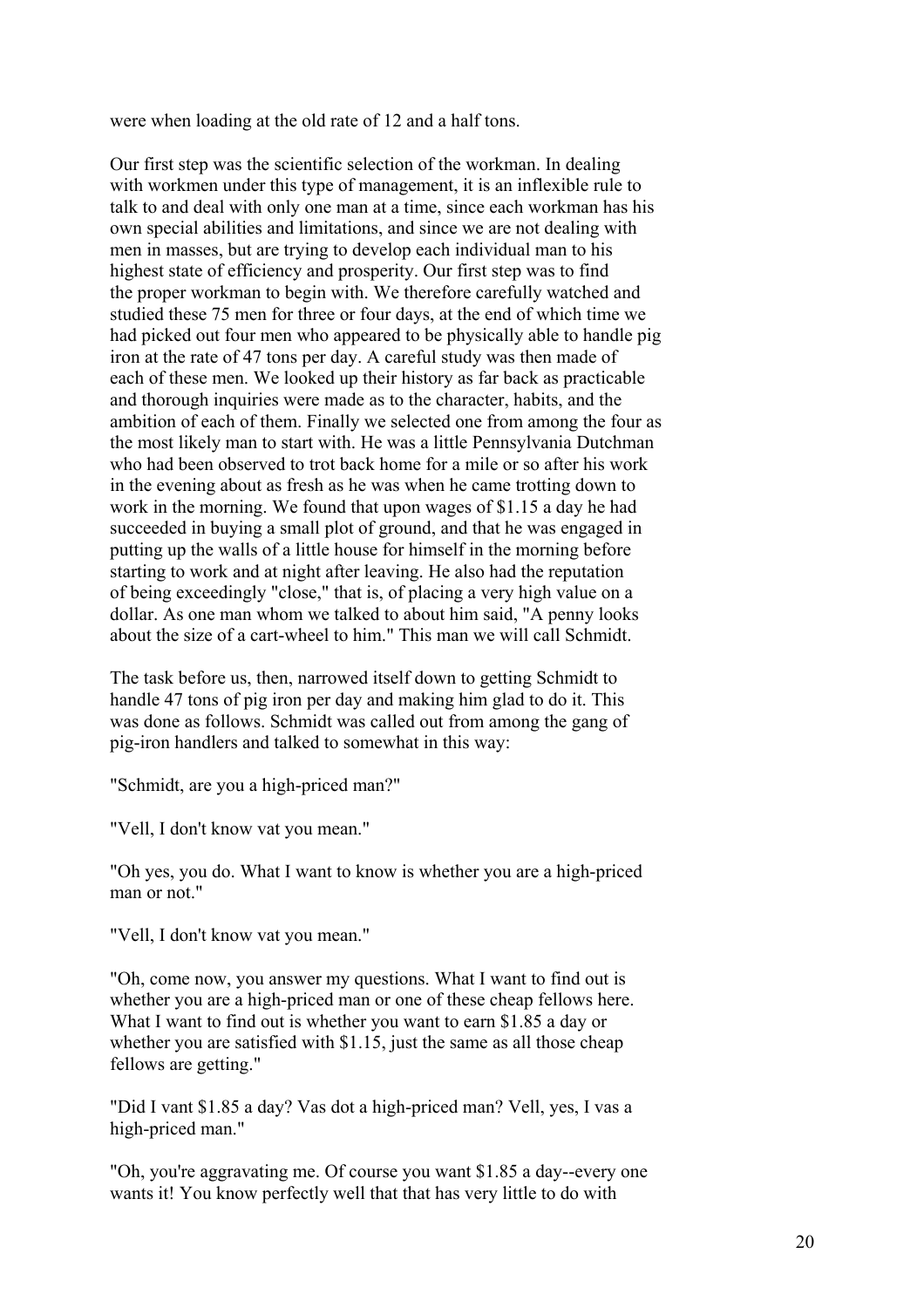your being a high-priced man. For goodness' sake answer my questions, and don't waste any more of my time. Now come over here. You see that pile of pig iron?"

"Yes."

"You see that car?"

"Yes."

"Well, if you are a high-priced man, you will load that pig iron on that car tomorrow for \$1.85. Now do wake up and answer my question. Tell me whether you are a high-priced man or not."

"Vell, did I got \$1.85 for loading dot pig iron on dot car to-morrow?"

"Yes, of course you do, and you get \$1.85 for loading a pile like that every day right through the year. That is what a high-priced man does, and you know it just as well as I do."

"Vell, dot's all right. I could load dot pig iron on the car to-morrow for \$1.85, and I get it every day, don't I?"

"Certainly you do--certainly you do."

"Vell, den, I vas a high-priced man."

"Now, hold on, hold on. You know just as well as I do that a high-priced man has to do exactly as he's told from morning till night. You have seen this man here before, haven't you?"

"No, I never saw him."

"Well, if you are a high-priced man, you will do exactly as this man tells you tomorrow, from morning till night. When he tells you to pick up a pig and walk, you pick it up and you walk, and when he tells you to sit down and rest, you sit down. You do that right straight through the day. And what's more, no back talk. Now a high-priced man does just what he's told to do, and no back talk. Do you understand that? When this man tells you to walk, you walk; when he tells you to sit down, you sit down, and you don't talk back at him. Now you come on to work here to-morrow morning and I'll know before night whether you are really a high-priced man or not."

This seems to be rather rough talk. And indeed it would be if applied to an educated mechanic, or even an intelligent laborer. With a man of the mentally sluggish type of Schmidt it is appropriate and not unkind, since it is effective in fixing his attention on the high wages which he wants and away from what, if it were called to his attention, he probably would consider impossibly hard work.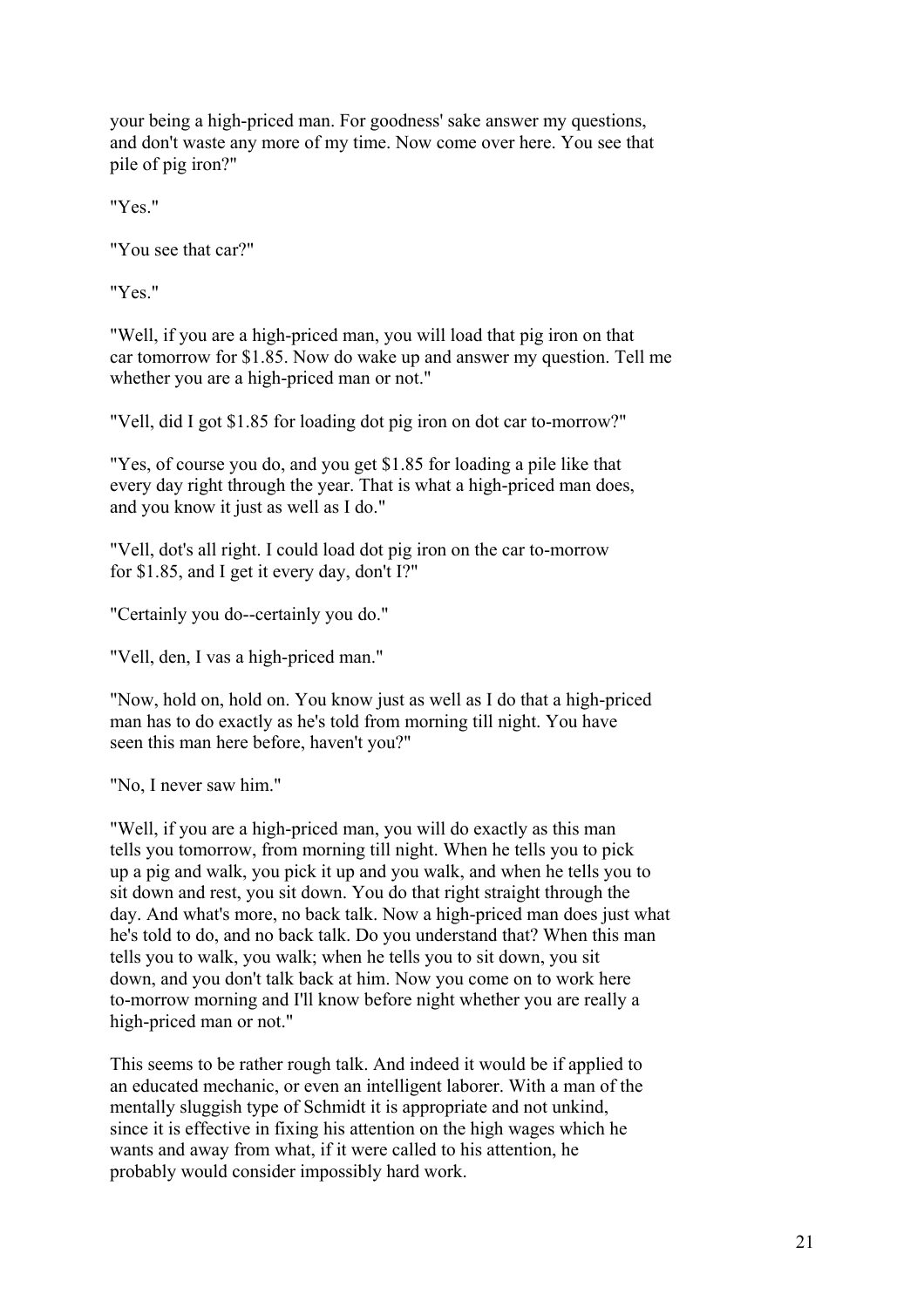What would Schmidt's answer be if he were talked to in a manner which is usual under the management of "initiative and incentive"? say, as follows:

"Now, Schmidt, you are a first-class pig-iron handler and know your business well. You have been handling at the rate of 12 and a half tons per day. I have given considerable study to handling pig iron, and feel sure that you could do a much larger day's work than you have been doing. Now don't you think that if you really tried you could handle 47 tons of pig iron per day, instead of 12 and a half tons?"

What do you think Schmidt's answer would be to this?

Schmidt started to work, and all day long, and at regular intervals, was told by the man who stood over him with a watch, "Now pick up a pig and walk. Now sit down and rest. Now walk--now rest," etc. He worked when he was told to work, and rested when he was told to rest, and at half-past five in the afternoon had his 47 and a half tons loaded on the car. And he practically never failed to work at this pace and do the task that was set him during the three years that the writer was at Bethlehem. And throughout this time he averaged a little more than \$1.85 per day, whereas before he had never received over \$1.15 per day, which was the ruling rate of wages at that time in Bethlehem. That is, he received 60 per cent. higher wages than were paid to other men who were not working on task work. One man after another was picked out and trained to handle pig iron at the rate of 47 and a half tons per day until all of the pig iron was handled at this rate, and the men were receiving 60 per cent. more wages than other workmen around them.

The writer has given above a brief description of three of the four elements which constitute the essence of scientific management: first, the careful selection of the workman, and, second and third, the method of first inducing and then training and helping the workman to work according to the scientific method. Nothing has as yet been said about the science of handling pig iron. The writer trusts, however, that before leaving this illustration the reader will be thoroughly convinced that there is a science of handling pig iron, and further that this science amounts to so much that the man who is suited to handle pig iron cannot possibly understand it, nor even work in accordance with the laws of this science, without the help of those who are over him.

The writer came into the machine-shop of the Midvale Steel Company in 1878, after having served an apprenticeship as a pattern-maker and as a machinist. This was close to the end of the long period of depression following the panic of 1873, and business was so poor that it was impossible for many mechanics to get work at their trades. For this reason he was obliged to start as a day laborer instead of working as a mechanic. Fortunately for him, soon after he came into the shop the clerk of the shop was found stealing. There was no one else available, and so, having more education than the other laborers (since he had been prepared for college) he was given the position of clerk. Shortly after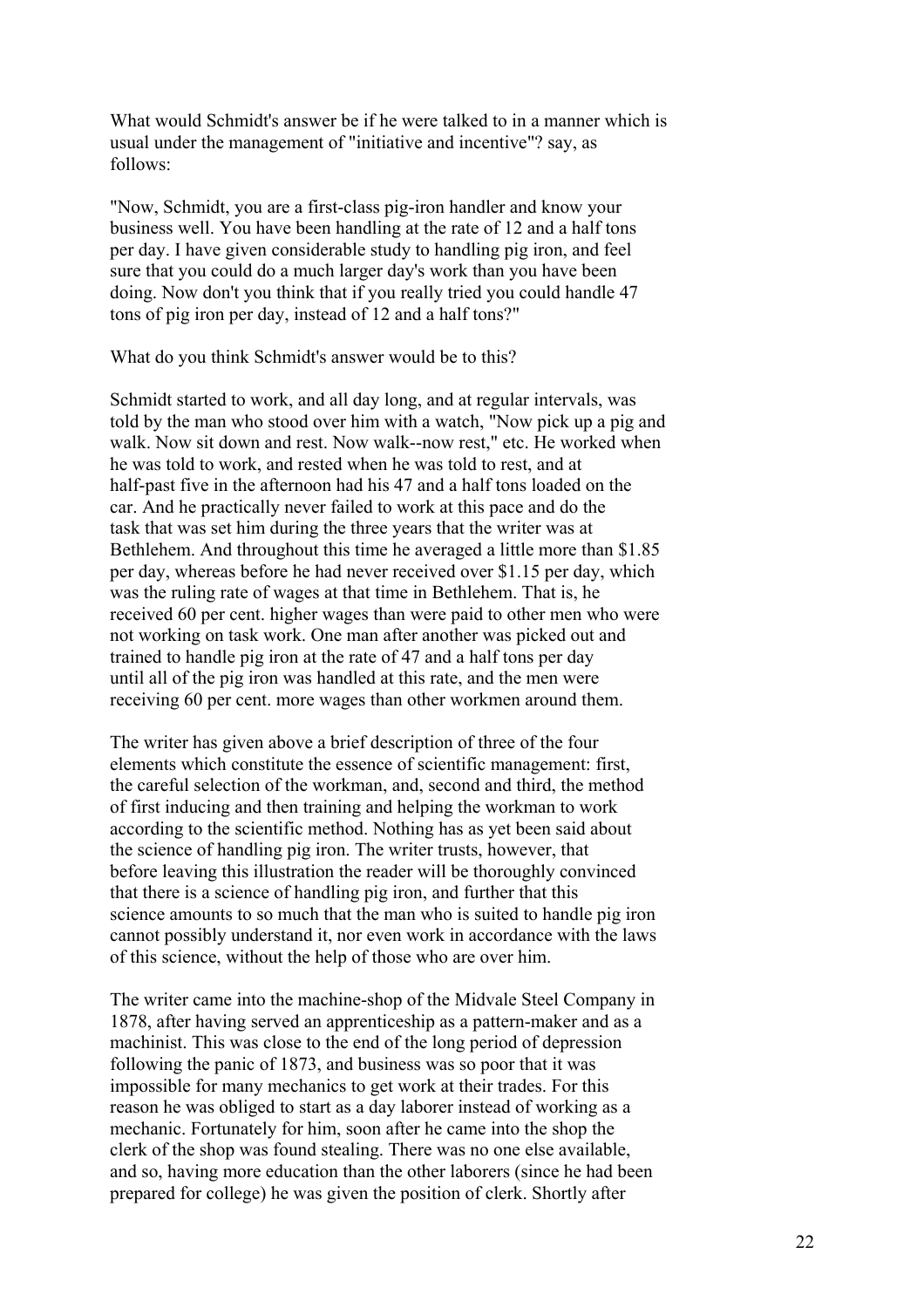this he was given work as a machinist in running one of the lathes, and, as he turned out rather more work than other machinists were doing on similar lathes, after several months was made gang boss over the lathes.

Almost all of the work of this shop had been done on piece work for several years. As was usual then, and in fact as is still usual in most of the shops in this country, the shop was really run by the workmen, and not by the bosses. The workmen together had carefully planned just how fast each job should be done, and they had set a pace for each machine throughout the shop, which was limited to about one-third of a good day's work. Every new workman who came into the shop was told at once by the other men exactly how much of each kind of work he was to do, and unless he obeyed these instructions he was sure before long to be driven out of the place by the men.

As soon as the writer was made gang-boss, one after another of the men came to him and talked somewhat as follows:

"Now, Fred we're very glad to see that you've been made gang-boss. You know the game all right, and we're sure that you're not likely to be a piece-work hog. You come along with us, and every-thing will be all right, but if you try breaking any of these rates you can be mighty sure that we'll throw you over the fence."

The writer told them plainly that he was now working on the side of the management, and that he proposed to do whatever he could to get a fair day's work out of the lathes. This immediately started a war; in most cases a friendly war, because the men who were under him were his personal friends, but none the less a war, which as time went on grew more and more bitter. The writer used every expedient to make them do a fair day's work, such as discharging or lowering the wages of the more stubborn men who refused to make any improvement, and such as lowering the piece-work price, hiring green men, and personally teaching them bow to do the work, with the promise from them that when they had learned how, they would then do a fair day's work. While the men constantly brought such pressure to bear (both inside and outside the works) upon all those who started to increase their output that they were finally compelled to do about as the rest did, or else quit. No one who has not had this experience can have an idea of the bitterness which is gradually developed in such a struggle. In a war of this kind the workmen have one expedient which is usually effective. They use their ingenuity to contrive various ways in which the machines which they are running are broken or damaged--apparently by accident, or in the regular course of work--and this they always lay at the door of the foreman, who has forced them to drive the machine so hard that it is overstrained and is being ruined. And there are few foremen indeed who are able to stand up against the combined pressure of all of the men in the shop. In this case the problem was complicated by the fact that the shop ran both day and night.

The writer had two advantages, however, which are not possessed by the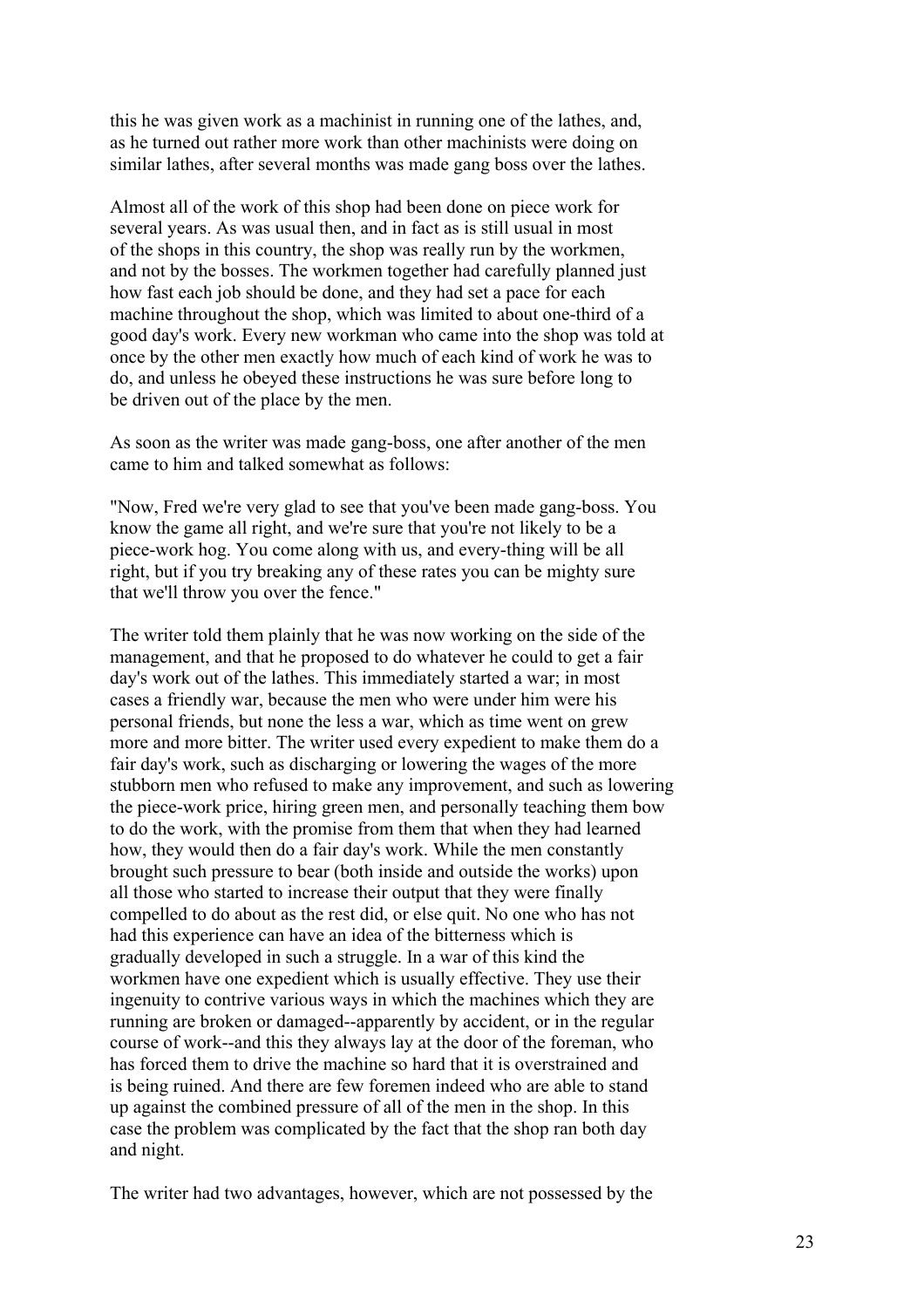ordinary foreman, and these came, curiously enough, from the fact that he was not the son of a working man.

First, owing to the fact that he happened not to be of working parents, the owners of the company believed that he had the interest of the works more at heart than the other workmen, and they therefore had more confidence in his word than they did in that of the machinists who were under him. So that, when the machinists reported to the Superintendent that the machines were being smashed up because an incompetent foreman was overstraining them, the Superintendent accepted the word of the writer when he said that these men were deliberately breaking their machines as a part of the piece-work war which was going on, and he also allowed the writer to make the only effective answer to this Vandalism on the part of the men, namely: "There will be no more accidents to the machines in this shop. If any part of a machine is broken the man in charge of it must pay at least a part of the cost of its repair, and the fines collected in this way will all be handed over to the mutual beneficial association to help care for sick workmen." This soon stopped the willful breaking of machines.

Second. If the writer had been one of the workmen, and had lived where they lived, they would have brought such social pressure to bear upon him that it would have been impossible to have stood out against them. He would have been called "scab" and other foul names every time he appeared on the street, his wife would have been abused, and his children would have been stoned. Once or twice he was begged by some of his friends among the workmen not to walk home, about two and a half miles along the lonely path by the side of the railway. He was told that if he continued to do this it would be at the risk of his life. In all such cases, however, a display of timidity is apt to increase rather than diminish the risk, so the writer told these men to say to the other men in the shop that he proposed to walk home every night right up that railway track; that he never had carried and never would carry any weapon of any kind, and that they could shoot and be d------.

After about three years of this kind of struggling, the output of the machines had been materially increased, in many cases doubled, and as a result the writer had been promoted from one gang-boss-ship to another until he became foreman of the shop. For any right-minded man, however, this success is in no sense a recompense for the bitter relations which he is forced to maintain with all of those around him. Life which is one continuous struggle with other men is hardly worth living. His workman friends came to him continually and asked him, in a personal, friendly way, whether he would advise them, for their own best interest, to turn out more work. And, as a truthful man, he had to tell them that if he were in their place he would fight against turning out any more work, just as they were doing, because under the piece-work system they would be allowed to earn no more wages than they had been earning, and yet they would be made to work harder.

Soon after being made foreman, therefore, he decided to make a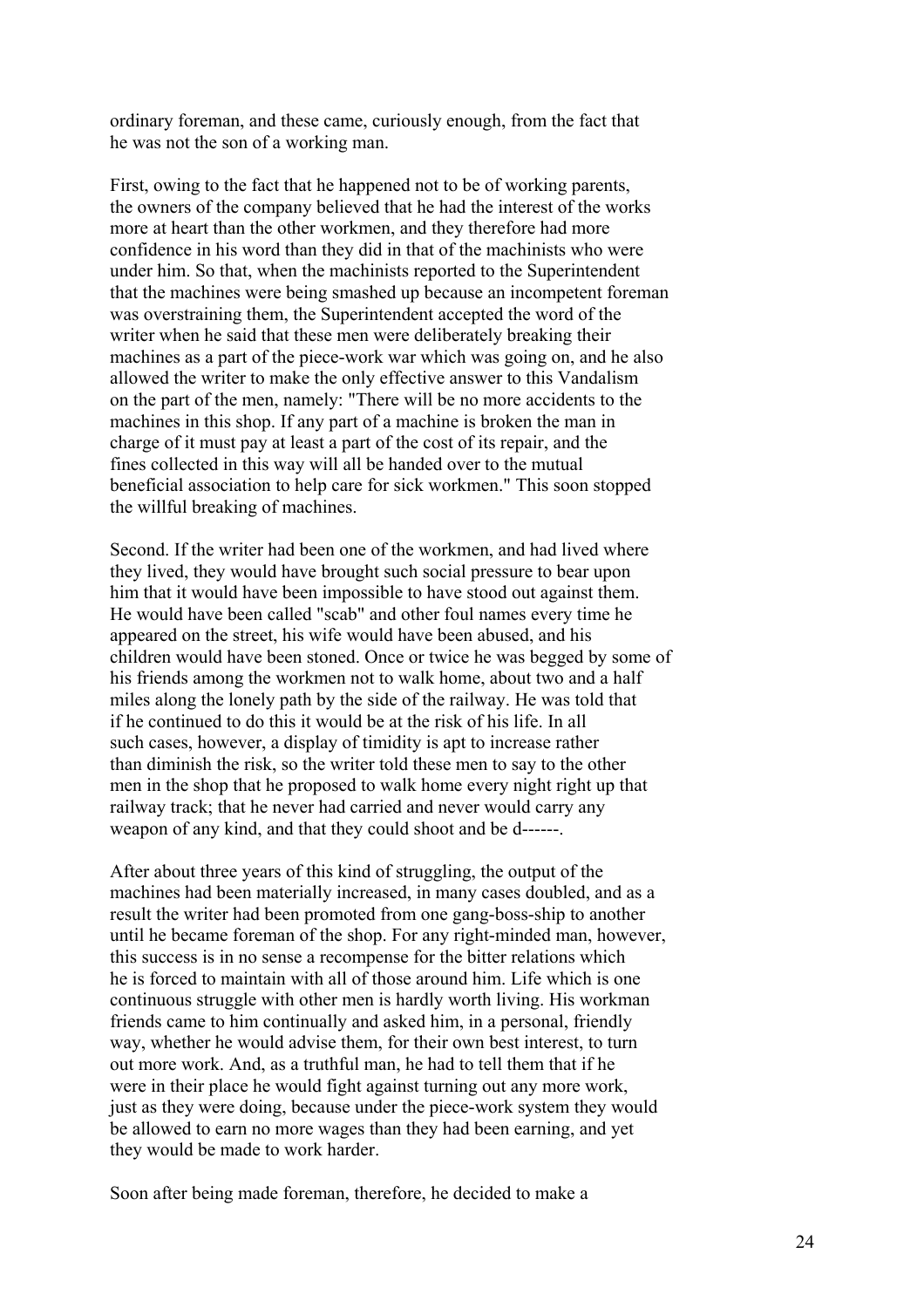determined effort to in some way change the system of management, so that the interests of the workmen and the management should become the same, instead of antagonistic. This resulted, some three years later, in the starting of the type of management which is described in papers presented to the American Society of Mechanical Engineers entitled "A Piece-Rate System" and "Shop Management."

In preparation for this system the writer realized that the greatest obstacle to harmonious cooperation between the workmen and the management lay in the ignorance of the management as to what really constitutes a proper day's work for a workman. He fully realized that although he was foreman of the shop, the combined knowledge and skill of the workmen who were under him was certainly ten times as great as his own. He therefore obtained the permission of Mr. William Sellers, who was at that time the President of the Midvale Steel Company, to spend some money in a careful, scientific study of the time required to do various kinds of work.

Mr. Sellers allowed this more as a reward for having, to a certain extent, "made good" as foreman of the shop in getting more work out of the men, than for any other reason. He stated, however, that he did not believe that any scientific study of this sort would give results of much value.

Among several investigations which were undertaken at this time, one was an attempt to find some rule, or law, which would enable a foreman to know in advance how much of any kind of heavy laboring work a man who was well suited to his job ought to do in a day; that is, to study the tiring effect of heavy labor upon a first-class man. Our first step was to employ a young college graduate to look up all that had been written on the subject in English, German, and French. Two classes of experiments had been made: one by physiologists who were studying the endurance of the human animal, and the other by engineers who wished to determine what fraction of a horse-power a man-power was. These experiments had been made largely upon men who were lifting loads by means of turning the crank of a winch from which weights were suspended, and others who were engaged in walking, running, and lifting weights in various ways. However, the records of these investigations were so meager that no law of any value could be deduced from them. We therefore started a series of experiments of our own.

Two first-class laborers were selected, men who had proved themselves to be physically powerful and who were also good steady workers. These men were paid double wages during the experiments, and were told that they must work to the best of their ability at all times, and that we should make certain tests with them from time to time to find whether they were "soldiering" or not, and that the moment either one of them started to try to deceive us he would be discharged. They worked to the best of their ability throughout the time that they were being observed.

Now it must be clearly understood that in these experiments we were not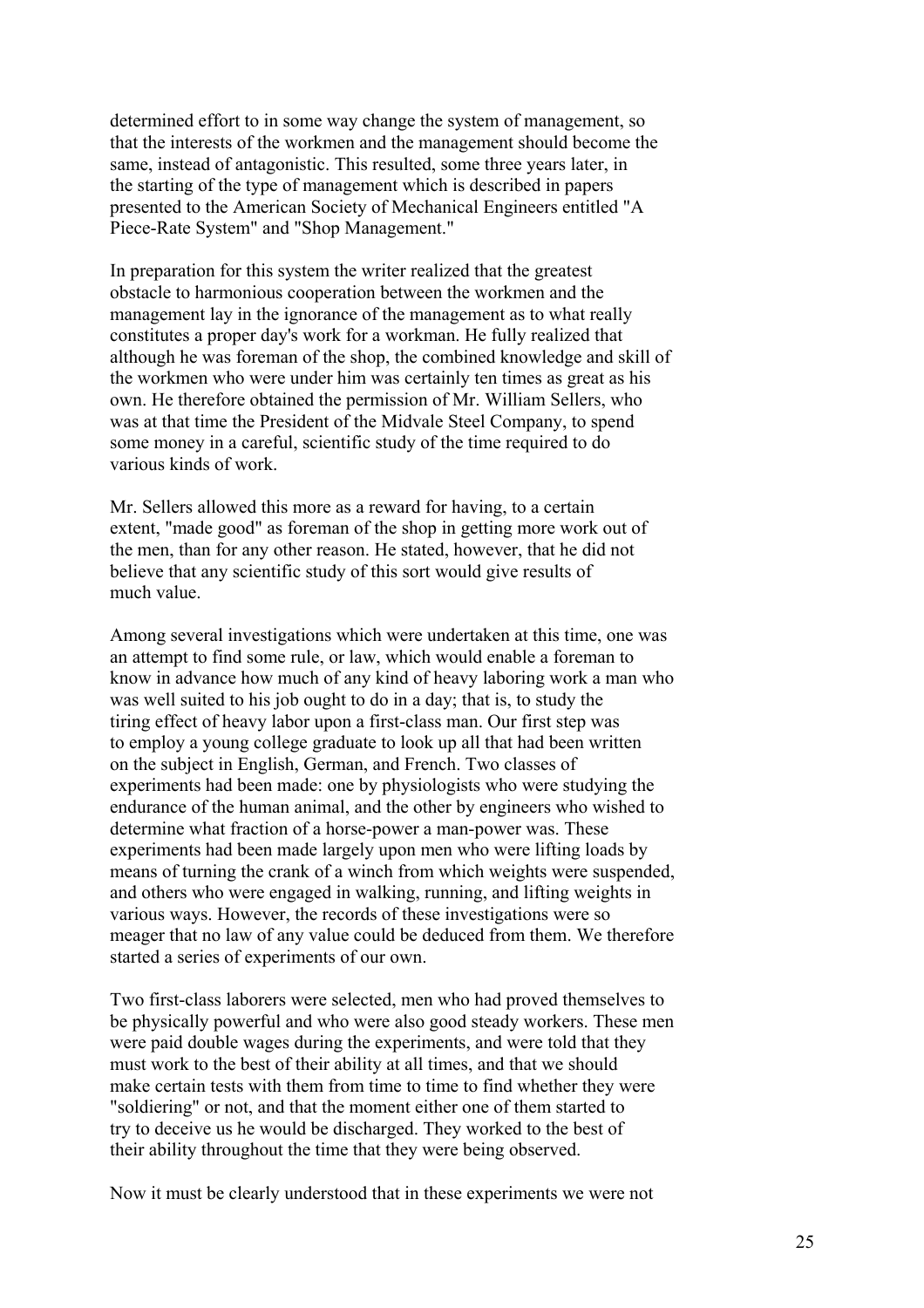trying to find the maximum work that a man could do on a short spurt or for a few days, but that our endeavor was to learn what really constituted a full day's work for a first-class man; the best day's work that a man could properly do, year in and year out, and still thrive under. These men were given all kinds of tasks, which were carried out each day under the close observation of the young college man who was conducting the experiments, and who at the same time noted with a stop-watch the proper time for all of the motions that were made by the men. Every element in any way connected with the work which we believed could have a bearing on the result was carefully studied and recorded. What we hoped ultimately to determine was what fraction of a horse-power a man was able to exert, that is, how many foot-pounds of work a man could do in a day.

After completing this series of experiments, therefore, each man's work for each day was translated into foot-pounds of energy, and to our surprise we found that there was no constant or uniform relation between the foot-pounds of energy which the man exerted during a day and the tiring effect of his work. On some kinds of work the man would be tired out when doing perhaps not more than one-eighth of a horse-power, while in others he would be tired to no greater extent by doing half a horse-power of work.

We failed, therefore, to find any law which was an accurate guide to the maximum day's work for a first-class workman.

A large amount of very valuable data had been obtained, which enabled us to know, for many kinds of labor, what was a proper day's work. It did not seem wise, however, at this time to spend any more money in trying to find the exact law which we were after. Some years later, when more money was available for this purpose, a second series of experiments was made, similar to the first, but some what more thorough.

This, however, resulted as the first experiments, in obtaining valuable information but not in the development of a law. Again, some years later, a third series of experiments was made, and this time no trouble was spared in our endeavor to make the work thorough. Every minute element which could in anyway affect the problem was carefully noted and studied, and two college men devoted about three months to the experiments. After this data was again translated into foot-pounds of energy exerted for each man each day, it became perfectly clear that there is no direct relation between the horse-power which a man exerts (that is, his foot-pounds of energy per day) and the tiring effect of the work on the man. The writer, however, was quite as firmly convinced as ever that some definite, clear-cut law existed as to what constitutes a full day's work for a first-class laborer, and our data had been so carefully collected and recorded that he felt sure that the necessary information was included somewhere in the records. The problem of developing this law from the accumulated facts was therefore handed over to Mr. Carl G. Barth, who is a better mathematician than any of the rest of us, and we decided to investigate the problem in a new way, by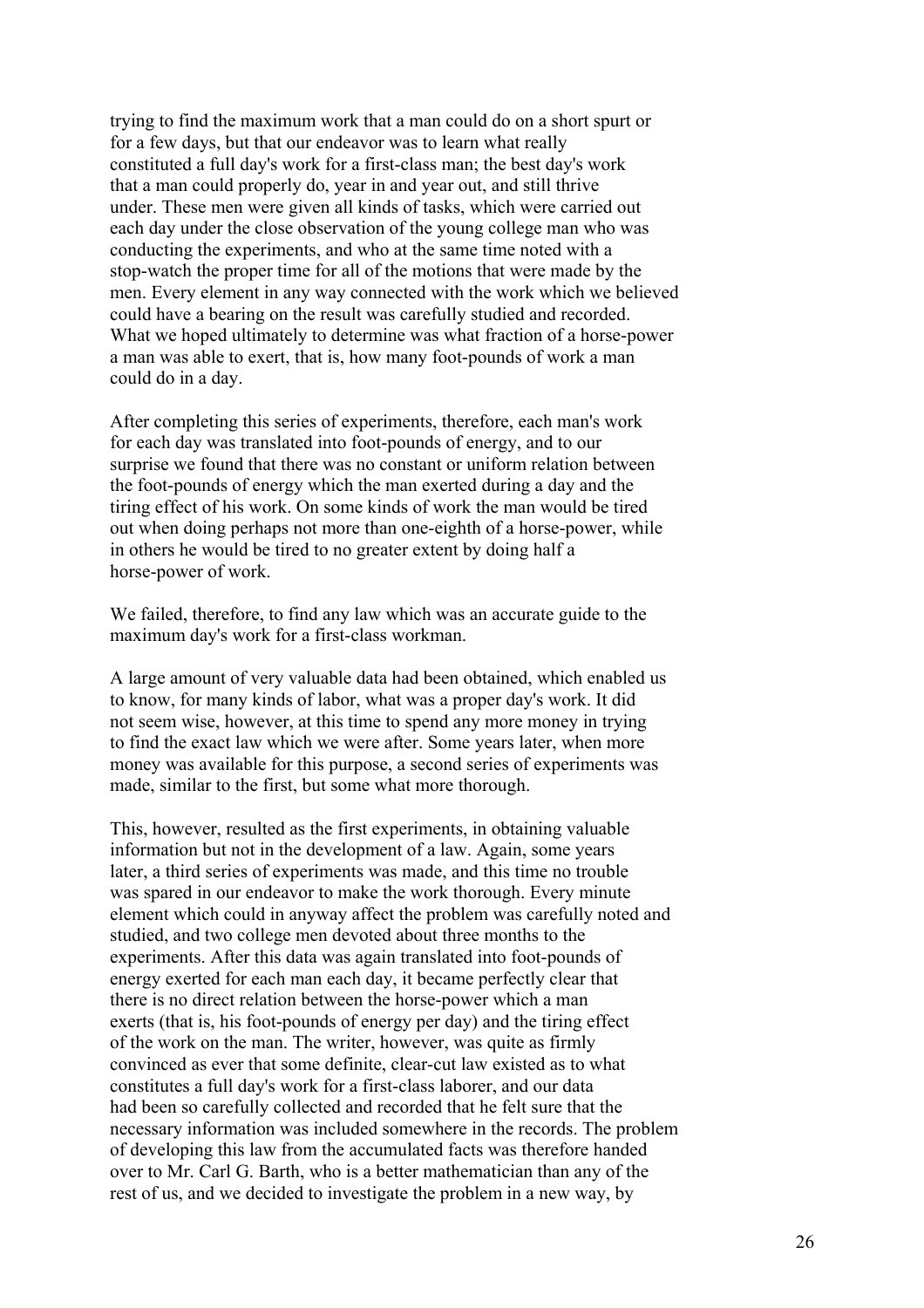graphically representing each element of the work through plotting curves, which should give us, as it were, a bird's-eye view of every element. In a comparatively short time Mr. Barth had discovered the law governing the tiring effect of heavy labor on a first-class man. And it is so simple in its nature that it is truly remarkable that it should not have been discovered and clearly understood years before. The law which was developed is as follows:

The law is confined to that class of work in which the limit of a man's capacity is reached because he is tired out. It is the law of heavy laboring, corresponding to the work of the cart horse, rather than that of the trotter. Practically all such work consists of a heavy pull or a push on the man's arms, that is, the man's strength is exerted by either lifting or pushing something which he grasps in his hands. And the law is that for each given pull or push on the man's arms it is possible for the workman to be under load for only a definite percentage of the day. For example, when pig iron is being handled (each pig weighing 92 pounds), a first-class workman can only be under load 43 per cent of the day. He must be entirely free from load during 57 per cent of the day. And as the load becomes lighter, the percentage of the day under which the man can remain under load increases. So that, if the workman is handling a half-pig, weighing 46 pounds, he can then be under load 58 per cent of the day, and only has to rest during 42 per cent. As the weight grows lighter the man can remain under load during a larger and larger percentage of the day, until finally a load is reached which he can carry in his hands all day long without being tired out. When that point has been arrived at this law ceases to be useful as a guide to a laborer's endurance, and some other law must be found which indicates the man's capacity for work.

When a laborer is carrying a piece of pig iron weighing 92 pounds in his hands, it tires him about as much to stand still under the load as it does to walk with it, since his arm muscles are under the same severe tension whether he is moving or not. A man, however, who stands still under a load is exerting no horse-power whatever, and this accounts for the fact that no constant relation could be traced in various kinds of heavy laboring work between the foot-pounds of energy exerted and the tiring effect of the work on the man. It will also be clear that in all work of this kind it is necessary for the arms of the workman to be completely free from load (that is, for the workman to rest) at frequent intervals. Throughout the time that the man is under a heavy load the tissues of his arm muscles are in process of degeneration, and frequent periods of rest are required in order that the blood may have a chance to restore these tissues to their normal condition.

To return now to our pig-iron handlers at the Bethlehem Steel Company. If Schmidt had been allowed to attack the pile of 47 tons of pig iron without the guidance or direction of a man who understood the art, or science, of handling pig iron, in his desire to earn his high wages he would probably have tired himself out by 11 or 12 o'clock in the day. He would have kept so steadily at work that his muscles would not have had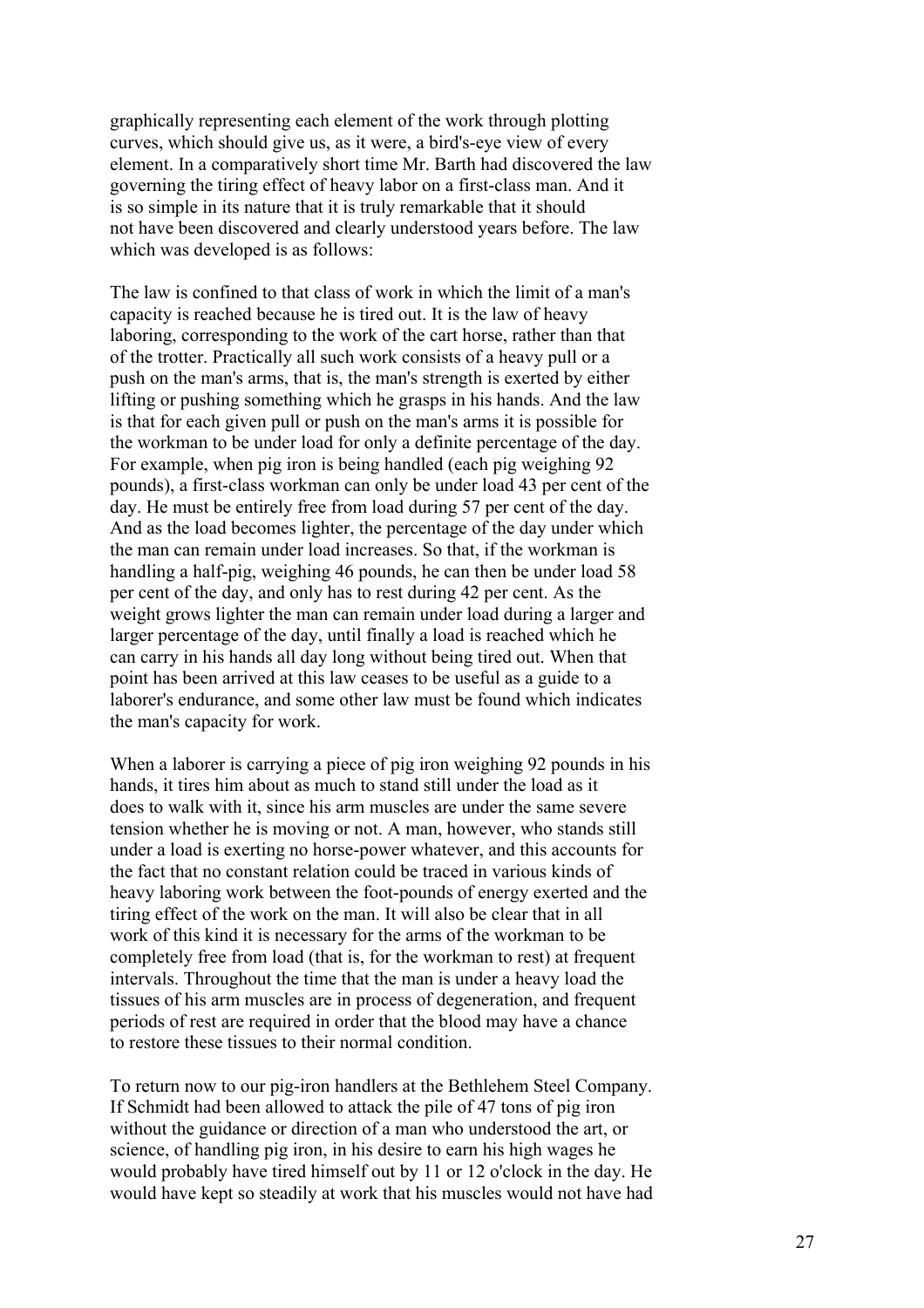the proper periods of rest absolutely needed for recuperation, and he would have been completely exhausted early in the day. By having a man, however, who understood this law, stand over him and direct his work, day after day, until he acquired the habit of resting at proper intervals, he was able to work at an even gait all day long without unduly tiring himself.

Now one of the very first requirements for a man who is fit to handle pig iron as a regular occupation that he shall be so stupid and so phlegmatic that he more nearly resembles in his mental make-up the ox than any other type. The man who is mentally alert and intelligent is for this very reason entirely unsuited to what would, for him, be the grinding monotony of work of this character. Therefore the workman who is best suited to handling pig iron is unable to understand the real science of doing this class of work. He is so stupid that the word "percentage" has no meaning to him, and he must consequently be trained by a man more intelligent than himself into the habit of working in accordance with the laws of this science before he can be successful.

The writer trusts that it is now clear that even in the case of the most elementary form of labor that is known, there is a science, and that when the man best suited to this class of work has been carefully selected, when the science of doing the work has been developed, and when the carefully selected man has been trained to work in accordance with this science, the results obtained must of necessity be overwhelmingly greater than those which are possible under the plan of "initiative and incentive."

Let us, however, again turn to the case of these pig-iron handlers, and see whether, under the ordinary type of management, it would not have been possible to obtain practically the same results.

The writer has put the problem before many good managers, and asked them whether, under premium work, piece work, or any of the ordinary plans of management, they would be likely even to approximate 47 tons\* per man per day, and not a man has suggested that an output of over 18 to 25 tons could be attained by any of the ordinary expedients. It will be remembered that the Bethlehem men were loading only 12 1/2 tons per man.

[\*Footnote: Many people have questioned the accuracy of the statement that first-class workmen can load 47 1/2 tons of pig iron from the ground on to a car in a day. For those who are skeptical, therefore, the following data relating to this work are given:

First. That our experiments indicated the existence of the following law: that a first-class laborer, suited to such work as handling pig iron, could be under load only 42 per cent of the day and must be free from load 58 per cent of the day.

Second. That a man in loading pig iron from piles placed on the ground in an open field on to a car which stood on a track adjoining these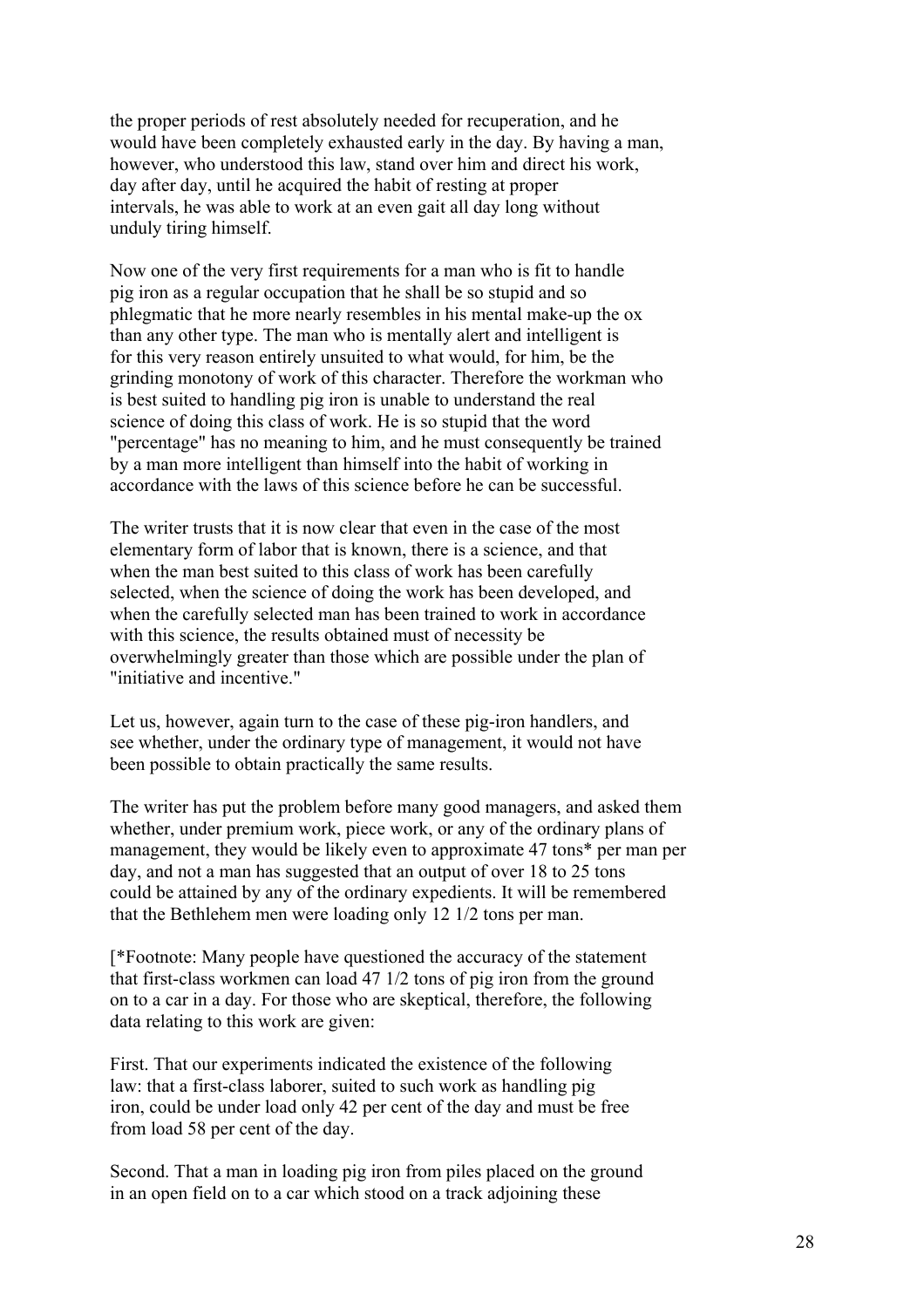piles, ought to handle (and that they did handle regularly) 47 1/2 long tons (2240 pounds per ton) per day.

That the price paid for loading this pig iron was 3.9 cents per ton, and that the men working at it averaged \$1.85 per day, whereas, in the past, they had been paid only \$1.15 per day.

In addition to these facts, the following are given:

 47 1/2 long tons equal 106,400 pounds of pig iron per day. At 92 pounds per pig, equals 1156 pigs per day. 42 per cent. of a day under load equals 600 minutes; multiplied by 0.42 equals 252 minutes under load. 252 minutes divided by 1156 pigs equals 0.22 minutes per pig under

 load. A pig-iron handler walks on the level at the rate of one foot in 0.006

minutes. The average distance of the piles of pig iron from the car was 36 feet. It is a fact, however, that many of the pig-iron handlers ran with their pig as soon as they reached the inclined plank. Many of them also would run down the plank after loading the car. So that when the actual loading went on, many of them moved at a faster rate than is indicated by the above figures. Practically the men were made to take a rest, generally by sitting down, after loading ten to twenty pigs. This rest was in addition to the time which it took them to walk back from the car to the pile. It is likely that many of those who are skeptical about the possibility of loading this amount of pig iron do not realize that while these men were walking back they were entirely free from load, and that therefore their muscles had, during that time, the opportunity for recuperation. It will be noted that with an average distance of 36 feet of the pig iron from the car, these men walked about eight miles under load each day and eight miles free from load.

If any one who is interested in these figures will multiply them and divide them, one into the other, in various ways, he will find that all of the facts stated check up exactly.]

To go into the matter in more detail, however: As to the scientific selection of the men, it is a fact that in this gang of 75 pig-iron handlers only about one man in eight was physically capable of handling 47 1/2 tons per day. With the very best of intentions, the other seven out of eight men were physically unable to work at this pace. Now the one man in eight who was able to do this work was in no sense superior to the other men who were working on the gang. He merely happened to be a man of the type of the ox,--no rare specimen of humanity, difficult to find and therefore very highly prized. On the contrary, he was a man so stupid that he was unfitted to do most kinds of laboring work, even. The selection of the man, then, does not involve finding some extraordinary individual, but merely picking out from among very ordinary men the few who are especially suited to this type of work. Although in this particular gang only one man in eight was suited to doing the work, we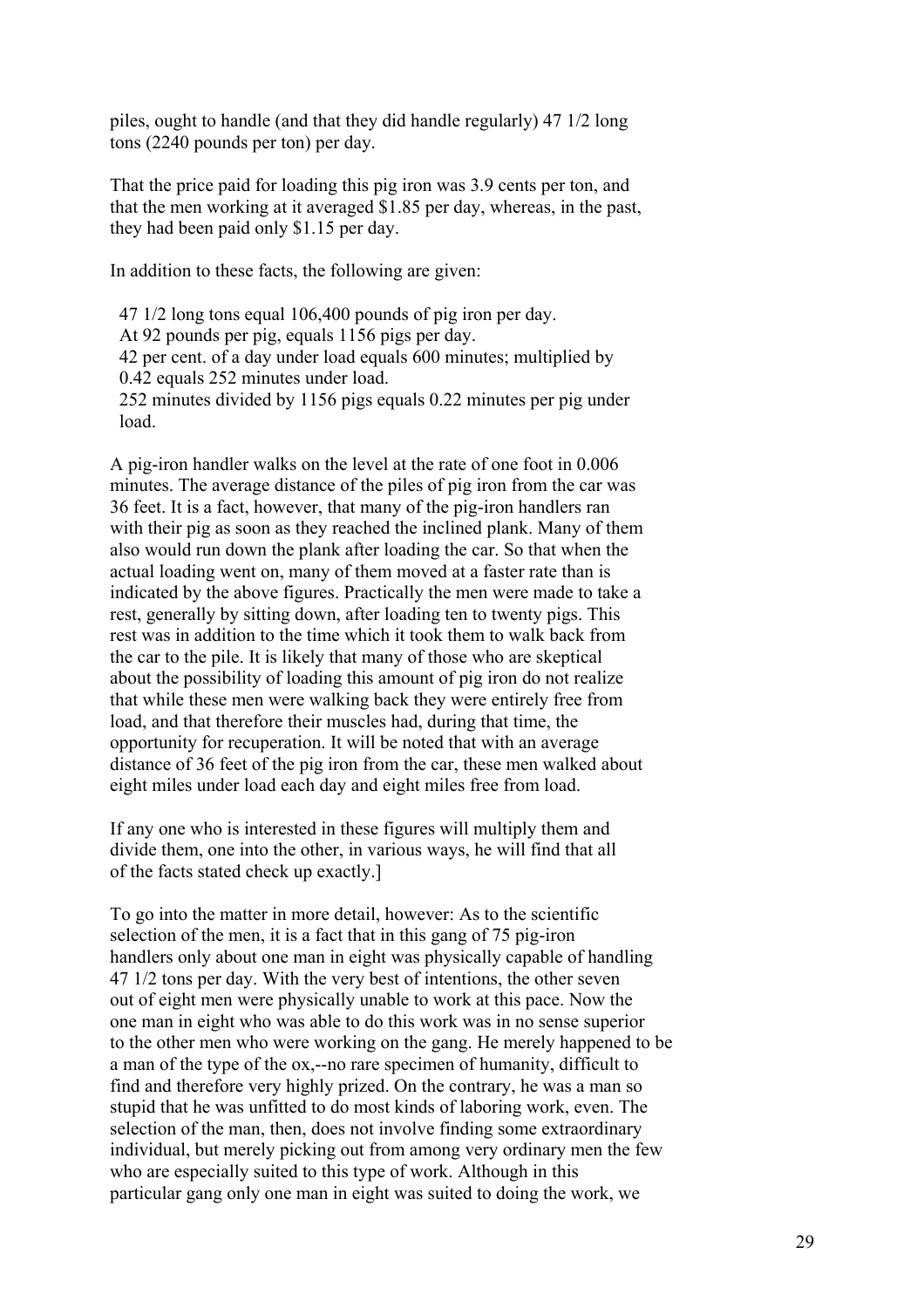had not the slightest difficulty in getting all the men who were needed--some of them from inside of the works and others from the neighboring country--who were exactly suited to the job.

Under the management of "initiative and incentive" the attitude of the management is that of "putting the work up to the workmen." What likelihood would there be, then, under the old type of management, of these men properly selecting themselves for pig-iron handling? Would they be likely to get rid of seven men out of eight from their own gang and retain only the eighth man? No! And no expedient could be devised which would make these men properly select themselves. Even if they fully realized the necessity of doing so in order to obtain high wages (and they are not sufficiently intelligent properly to grasp this necessity), the fact that their friends or their brothers who were working right alongside of them would temporarily be thrown out of a job because they were not suited to this kind of work would entirely prevent them from properly selecting themselves, that is, from removing the seven out of eight men on the gang who were unsuited to pig-iron handling.

As to the possibility, under the old type of management, of inducing these pig-iron handlers (after they had been properly selected) to work in accordance with the science of doing heavy laboring, namely, having proper scientifically determined periods of rest in close sequence to periods of work. As has been indicated before, the essential idea of the ordinary types of management is that each workman has become more skilled in his own trade than it is possible for any one in the management to be, and that, therefore, the details of how the work shall best be done must be left to him. The idea, then, of taking one man after another and training him under a competent teacher into new working habits until he continually and habitually works in accordance with scientific laws, which have been developed by some one else, is directly antagonistic to the old idea that each workman can best regulate his own way of doing the work. And besides this, the man suited to handling pig iron is too stupid properly to train himself. Thus it will be seen that with the ordinary types of management the development of scientific knowledge to replace rule of thumb, the scientific selection of the men, and inducing the men to work in accordance with these scientific principles are entirely out of the question. And this because the philosophy of the old management puts the entire responsibility upon the workmen, while the philosophy of the new places a great part of it upon the management.

With most readers great sympathy will be aroused because seven out of eight of these pig-iron handlers were thrown out of a job. This sympathy is entirely wasted, because almost all of them were immediately given other jobs with the Bethlehem Steel Company. And indeed it should be understood that the removal of these men from pig-iron handling, for which they were unfit, was really a kindness to themselves, because it was the first step toward finding them work for which they were peculiarly fitted, and at which, after receiving proper training, they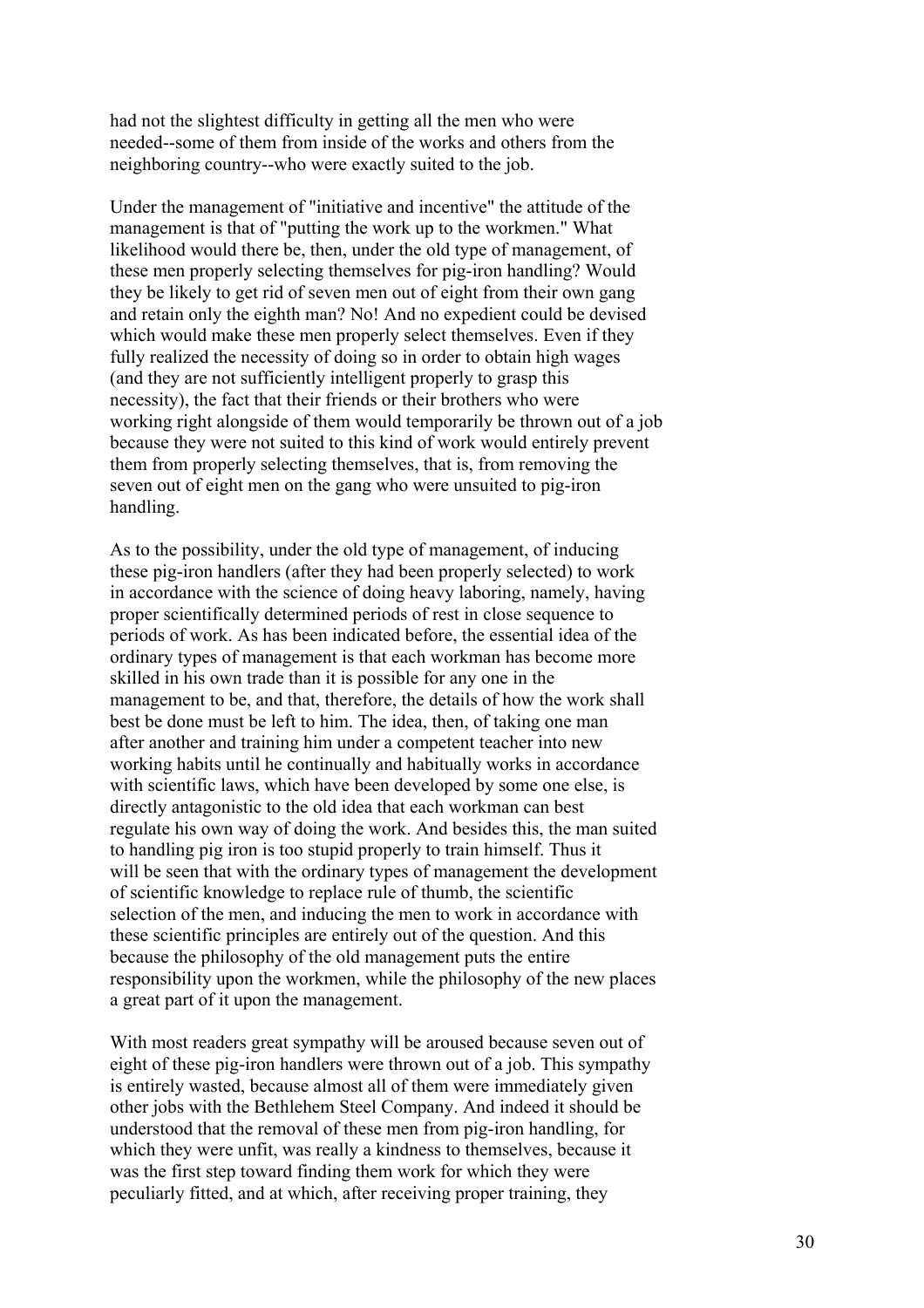could permanently and legitimately earn higher wages.

Although the reader may be convinced that there is a certain science back of the handling of pig iron, still it is more than likely that he is still skeptical as to the existence of a science for doing other kinds of laboring. One of the important objects of this paper is to convince its readers that every single act of every workman can be reduced to a science. With the hope of fully convincing the reader of this fact, therefore, the writer proposes to give several more simple illustrations from among the thousands which are at hand.

For example, the average man would question whether there is much of any science in the work of shoveling. Yet there is but little doubt, if any intelligent reader of this paper were deliberately to set out to find what may be called the foundation of the science of shoveling, that with perhaps 15 to 20 hours of thought and analysis he would be almost sure to have arrived at the essence of this science. On the other hand, so completely are the rule-of-thumb ideas still dominant that the writer has never met a single shovel contractor to whom it had ever even occurred that there was such a thing as the science of shoveling. This science is so elementary as to be almost self-evident.

For a first-class shoveler there is a given shovel load at which he will do his biggest day's work. What is this shovel load? Will a first-class man do more work per day with a shovel load of 5 pounds, 10 pounds, 15 pounds, 20, 25, 30, or 40 pounds? Now this is a question which can be answered only through carefully made experiments. By first selecting two or three first-class shovelers, and paying them extra wages for doing trustworthy work, and then gradually varying the shovel load and having all the conditions accompanying the work carefully observed for several weeks by men who were used to experimenting, it was found that a first-class man would do his biggest day's work with a shovel load of about 21 pounds. For instance, that this man would shovel a larger tonnage per day with a 21-pound load than with a 24-pound load or than with an 18-pound load on his shovel. It is, of course, evident that no shoveler can always take a load of exactly 21 pounds on his shovel, but nevertheless, although his load may vary 3 or 4 pounds one way or the other, either below or above the 21 pounds, he will do his biggest day's work when his average for the day is about 21 pounds.

The writer does not wish it to be understood that this is the whole of the art or science of shoveling. There are many other elements, which together go to make up this science. But he wishes to indicate the important effect which this one piece of scientific knowledge has upon the work of shoveling.

At the works of the Bethlehem Steel Company, for example, as a result of this law, instead of allowing each shoveler to select and own his own shovel, it became necessary to provide some 8 to 10 different kinds of shovels, etc., each one appropriate to handling a given type of material not only so as to enable the men to handle an average load of 21 pounds,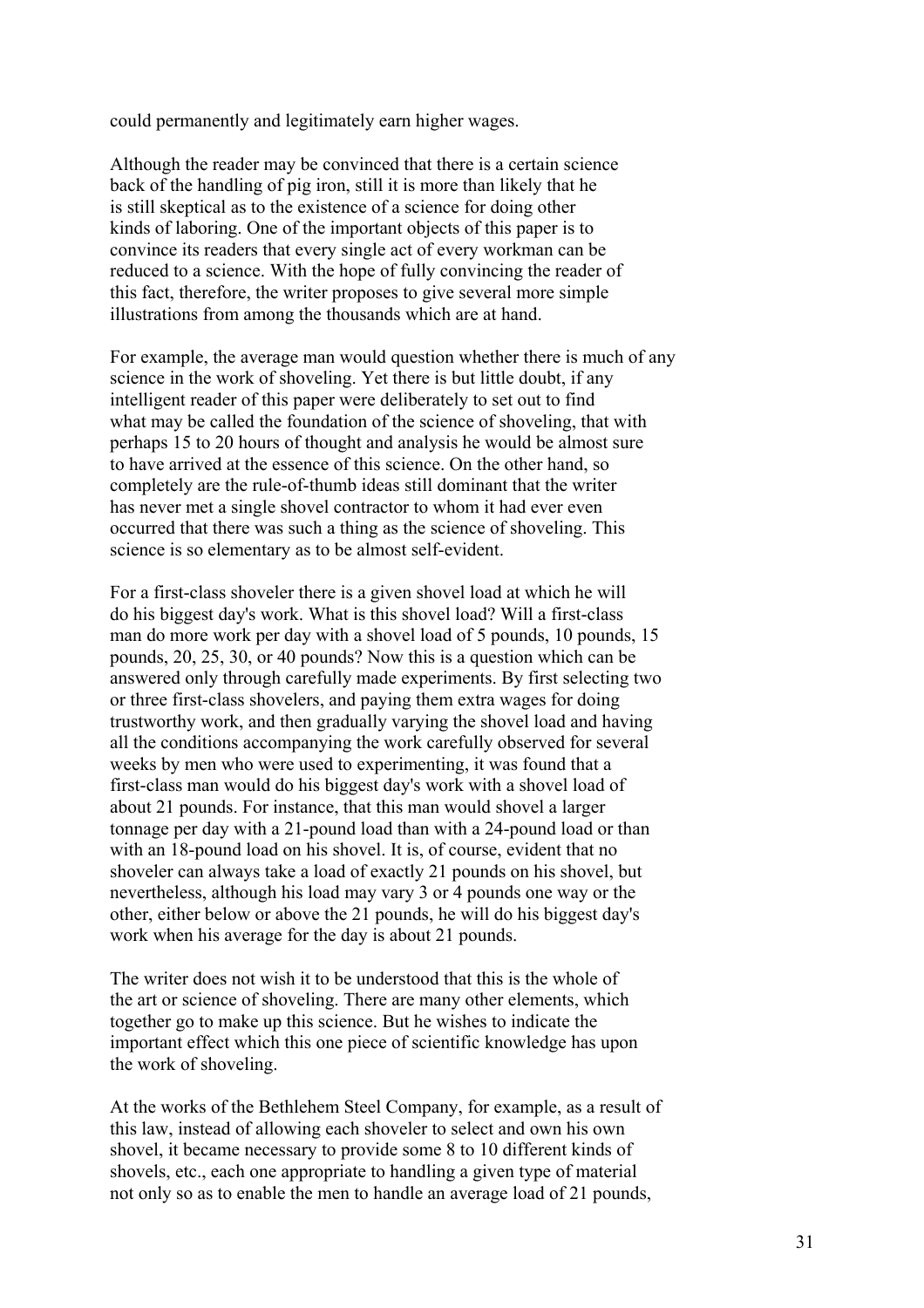but also to adapt the shovel to several other requirements which become perfectly evident when this work is studied as a science. A large shovel tool room was built, in which were stored not only shovels but carefully designed and standardized labor implements of all kinds, such as picks, crowbars, etc. This made it possible to issue to each workman a shovel which would hold a load of 21 pounds of whatever class of material they were to handle: a small shovel for ore, say, or a large one for ashes. Iron ore is one of the heavy materials which are handled in a works of this kind, and rice coal, owing to the fact that it is so slippery on the shovel, is one of the lightest materials. And it was found on studying the rule-of-thumb plan at the Bethlehem Steel Company, where each shoveler owned his own shovel, that he would frequently go from shoveling ore, with a load of about 30 pounds per shovel, to handling rice coal, with a load on the same shovel of less than 4 pounds. In the one case, he was so overloaded that it was impossible for him to do a full day's work, and in the other case he was so ridiculously underloaded that it was manifestly impossible to even approximate a day's work.

Briefly to illustrate some of the other elements which go to make tip the science of shoveling, thousands of stop-watch observations were made to study just how quickly a laborer, provided in each case with the proper type of shovel, can push his shovel into the pile of materials and then draw it out properly loaded. These observations were made first when pushing the shovel into the body of the pile. Next when shoveling on a dirt bottom, that is, at the outside edge of the pile, and next with a wooden bottom, and finally with an iron bottom. Again a similar accurate time study was made of the time required to swing the shovel backward and then throw the load for a given horizontal distance, accompanied by a given height. This time study was made for various combinations of distance and height. With data of this sort before him, coupled with the law of endurance described in the case of the pig-iron handlers, it is evident that the man who is directing shovelers can first teach them the exact methods which should be employed to use their strength to the very best advantage, and can then assign them daily tasks which are so just that the workman can each day be sure of earning the large bonus which is paid whenever he successfully performs this task.

There were about 600 shovelers and laborers of this general class in the yard of the Bethlehem Steel Company at this time. These men were scattered in their work over a yard which was, roughly, about two miles long and half a mile wide. In order that each workman should be given his proper implement and his proper instructions for doing each new job, it was necessary to establish a detailed system for directing men in their work, in place of the old plan of handling them in large groups, or gangs, under a few yard foremen. As each workman came into the works in the morning, he took out of his own special pigeonhole, with his number on the outside, two pieces of paper, one of which stated just what implements he was to get from the tool room and where he was to start to work, and the second of which gave the history of his previous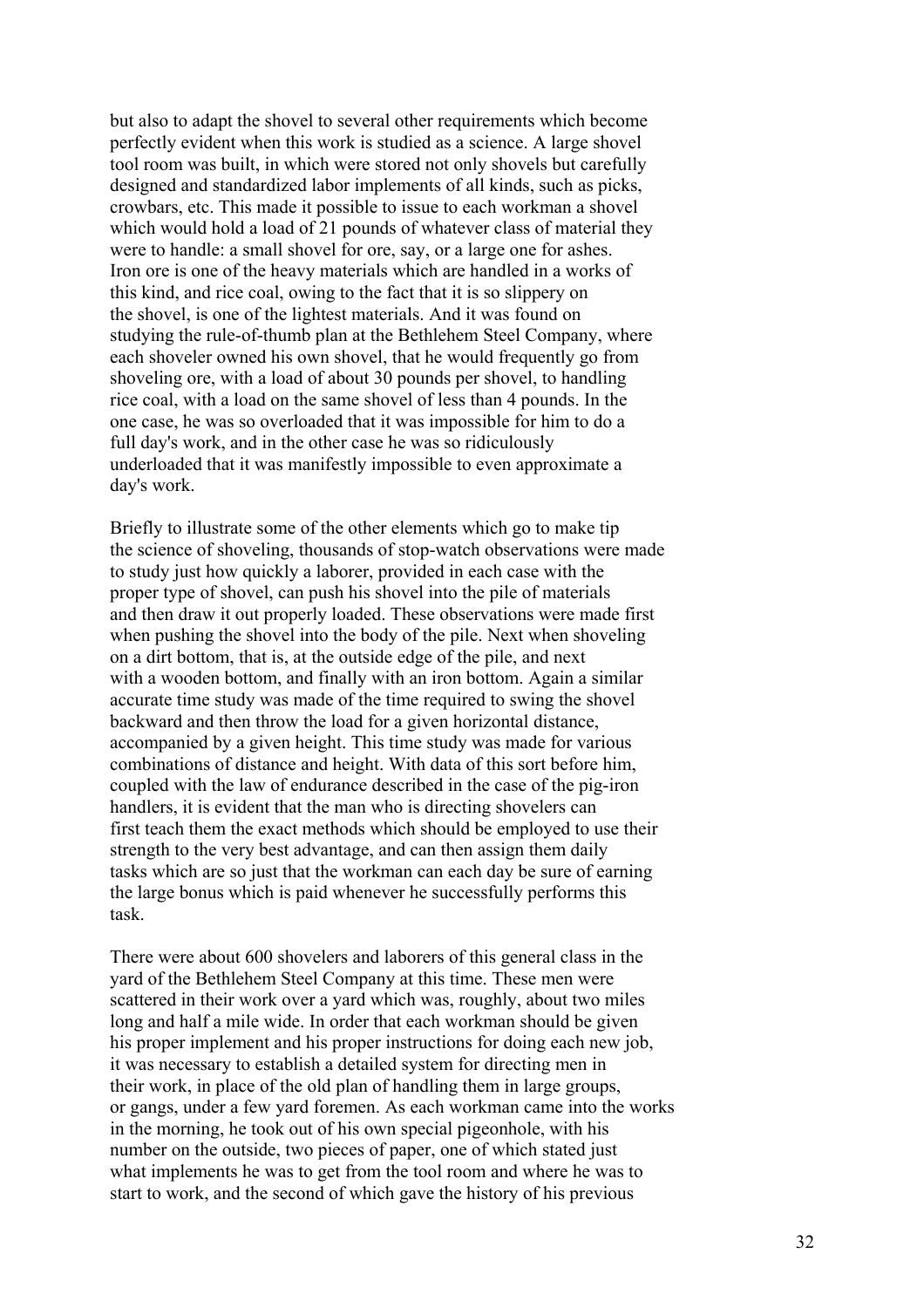day's work; that is, a statement of the work which he had done, how much he had earned the day before, etc. Many of these men were foreigners and unable to read and write, but they all knew at a glance the essence of this report, because yellow paper showed the man that he had failed to do his full task the day before, and informed him that he had not earned as much as \$1.85 a day, and that none but high-priced men would be allowed to stay permanently with this gang. The hope was further expressed that he would earn his full wages on the following day. So that whenever the men received white slips they knew that everything was all right, and whenever they received yellow slips they realized that they must do better or they would be shifted to some other class of work.

Dealing with every workman as a separate individual in this way involved the building of a labor office for the superintendent and clerks who were in charge of this section of the work. In this office every laborer's work was planned out well in advance, and the workmen were all moved from place to place by the clerks with elaborate diagrams or maps of the yard before them, very much as chessmen are moved on a chess-board, a telephone and messenger system having been installed for this purpose. In this way a large amount of the time lost through having too many men in one place and too few in another, and through waiting between jobs, was entirely eliminated. Under the old system the workmen were kept day after day in comparatively large gangs, each under a single foreman, and the gang was apt to remain of pretty nearly the same size whether there was much or little of the particular kind of work on hand which this foreman had under his charge, since each gang had to be kept large enough to handle whatever work in its special line was likely to come along.

When one ceases to deal with men in large gangs or groups, and proceeds to study each workman as an individual, if the workman fails to do his task, some competent teacher should be sent to show him exactly how his work can best be done, to guide, help, and encourage him, and, at the same time, to study his possibilities as a workman. So that, under the plan which individualizes each workman, instead of brutally discharging the man or lowering his wages for failing to make good at once, he is given the time and the help required to make him proficient at his present job, or he is shifted to another class of work for which he is either mentally or physically better suited.

All of this requires the kindly cooperation of the management, and involves a much more elaborate organization and system than the old-fashioned herding of men in large gangs. This organization consisted, in this case, of one set of men, who were engaged in the development of the science of laboring through time study, such as has been described above; another set of men, mostly skilled laborers themselves, who were teachers, and who helped and guided the men in their work; another set of tool-room men who provided them with the proper implements and kept them in perfect order, and another set of clerks who planned the work well in advance, moved the men with the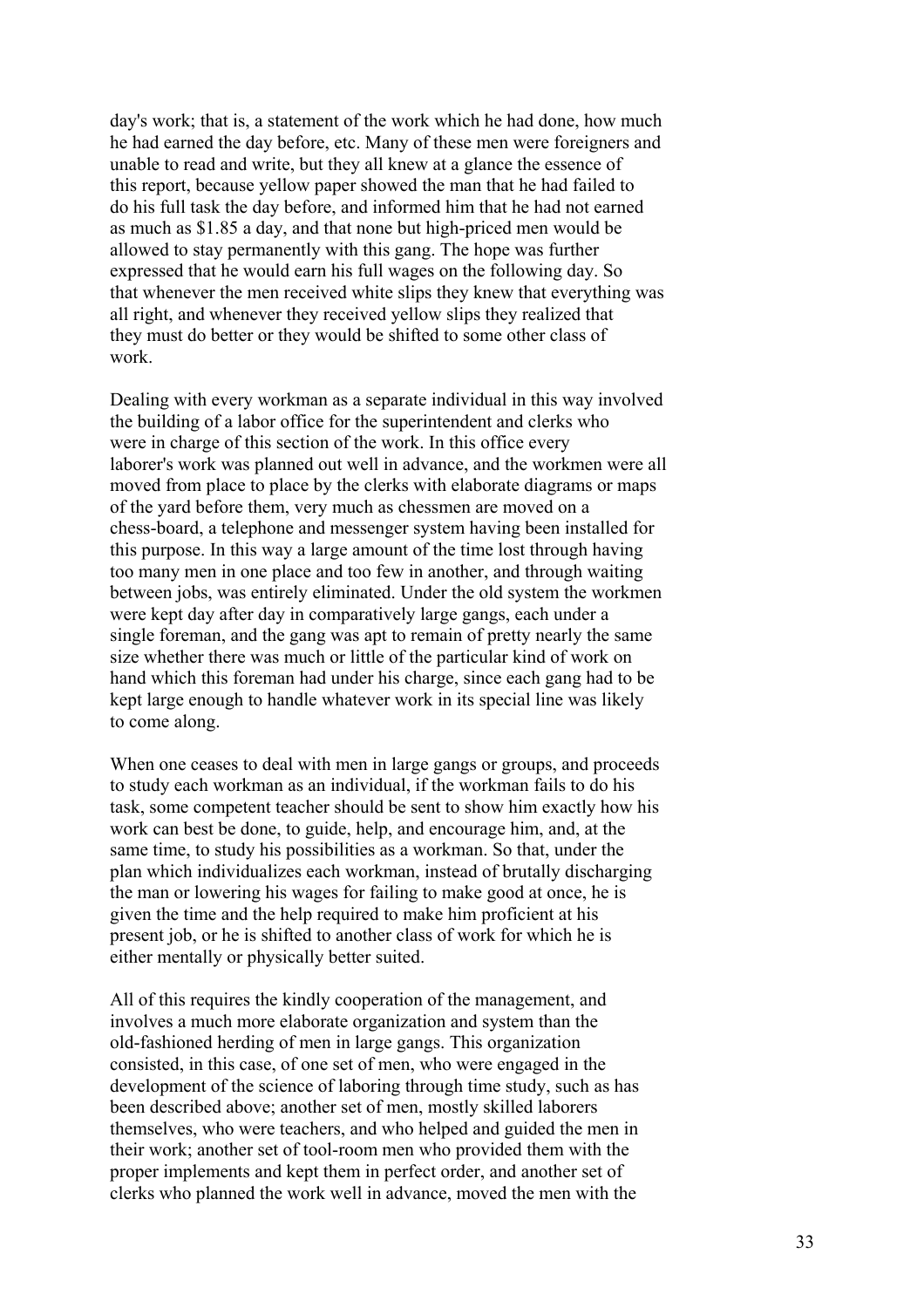least loss of time from one place to another, and properly recorded each man's earnings, etc. And this furnishes an elementary illustration of what has been referred to as cooperation between the management and the workmen.

The question which naturally presents itself is whether an elaborate organization of this sort can be made to pay for itself; whether such an organization is not top-heavy. This question will best be answered by a statement of the results of the third year of working under this plan.

|                             | Old Plan | New Plan Task Work             |
|-----------------------------|----------|--------------------------------|
| The number of yard laborers |          |                                |
| was reduced from between    |          | $400 \& 600$ down to about 140 |
| Average number of tons per  |          |                                |
| man per day                 | 16       | 59                             |
| Average earnings per man    |          |                                |
| per day                     | \$1.15   | \$1.88                         |
| Average cost of handling a  |          |                                |
| ton of 2240 lbs             | 0.072    | 0.033                          |

And in computing the low cost of \$0.033 per ton, the office and tool-room expenses, and the wages of all labor superintendents, foremen, clerks, time-study men, etc., are included.

During this year the total saving of the new plan over the old amounted to \$36,417.69, and during the six months following, when all of the work of the yard was on task work, the saving was at the rate of between \$75,000 and \$80,000 per year.

Perhaps the most important of all the results attained was the effect on the workmen themselves. A careful inquiry into the condition of these men developed the fact that out of the 140 workmen only two were said to be drinking men. This does not, of course, imply that many of them did not take an occasional drink. The fact is that a steady drinker would find it almost impossible to keep up with the pace which was set, so that they were practically all sober. Many, if not most of them, were saving money, and they all lived better than they had before. These men constituted the finest body of picked laborers that the writer has ever seen together, and they looked upon the men who were over them, their bosses and their teachers, as their very best friends; not as nigger drivers, forcing them to work extra hard for ordinary wages, but as friends who were teaching them and helping them to earn much higher wages than they had ever earned before.

It would have been absolutely impossible for any one to have stirred up strife between these men and their employers. And this presents a very simple though effective illustration of what is meant by the words "prosperity for the employee, coupled with prosperity for the employer," the two principal objects of management. It is evident also that this result has been brought about by the application of the four fundamental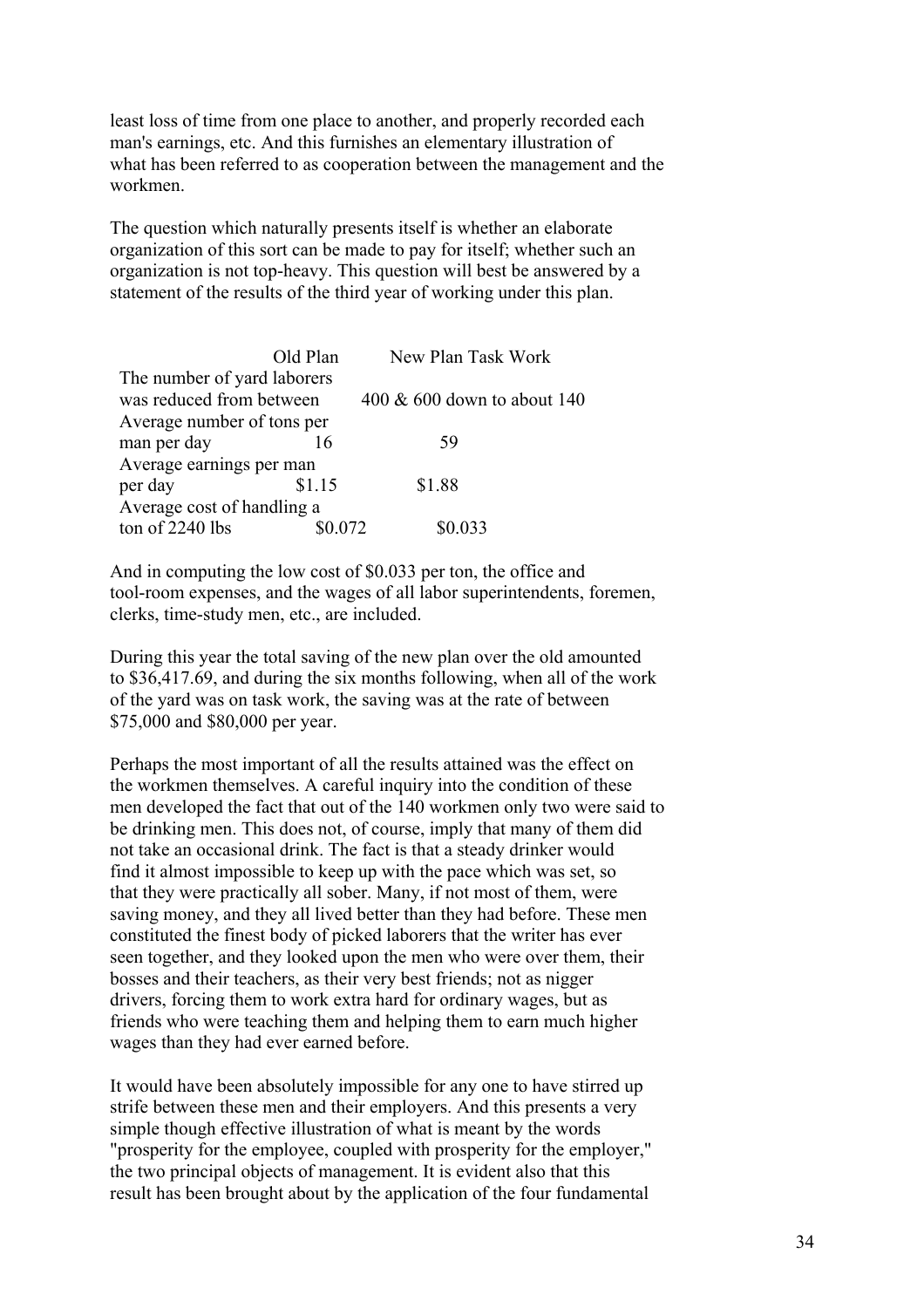principles of scientific management.

As another illustration of the value of a scientific study of the motives which influence workmen in their daily work, the loss of ambition and initiative will be cited, which takes place in workmen when they are herded into gangs instead of being treated as separate individuals. A careful analysis had demonstrated the fact that when workmen are herded together in gangs, each man in the gang becomes far less efficient than when his personal ambition is stimulated; that when men work in gangs, their individual efficiency falls almost invariably down to or below the level of the worst man in the gang; and that they are all pulled down instead of being elevated by being herded together. For this reason a general order had been issued in the Bethlehem Steel Works that not more than four men were to be allowed to work in a labor gang without a special permit, signed by the General Superintendent of the works, this special permit to extend for one week only. It was arranged that as far as possible each laborer should be given a separate individual task. As there were about 5000 men at work in the establishment, the General Superintendent had so much to do that there was but little time left for signing these special permits.

After gang work had been by this means broken up, an unusually fine set of ore shovelers had been developed, through careful selection and individual, scientific training. Each of these men was given a separate car to unload each day, and his wages depended upon his own personal work. The man who unloaded the largest amount of ore was paid the highest wages, and an unusual opportunity came for demonstrating the importance of individualizing each workman. Much of this ore came from the Lake Superior region, and the same ore was delivered both in Pittsburgh and in Bethlehem in exactly similar cars. There was a shortage of ore handlers in Pittsburgh, and hearing of the fine gang of laborers that had been developed at Bethlehem, one of the Pittsburgh steel works sent an agent to hire the Bethlehem men. The Pittsburgh men offered 4 9/10 cents a ton for unloading exactly the same ore, with the same shovels, from the same cars, that were unloaded in Bethlehem for 3 2/10 cents a ton. After carefully considering this situation, it was decided that it would be unwise to pay more than 3 2/10 cents per ton for unloading the Bethlehem cars, because, at this rate, the Bethlehem laborers were earning a little over \$1.85 per man per day, and this price was 60 per cent more than the ruling rate of wages around Bethlehem.

A long series of experiments, coupled with close observation, had demonstrated the fact that when workmen of this caliber are given a carefully measured task, which calls for a big day's work on their part, and that when in return for this extra effort they are paid wages up to 60 per cent beyond the wages usually paid, that this increase in wages tends to make them not only more thrifty but better men in every way; that they live rather better, begin to save money, become more sober, and work more steadily. When, on the other hand, they receive much more than a 60 per cent increase in wages, many of them will work irregularly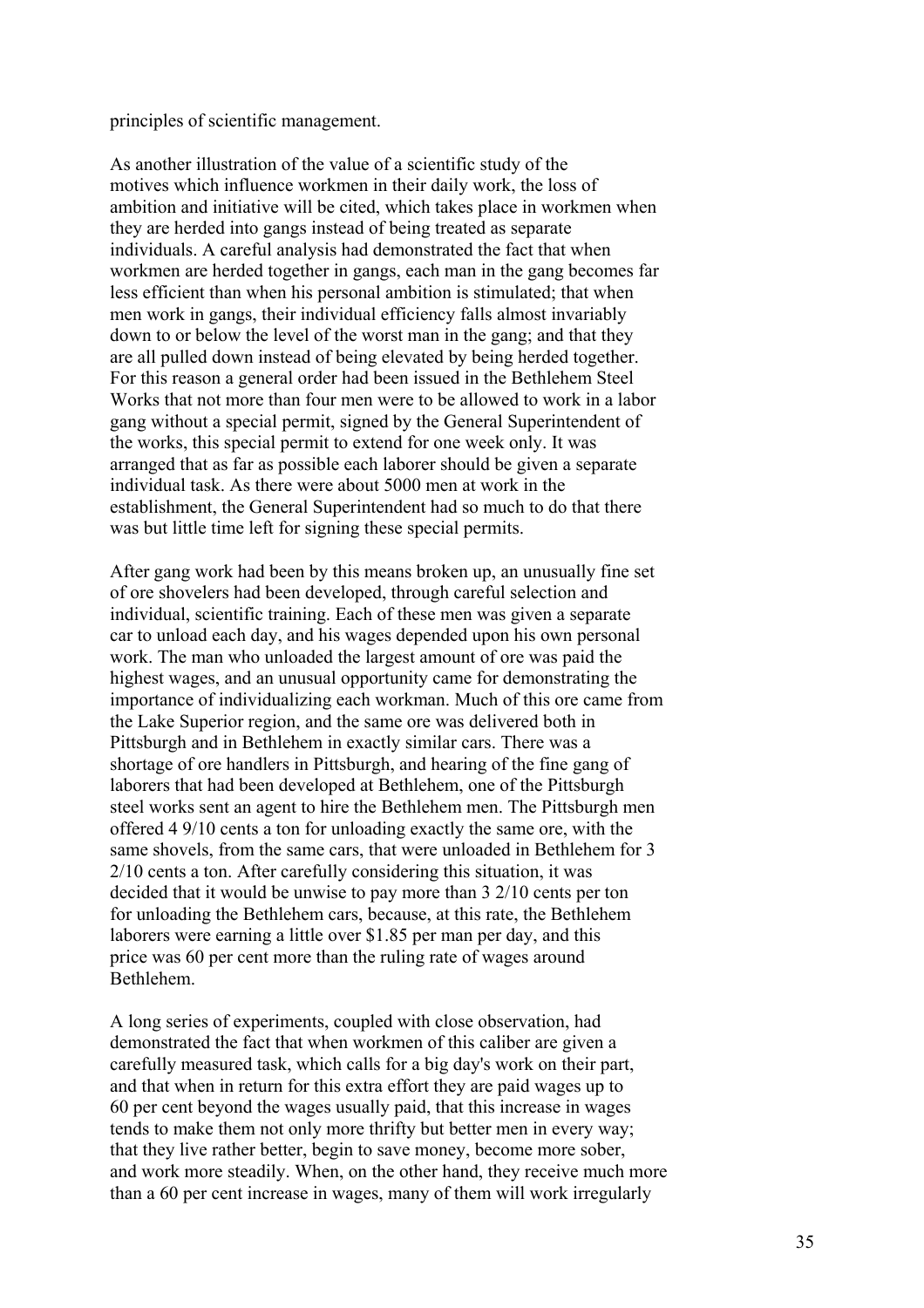and tend to become more or less shiftless, extravagant, and dissipated. Our experiments showed, in other words, that it does not do for most men to get rich too fast.

After deciding, for this reason, not to raise the wages of our ore handlers, these men were brought into the office one at a time, and talked to somewhat as follows:

"Now, Patrick, you have proved to us that you are a high-priced man. You have been earning every day a little more than \$1.85, and you are just the sort of man that we want to have in our ore-shoveling gang. A man has come here from Pittsburgh, ho is offering 4 9/10 cents per ton for handling ore while we can pay only 3 9/10 cents per ton. I think, therefore, that you had better apply to this man for a job. Of course, you know we are very sorry to have you leave us, but you have proved yourself a high-priced man, and we are very glad to see you get this chance of earning more money. Just remember, however, that at any time in the future, when you get out of a job, you can always come right back to us. There will always be a job for a high-priced man like you in our gang here."

Almost all of the ore handlers took this advice, and went to Pittsburgh, but in about six weeks most of them were again back in Bethlehem unloading ore at the old rate of 3 2/10 cents a ton. The writer had the following talk with one of these men after he had returned:

"Patrick, what are you doing back here? I thought we had gotten rid of you."

"'Well, Sir, I'll tell you how it was. When we got out there Jimmy and I were put on to a car with eight other men. We started to shovel the ore out just the same as we do here. After about half an hour I saw a little devil alongside of me doing pretty near nothing, so I said to him, 'Why don't you go to work? Unless we get the ore out of this car we won't get any money on pay-day.' He turned to me and said, 'Who in ------ are you?'

"'Well,' I said, 'that's none of your business'; and the little devil stood up to me and said, 'You'll be minding your own business, or I'll throw you off this car!' 'Well, I could have spit on him and drowned him, but the rest of the men put down their shovels and looked as if they were going to back him up; so I went round to Jimmy and said (so that the whole gang could hear it), 'Now, Jimmy, you and I will throw a shovel full whenever this little devil throws one, and not another shovel full.' So we watched him, and only shoveled when he shoveled.

"When pay-day came around, though, we had less money than we got here at Bethlehem. After that Jimmy and I went in to the boss, and asked him for a car to ourselves, the same as we got at Bethlehem, but he told us to mind our own business. And when another pay-day came around we had less money than we got here at Bethlehem, so Jimmy and I got the gang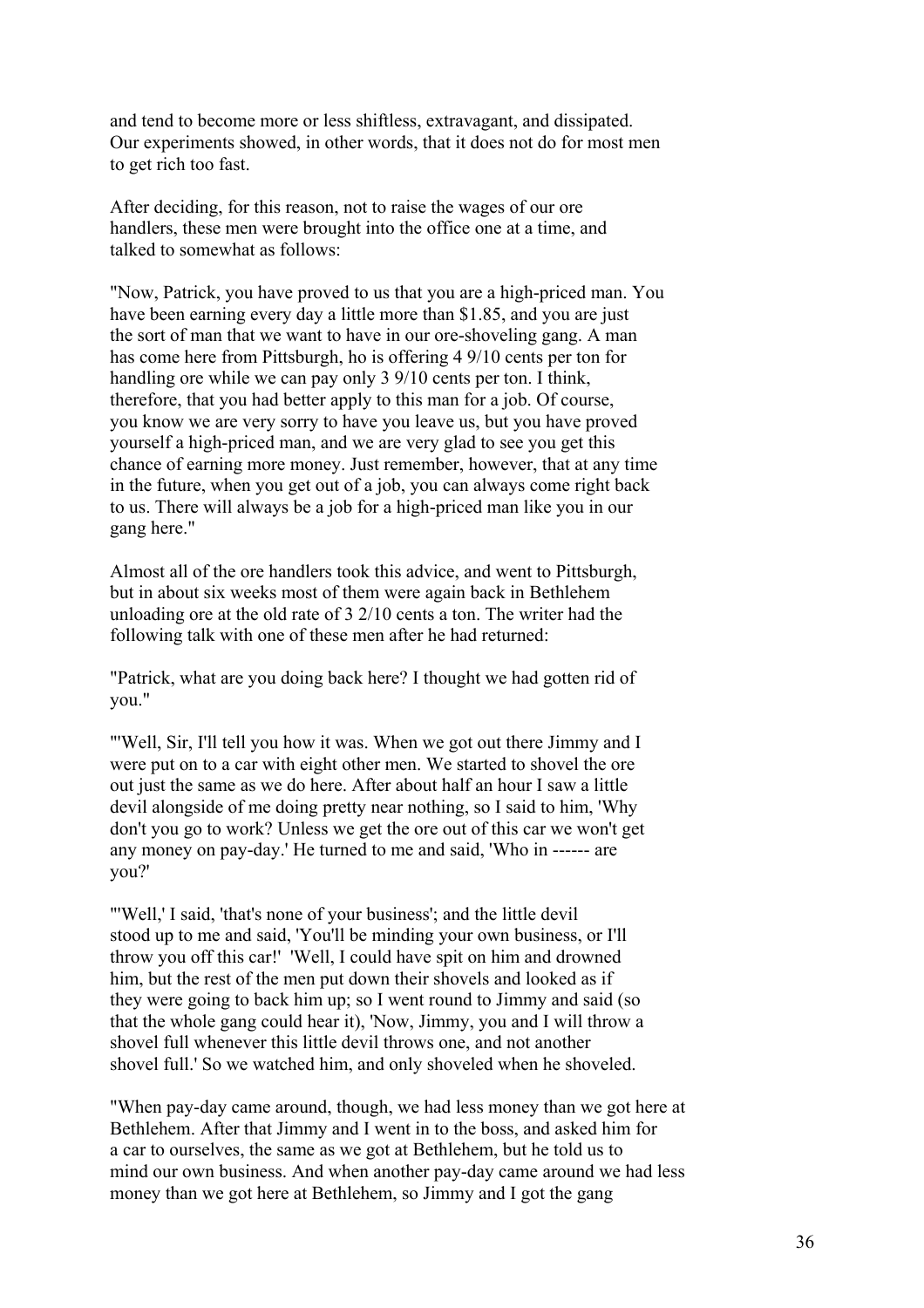together and brought them all back here to work again."

When working each man for himself, these men were able to earn higher wages at 3 2/10 cents a ton than they could earn when they were paid 4 9/10 cents a ton on gang work; and this again shows the great gain which results from working according to even the most elementary of scientific principles. But it also shows that in the application of the most elementary principles it is necessary for the management to do their share of the work in cooperating with the workmen. The Pittsburgh managers knew just how the results had been attained at Bethlehem, but they were unwilling to go to the small trouble and expense required to plan ahead and assign a separate car to each shoveler, and then keep an individual record of each man's work, and pay him just what he had earned.

Bricklaying is one of the oldest of our trades.

For hundreds of years there has been little or no improvement made in the implements and materials used in this trade, nor in fact in the method of laying bricks. In spite of the millions of men who have practiced this trade, no great improvement has been evolved for many generations. Here, then, at least one would expect to find but little gain possible through scientific analysis and study. Mr. Frank B. Gilbreth, a member of our Society, who had himself studied bricklaying in his youth, became interested in the principles of scientific management, and decided to apply them to the art of bricklaying. He made an intensely interesting analysis and study of each movement of the bricklayer, and one after another eliminated all unnecessary movements and substituted fast for slow motions. He experimented with every minute element which in any way affects the speed and the tiring of the bricklayer.

He developed the exact position which each of the feet of the bricklayer should occupy with relation to the wall, the mortar box, and the pile of bricks, and so made it unnecessary for him to take a step or two toward the pile of bricks and back again each time a brick is laid.

He studied the best height for the mortar box and brick pile, and then designed a scaffold, with a table on it, upon which all of the materials are placed, so as to keep the bricks, the mortar, the man, and the wall in their proper relative positions. These scaffolds are adjusted, as the wall grows in height, for all of the bricklayers by a laborer especially detailed for this purpose, and by this means the bricklayer is saved the exertion of stooping down to the level of his feet for each brick and each trowel full of mortar and then straightening up again. Think of the waste of effort that has gone on through all these years, with each bricklayer lowering his body, weighing, say, 150 pounds, down two feet and raising it up again every time a brick (weighing about 5 pounds) is laid in the wall! And this each bricklayer did about one thousand times a day.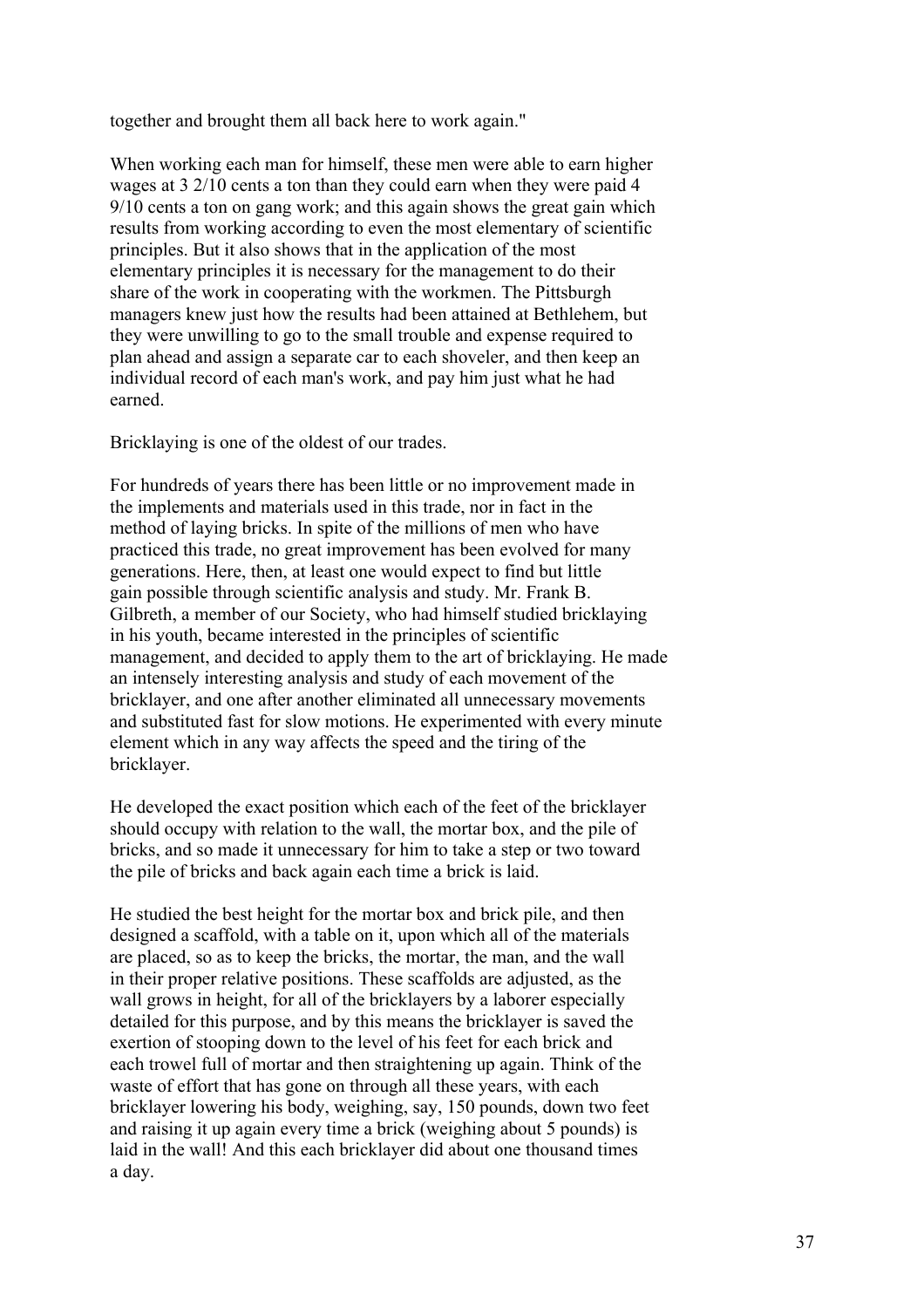As a result of further study, after the bricks are unloaded from the cars, and before bringing them to the bricklayer, they are carefully sorted by a laborer, and placed with their best edge up on a simple wooden frame, constructed so as to enable him to take hold of each brick in the quickest time and in the most advantageous position. In this way the bricklayer avoids either having to turn the brick over or end for end to examine it before laying it, and he saves, also, the time taken in deciding which is the best edge and end to place on the outside of the wall. In most cases, also, he saves the time taken in disentangling the brick from a disorderly pile on the scaffold. This "pack" of bricks (as Mr. Gilbreth calls his loaded wooden frames) is placed by the helper in its proper position on the adjustable scaffold close to the mortar box.

We have all been used to seeing bricklayers tap each brick after it is placed on its bed of mortar several times with the end of the handle of the trowel so as to secure the right thickness for the joint. Mr. Gilbreth found that by tempering the mortar just right, the bricks could be readily bedded to the proper depth by a downward pressure of the hand with which they are laid. He insisted that his mortar mixers should give special attention to tempering the mortar, and so save the time consumed in tapping the brick.

Through all of this minute study of the motions to be made by the bricklayer in laying bricks under standard conditions, Mr. Gilbreth has reduced his movements from eighteen motions per brick to five, and even in one case to as low as two motions per brick. He has given all of the details of this analysis to the profession in the chapter headed "Motion Study," of his book entitled "Bricklaying System," published by Myron C. Clerk Publishing Company, New York and Chicago; E. F. N. Spon, of London.

An analysis of the expedients used by Mr. Gilbreth in reducing the motions of his bricklayers from eighteen to five shows that this improvement has been made in three different ways:

First. He has entirely dispensed with certain movements which the bricklayers in the past believed were necessary, but which a careful study and trial on his part have shown to be useless.

Second. He has introduced simple apparatus, such as his adjustable scaffold and his packets for holding the bricks, by means of which, with a very small amount of cooperation from a cheap laborer, he entirely eliminates a lot of tiresome and time-consuming motions which are necessary for the brick-layer who lacks the scaffold and the packet.

Third. He teaches his bricklayers to make simple motions with both hands at the same time, where before they completed a motion with the right hand and followed it later with one from the left hand.

For example, Mr. Gilbreth teaches his brick-layer to pick up a brick in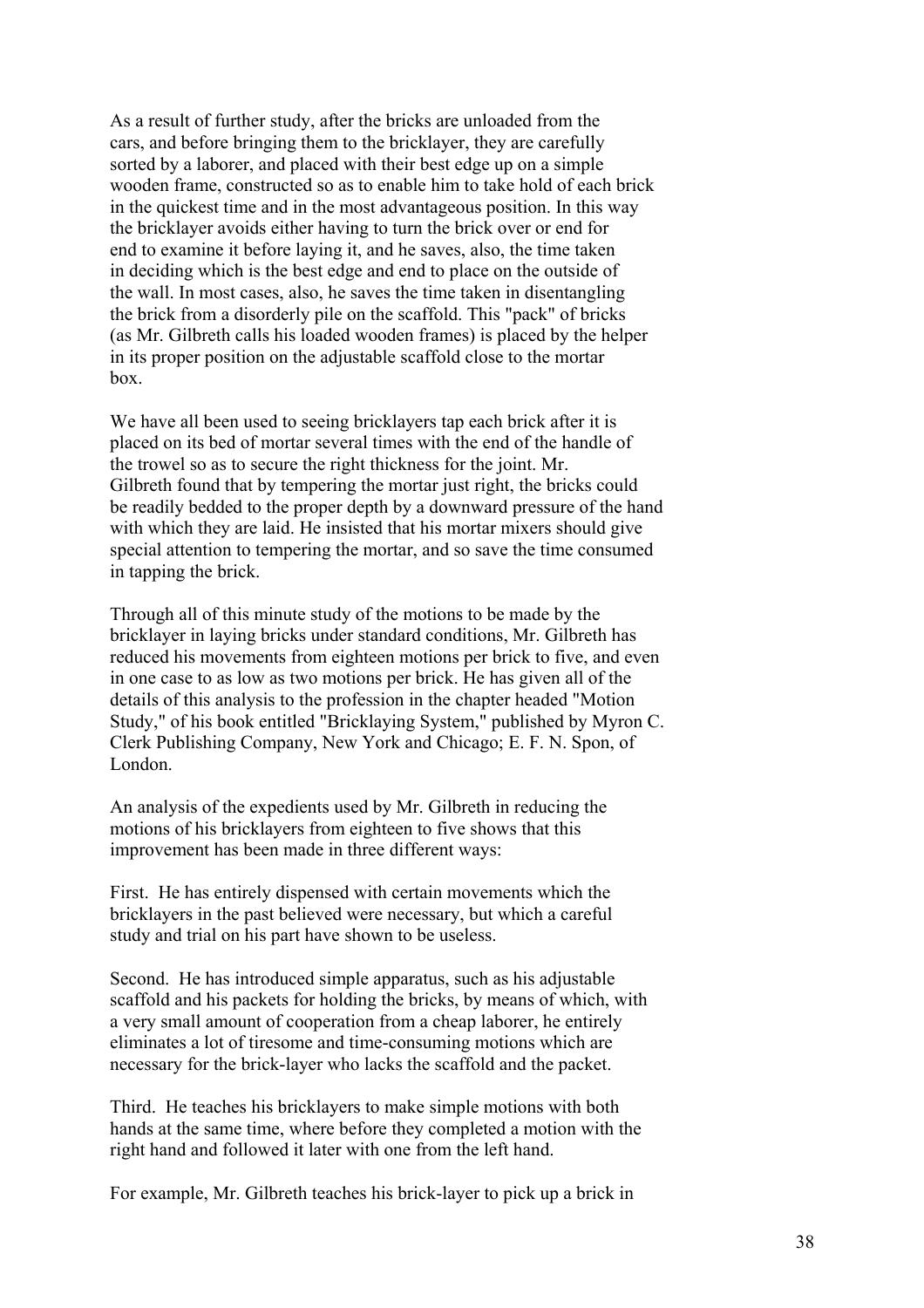the left hand at the same instant that he takes a trowel full of mortar with the right hand. This work with two hands at the same time is, of course, made possible by substituting a deep mortar box for the old mortar board (on which the mortar spread out so thin that a step or two had to be taken to reach it) and then placing the mortar box and the brick pile close together, and at the proper height on his new scaffold.

These three kinds of improvements are typical of the ways in which needless motions can be entirely eliminated and quicker types of movements substituted for slow movements when scientific motion study, as Mr. Gilbreth calls his analysis, time study, as the writer has called similar work, are, applied in any trade.

Most practical men would (knowing the opposition of almost all tradesmen to making any change in their methods and habits), however, be skeptical as to the possibility of actually achieving any large results from a study of this sort. Mr. Gilbreth reports that a few months ago, in a large brick building which he erected, he demonstrated on a commercial scale the great gain which is possible from practically applying his scientific study. With union bricklayers, in laying a factory wall, twelve inches thick, with two kinds of brick, faced and ruled joints on both sides of the wall, he averaged, after his selected workmen had become skilful in his new methods, 350 bricks per man per hour; whereas the average speed of doing this work with the old methods was, in that section of the country, 120 bricks per man per hour. His bricklayers were taught his new method of bricklaying by their foreman. Those who failed to profit by their teaching were dropped, and each man, as he became proficient under the new method, received a substantial (not a small) increase in his wages. With a view to individualizing his workmen and stimulating each man to do his best, Mr. Gilbreth also developed an ingenious method for measuring and recording the number of bricks laid by each man, and for telling each workman at frequent intervals how many bricks he had succeeded in laying.

It is only when this work is compared with the conditions which prevail under the tyranny of some of our misguided bricklayers' unions that the great waste of human effort which is going on will be realized. In one foreign city the bricklayers' union have restricted their men to 275 bricks per day on work of this character when working for the city, and 375 per day when working for private owners. The members of this union are probably sincere in their belief that this restriction of output is a benefit to their trade. It should be plain to all men, however, that this deliberate loafing is almost criminal, in that it inevitably results in making every workman's family pay higher rent for their housing, and also in the end drives work and trade away from their city, instead of bringing it to it.

Why is it, in a trade which has been continually practiced since before the Christian era, and with implements practically the same as they now are, that this simplification of the bricklayer's movements, this great gain, has not been made before?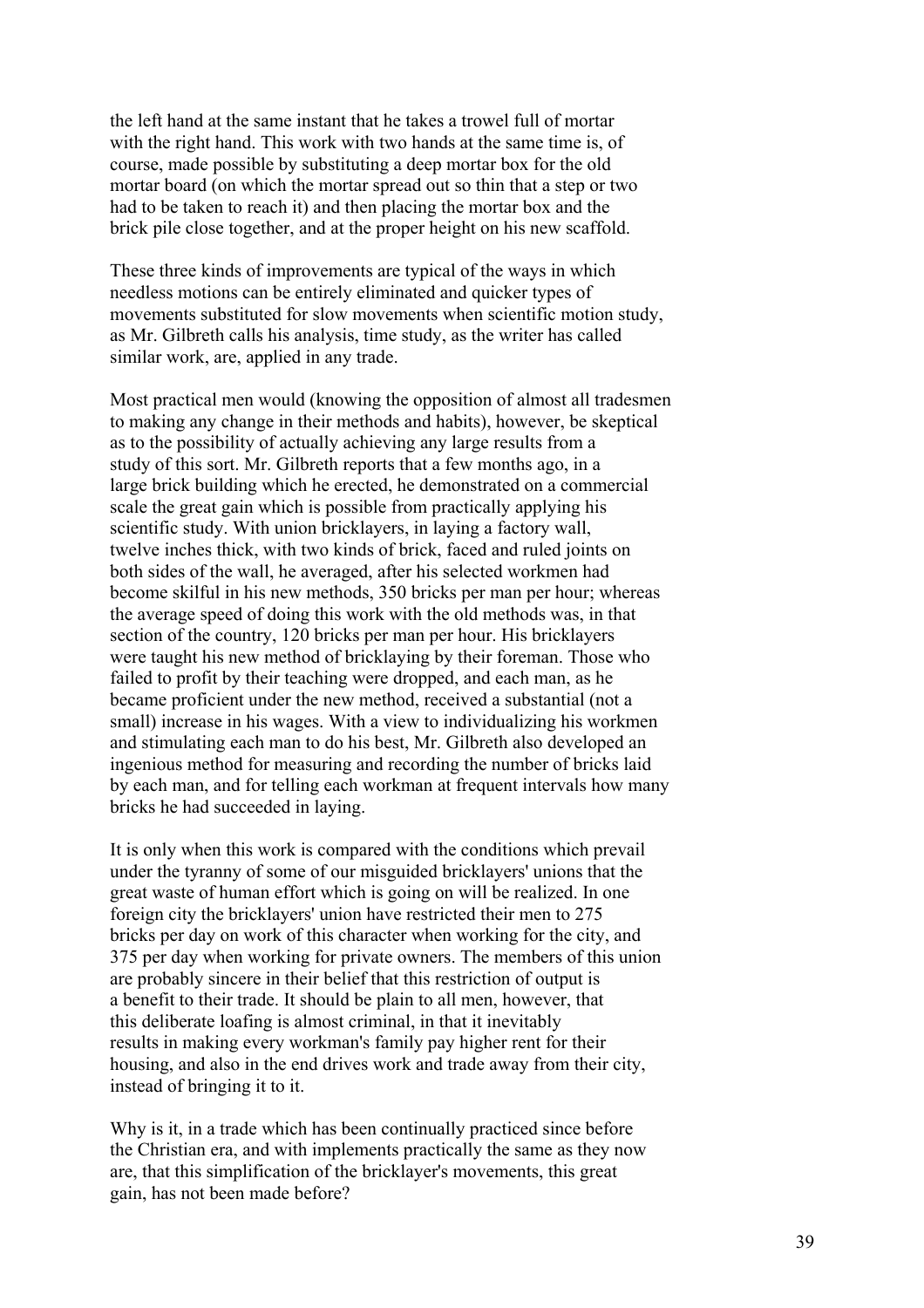It is highly likely that many times during all of these years individual bricklayers have recognized the possibility of eliminating each of these unnecessary motions. But even if, in the past, he did invent each one of Mr. Gilbreth's improvements, no bricklayer could alone increase his speed through their adoption because it will be remembered that in all cases several bricklayers work together in a row and that the walls all around a building must grow at the same rate of speed. No one bricklayer, then, can work much faster than the one next to him. Nor has any one workman the authority to make other men cooperate with him to do faster work. It is only through enforced standardization of methods, enforced adoption of the best implements and working conditions, and enforced cooperation that this faster work can be assured. And the duty of enforcing the adoption of standards and of enforcing-this cooperation rests with the management alone. The management must supply continually one or more teachers to show each new man the new and simpler motions, and the slower men must be constantly watched and helped until they have risen to their proper speed. All of those who, after proper teaching, either will not or cannot work in accordance with the new methods and at the higher speed must be discharged by the management. The management must also recognize the broad fact that workmen will not submit to this more rigid standardization and will not work extra hard, unless they receive extra pay for doing it.

All of this involves an individual study of and treatment for each man, while in the past they have been handled in large groups.

The management must also see that those who prepare the bricks and the mortar and adjust the scaffold, etc., for the bricklayers, cooperate with them by doing their work just right and always on time; and they must also inform each bricklayer at frequent intervals as to the progress he is making, so that he may not unintentionally fall off in his pace. Thus it will be seen that it is the assumption by the management of new duties and new kinds of work never done by employers in the past that makes this great improvement possible, and that, without this new help from the management, the workman even with full knowledge of the new methods and with the best of intentions could not attain these startling results.

Mr. Gilbreth's method of bricklaying furnishes a simple illustration of true and effective cooperation. Not the type of cooperation in which a mass of workmen on one side together cooperate with the management; but that in which several men in the management (each one in his own particular way) help each workman individually, on the one hand, by studying his needs and his shortcomings and teaching him better and quicker methods, and, on the other hand, by seeing that all other workmen with whom he comes in contact help and cooperate with him by doing their part of the work right and fast.

The writer has gone thus fully into Mr. Gilbreth's method in order that it may be perfectly clear that this increase in output and that this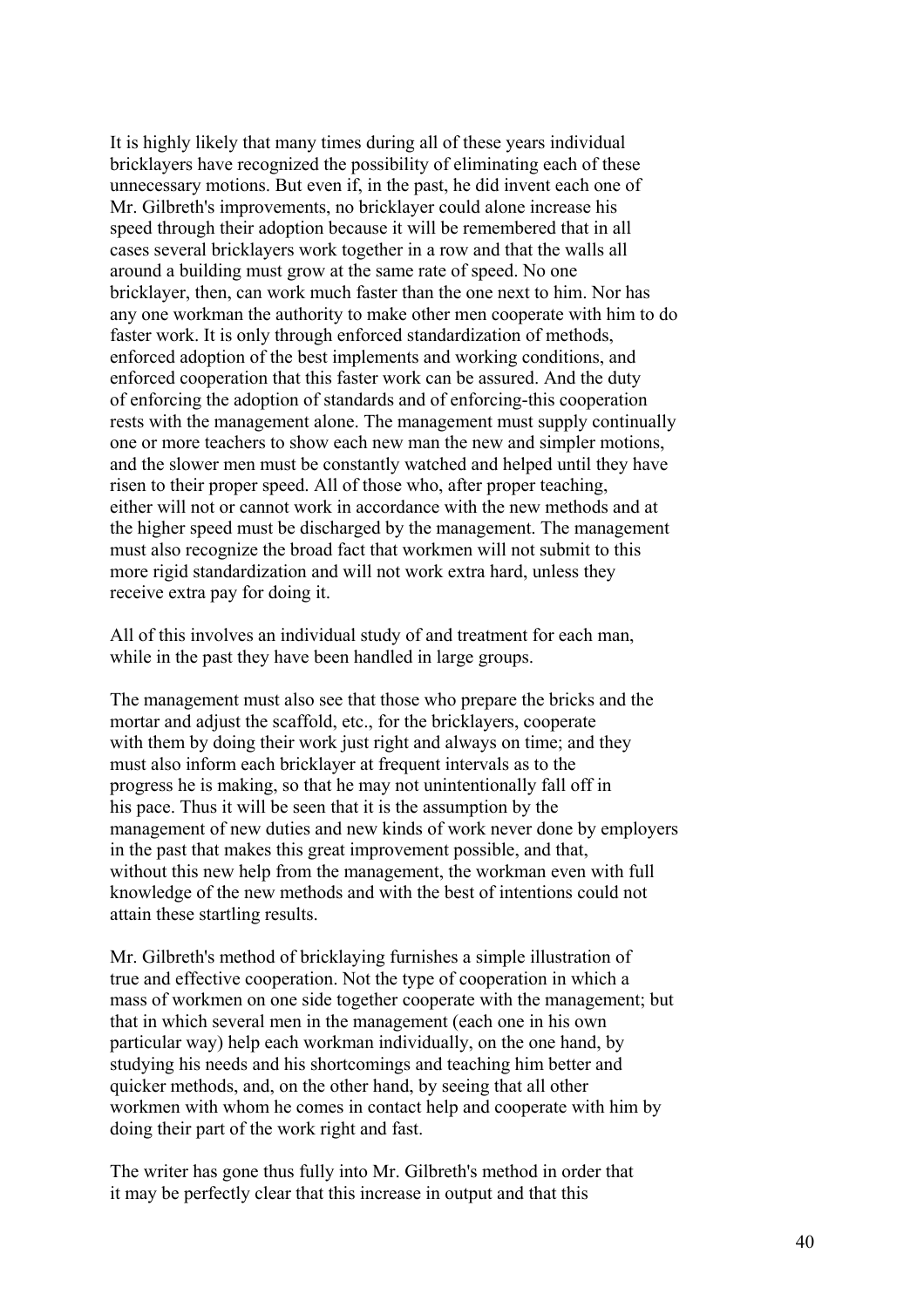harmony could not have been attained under the management of "initiative and incentive" (that is, by putting the problem up to the workman and leaving him to solve it alone) which has been the philosophy of the past. And that his success has been due to the use of the four elements which constitute the essence of scientific management.

First. The development (by the management, not the workman) of the science of bricklaying, with rigid rules for each motion of every man, and the perfection and standardization of all implements and working conditions.

Second. The careful selection and subsequent training of the bricklayers into first-class men, and the elimination of all men who refuse to or are unable to adopt the best methods.

Third. Bringing the first-class bricklayer and the science of bricklaying together, through the constant help and watchfulness of the management, and through paying each man a large daily bonus for working fast and doing what he is told to do.

Fourth. An almost equal division of the work and responsibility between the workman and the management. All day long the management work almost side by side with the men, helping, encouraging, and smoothing the way for them, while in the past they stood one side, gave the men but little help, and threw on to them almost the entire responsibility as to methods, implements, speed, and harmonious cooperation.

Of these four elements, the first (the development of the science of bricklaying) is the most interesting and spectacular. Each of the three others is, however, quite as necessary for success.

It must not be forgotten that back of all this, and directing it, there must be the optimistic, determined, and hard-working leader who can wait patiently as well as work.

In most cases (particularly when the work to be done is intricate in its nature) the "development of the science" is the most important of the four great elements of the new management. There are instances, however, in which the "scientific selection of the workman" counts for more than anything else.

A case of this type is well illustrated in the very simple though unusual work of inspecting bicycle balls.

When the bicycle craze was at its height some years ago several million small balls made of hardened steel were used annually in bicycle bearings. And among the twenty or more operations used in making steel balls, perhaps the most important was that of inspecting them after final polishing so as to remove all fire-cracked or otherwise imperfect balls before boxing.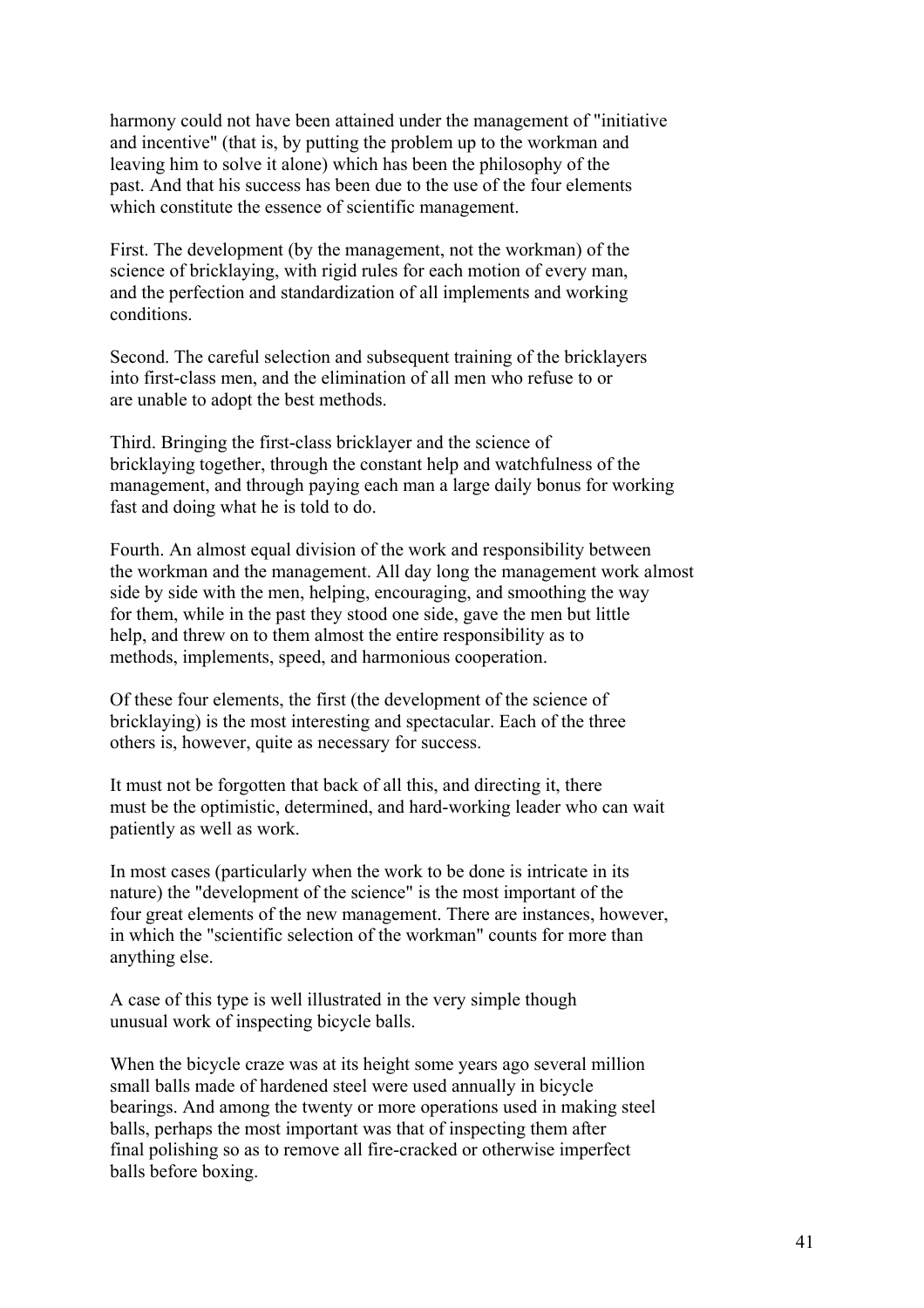The writer was given the task of systematizing the largest bicycle ball factory in this country. This company had been running for from eight to ten years on ordinary day work before he undertook its reorganization, so that the one hundred and twenty or more girls who were inspecting the balls were "old bands" and skilled at their jobs.

It is impossible even in the most elementary work to change rapidly from the old independence of individual day work to scientific cooperation.

In most cases, however, there exist certain imperfections in working conditions which can at once be improved with benefit to all concerned.

In this instance it was found that the inspectors (girls) were working ten and one-half hours per day (with a Saturday half holiday.)

Their work consisted briefly in placing a row of small polished steel balls on the back of the left hand, in the crease between two of the fingers pressed together, and while they were rolled over and over, they were minutely examined in a strong light, and with the aid of a magnet held in the right hand, the defective balls were picked out and thrown into especial boxes. Four kinds of defects were looked for-dented, soft, scratched, and fire-cracked--and they were mostly so minute as to be invisible to an eye not especially trained to this work. It required the closest attention and concentration, so that the nervous tension of the inspectors was considerable, in spite of the fact that they were comfortably seated and were not physically tired.

A most casual study made it evident that a very considerable part of the ten and one-half hours during which the girls were supposed to work was really spent in idleness because the working period was too long. It is a matter of ordinary common sense to plan working hours so that the workers can really "work while they work" and "play while they play," and not mix the two.

Before the arrival of Mr. Sanford E. Thompson, who undertook a scientific study of the whole process, we decided, therefore, to shorten the working hours.

The old foreman who had been over the inspecting room for years was instructed to interview one after another of the better inspectors and the more influential girls and persuade them that they could do just as much work in ten hours each day as they had been doing in ten and one-half hours. Each girl was told that the proposition was to shorten the day's work to ten hours and pay them the same day's pay they were receiving for the ten and one-half hours.

In about two weeks the foreman reported that all of the girls he had talked to agreed that they could do their present work just as well in ten hours as in ten and one-half and that they approved of the change.

The writer had not been especially noted for his tact so he decided that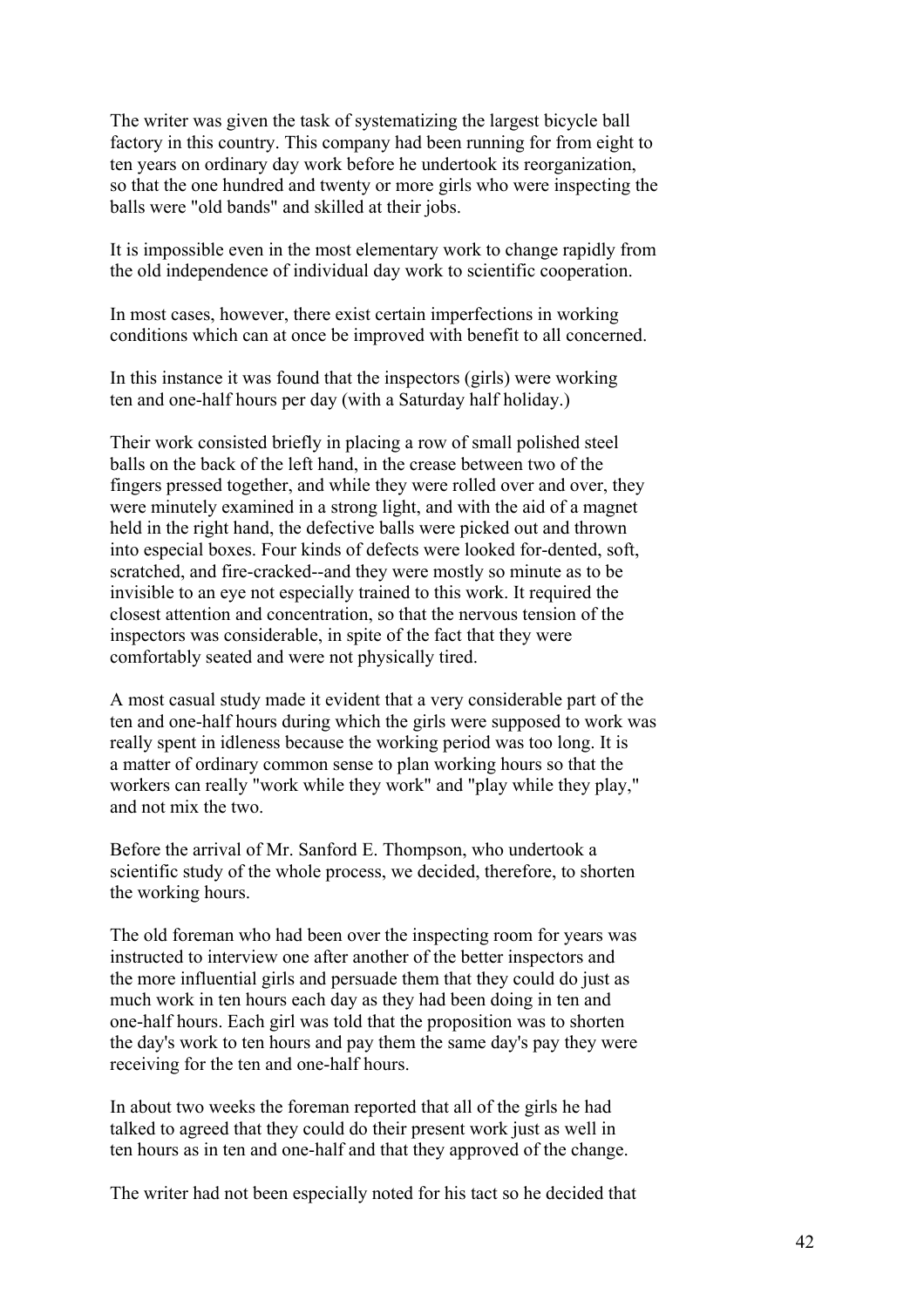it would be wise for him to display a little more of this quality by having the girls vote on the new proposition. This decision was hardly justified, however, for when the vote was taken the girls were unanimous that 10 1/2 hours was good enough for them and they wanted no innovation of any kind.

This settled the matter for the time being. A few months later tact was thrown to the winds and the working hours were arbitrarily shortened in successive steps to 10 hours, 9 1/2, 9, and 8 1/2 (the pay per day remaining the same); and with each shortening of the working day the output increased instead of diminishing.

The change from the old to the scientific method in this department was made under the direction of Mr. Sanford E. Thompson, perhaps the most experienced man in motion and time study in this country, under the general superintendence of Mr. H. L. Gantt.

In the Physiological departments of our universities experiments are regularly conducted to determine what is known as the "personal coefficient" of the man tested. This is done by suddenly bringing some object, the letter A or B for instance, within the range of vision of the subject, who, the instant he recognizes the letter has to do some definite thing, such as to press a particular electric button. The time which elapses from the instant the letter comes in view until the subject presses the button is accurately recorded by a delicate scientific instrument.

This test shows conclusively that there is a great difference in the "personal coefficient" of different men. Some individuals are born with unusually quick powers of perception accompanied by quick responsive action. With some the message is almost instantly transmitted from the eye to the brain, and the brain equally quickly responds by sending the proper message to the hand.

Men of this type are said to have a low "personal coefficient," while those of slow perception and slow action have a high "personal coefficient."

Mr. Thompson soon recognized that the quality most needed for bicycle ball inspectors was a low personal coefficient. Of course the ordinary qualities of endurance and industry were also called for.

For the ultimate good of the girls as well as the company, however, it became necessary to exclude, all girls who lacked a low "personal coefficient." And unfortunately this involved laying off many of the most intelligent, hardest working, and most trustworthy girls merely because they did not possess the quality of quick perception followed by quick action.

While the gradual selection of girls was going on other changes were also being made.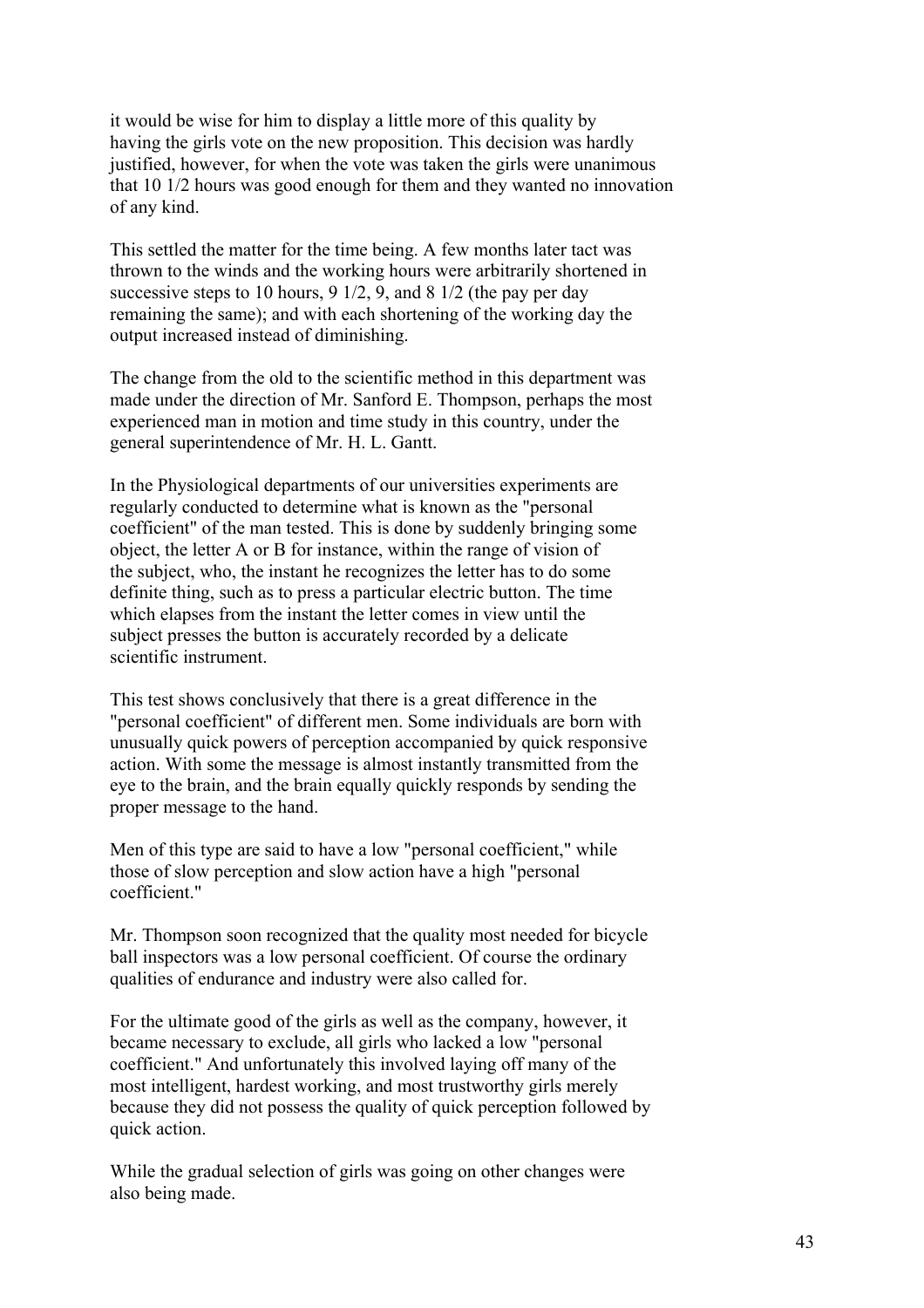One of the dangers to be guarded against, when the pay of the man or woman is made in any way to depend on the quantity of the work done, is that in the effort to increase the quantity the quality is apt to deteriorate.

It is necessary in almost all cases, therefore, to take definite steps to insure against any falling off in quality before moving in any way towards an increase in quantity.

In the work of these particular girls quality was the very essence. They were engaged in picking out all defective balls.

The first step, therefore, was to make it impossible for them to slight their work without being, found out. This was accomplished through what is known as over-inspection, Each one of four of the most trust-worthy girls was given each day a lot of balls to inspect which had been examined the day before by one of the regular inspectors; the number identifying the lot to be over-inspected having been changed by the foreman so that none of the over-inspectors knew whose work they were examining. In addition to this one of the lots inspected by the four over-inspectors was examined on the following day by the chief inspector, selected on account of her especial accuracy and integrity.

An effective expedient was adopted for checking the honesty and accuracy of the over-inspection. Every two or three days a lot of balls was especially prepared by the foreman, who counted out a definite number of perfect balls, and added a recorded number of defective balls of each kind. Neither the inspectors nor the over-inspectors had any means of distinguishing this prepared lot from the regular commercial lots. And in this way all temptation to slight their work or make false returns was removed.

After insuring in this way against deterioration in quality, effective means were at once adopted to increase the output. Improved day work was substituted for the old slipshod method. An accurate daily record was kept both as to the quantity and quality of the work done in order to guard against any personal prejudice on the part of the foreman and to insure absolute impartiality and justice for each inspector. In a comparatively short time this record enabled the foreman to stir the ambition of all the inspectors by increasing the wages of those who turned out a large quantity and good quality, while at the same time lowering the pay of those who did indifferent work and discharging others who proved to be incorrigibly slow or careless. A careful examination was then made of the way in which each girl spent her time and an accurate time study was undertaken, through the use of a stop-watch and record blanks, to determine how fast each kind of inspection should be done, and to establish the exact conditions under which each girl could do her quickest and best work, while at the same time guarding against giving her a task so severe that there was danger from over fatigue or exhaustion. This investigation showed that the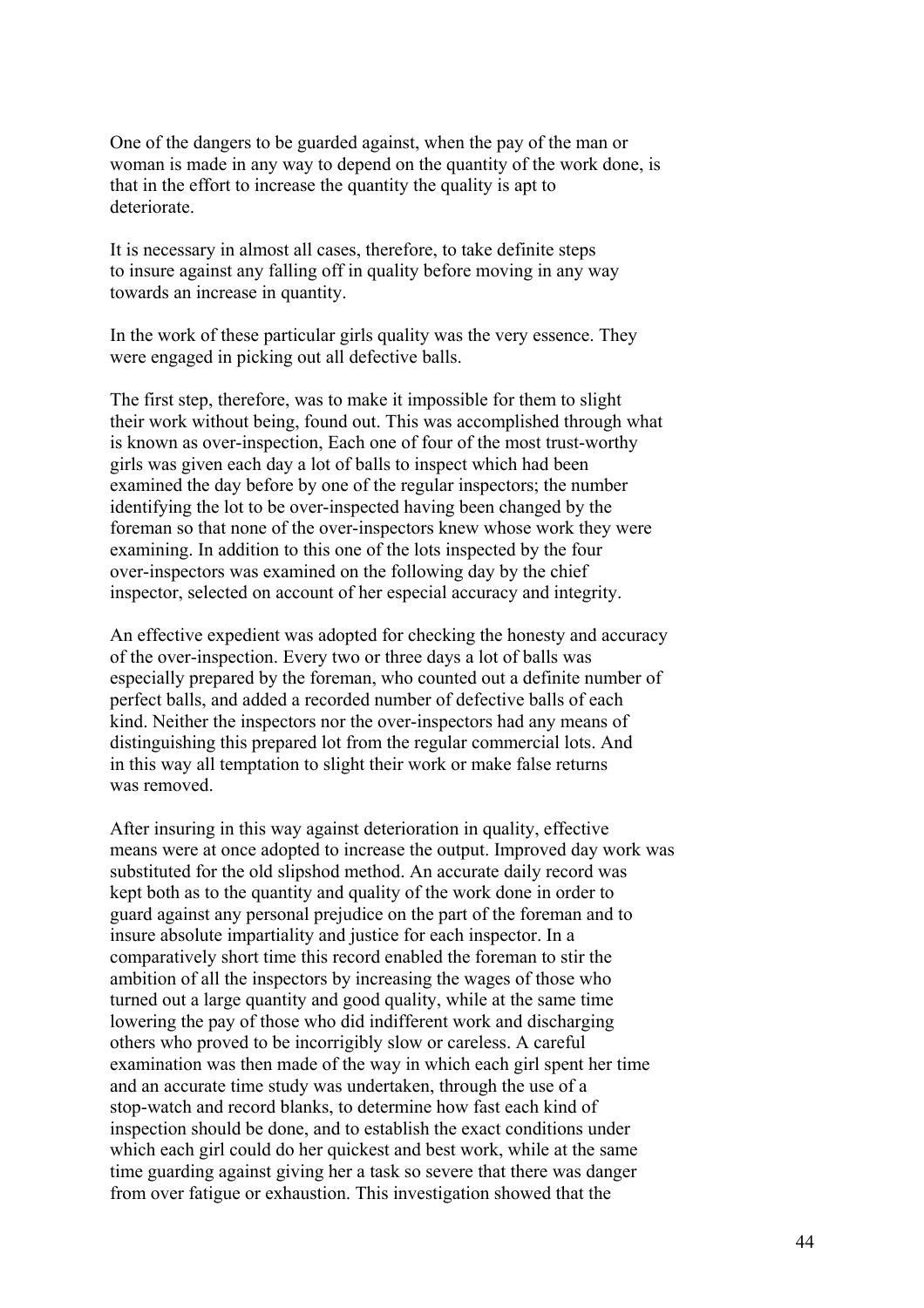girls spent a considerable part of their time either in partial idleness, talking and half working, or in actually doing nothing.

Even when the hours of labor had been shortened from 10 1/2 to 8 1/2 hours a close observation of the girls showed that after about an hour and one-half of consecutive work they began to get nervous. They evidently needed a rest. It is wise to stop short of the point at which overstrain begins, so we arranged for them to have a ten minutes period for recreation at the end of each hour and one quarter. During these recess periods (two of ten minutes each in the morning and two in the afternoon) they were obliged to stop work and were encouraged to leave their seats and get a complete change of occupation by walking around and talking, etc.

In one respect no doubt some people will say that these girls were brutally treated. They were seated so far apart that they could not conveniently talk while at work.

Shortening their hours of labor, however, and providing so far as we knew the most favorable working conditions made it possible for them to really work steadily instead of pretending to do so.

And it is only after this stage in the reorganization is reached, when the girls have been properly selected and on the one hand such precautions have been taken as to guard against the possibility of over-driving them, while, on the other hand, the temptation to slight their work has been removed and the most favorable working conditions have been established, that the final step should be taken which insures them what they most want, namely, high wages, and the employers what they most want, namely, the maximum output and best quality of work, -which means a low labor cost.

This step is to give each girl each day a carefully measured task which demands a full day's work from a competent operative, and also to give her a large premium or bonus whenever she accomplishes this task.

This was done in this case through establishing what is known as differential rate piece work. \*begin footnote\* See paper read before the American Society of Mechanical Engineers, by Fred. W. Taylor, Vol. XVI, p. 856, entitled "Piece Rate System." \*end footnote\* Under this system the pay of each girl was increased in proportion to the quantity of her output and also still more in proportion to the accuracy of her work.

As will be shown later, the differential rate (the lots inspected by the over-inspectors forming the basis for the differential) resulted in a large gain in the quantity of work done and at the same time in a marked improvement in the quality.

Before they finally worked to the best advantage it was found to be necessary to measure the output of each girl as often as once every hour, and to send a teacher to each individual who was found to be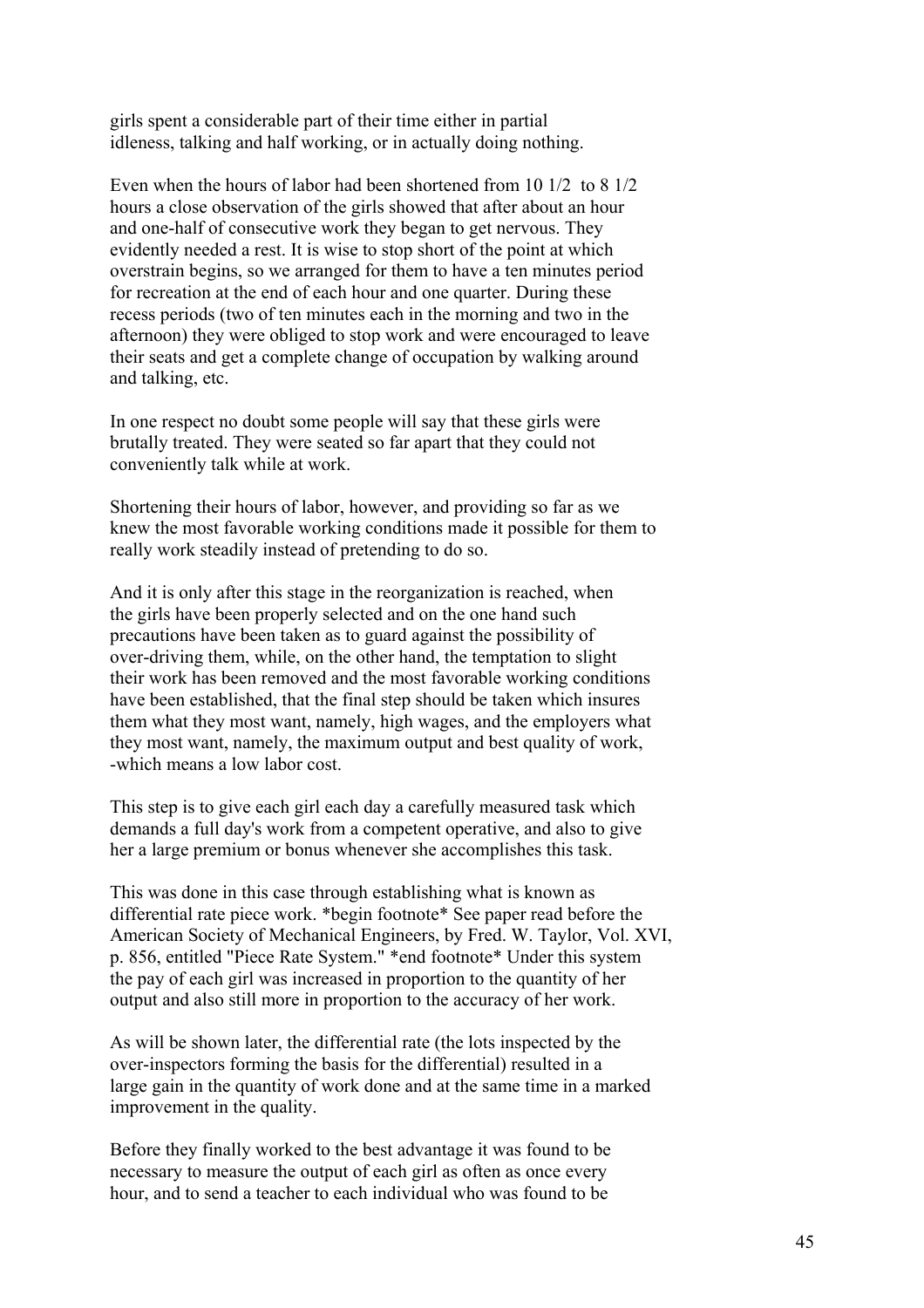falling behind to find what was wrong, to straighten her out, and to encourage and help her to catch up.

There is a general principle back of this which should be appreciated by all of those who are especially interested in the management of men.

A reward, if it is to be effective in stimulating men to do their best work, must come soon after the work has been done. But few men are able to look forward for more than a week or perhaps at most a month, and work hard for a reward which they are to receive at the end of this time.

The average workman must be able to measure what he has accomplished and clearly see his reward at the end of each day if he is to do his best. And more elementary characters, such as the young girls inspecting bicycle balls, or children, for instance, should have proper encouragement either in the shape of personal attention from those over them or an actual reward in sight as often as once an hour.

This is one of the principal reasons why cooperation or "profit-sharing" either through selling stock to the employees or through dividends on wages received at the end of the year, etc., have been at the best only mildly effective in stimulating men to work hard. The nice time which they are sure to have to-day if they take things easily and go slowly proves more attractive than steady hard work with a possible reward to be shared with others six months later. A second reason for the inefficiency of profit-sharing schemes had been that no form of cooperation has yet been devised in which each individual is allowed free scope for his personal ambition. Personal ambition always has been and will remain a more powerful incentive to exertion than a desire for the general welfare. The few misplaced drones, who do the loafing and share equally in the profits, with the rest, under cooperation are sure to drag the better men down toward their level.

Other and formidable difficulties in the path of cooperative schemes are, the equitable division of the profits, and the fact that, while workmen are always ready to share the profits, they are neither able nor willing to share the losses. Further than this, in many cases, it is neither right nor just that they should share either the profits or the losses, since these may be due in great part to causes entirely beyond their influence or control, and to which they do not contribute.

To come back to the girls inspecting bicycle balls, however, the final outcome of all the changes was that thirty-five girls did the work formerly done by one hundred and twenty. And that the accuracy of the work at the higher speed was two-thirds greater than at the former slow speed.

The good that came to the girls was, First. That they averaged from 80 to 100 per cent higher wages than they formerly received.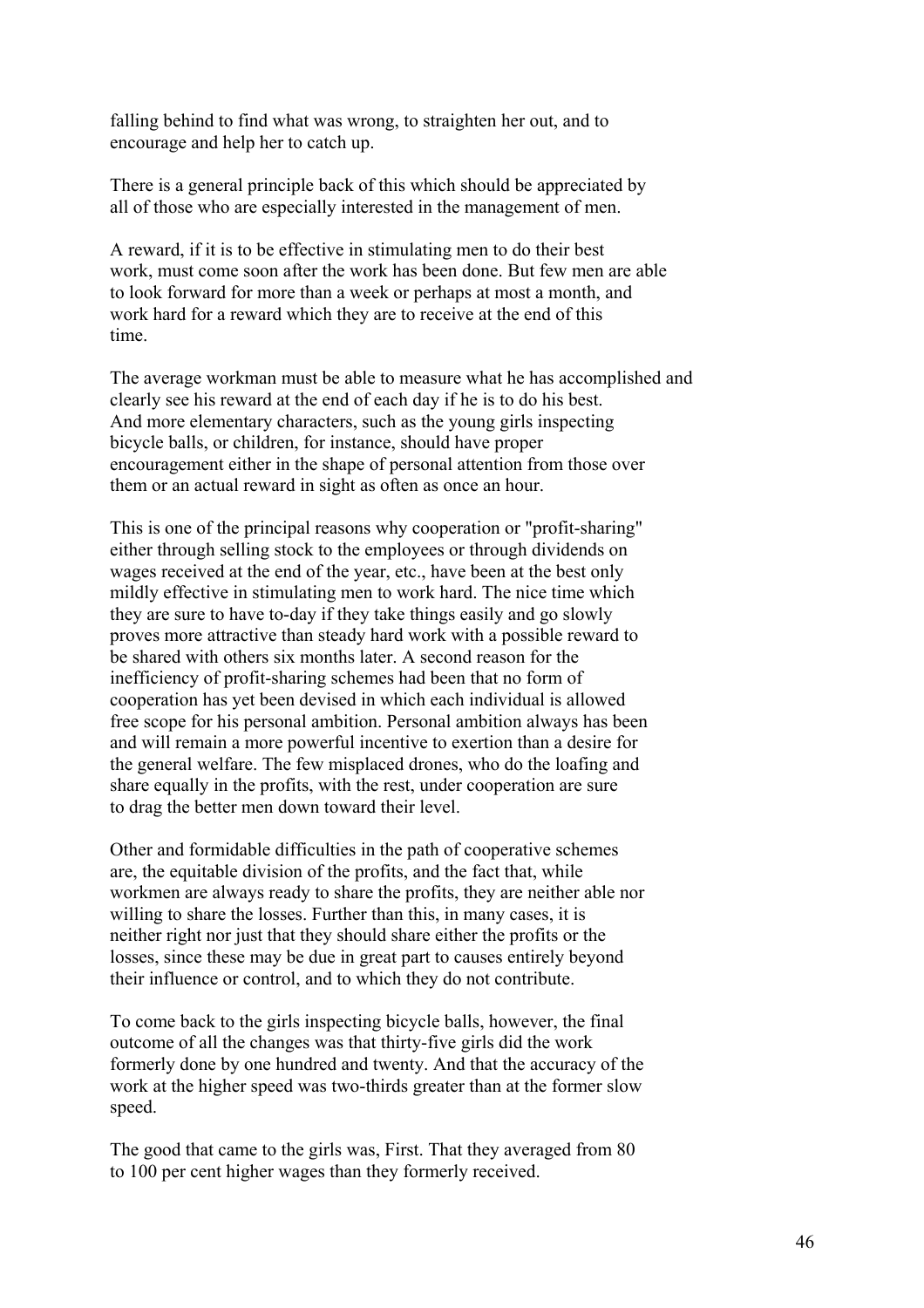Second. Their hours of labor were shortened from 10 1/2 to 8 1/2 per day, with a Saturday half holiday. And they were given four recreation periods properly distributed through the day, which made overworking impossible for a healthy girl.

Third. Each girl was made to feel that she was the object of especial care and interest on the part of the management, and that if anything went wrong with her she could always have a helper and teacher in the management to lean upon.

Fourth. All young women should be given two consecutive days of rest (with pay) each month, to be taken whenever they may choose. It is my impression that these girls were given this privilege, although I am not quite certain on this point.

The benefits which came to the company from these changes were:

First. A substantial improvement in the quality of the product.

Second. A material reduction in the cost of inspection, in spite of the extra expense involved in clerk work, teachers, time study, over-inspectors, and in paying higher wages.

Third. That the most friendly relations existed between the management and the employees, which rendered labor troubles of any kind or a strike impossible.

These good results were brought about by many changes which substituted favorable for unfavorable working conditions. It should be appreciated, however, that the one element which did more than all of the others was, the careful selection of girls with quick perception to replace those whose perceptions were slow--(the substitution of girls with a low personal coefficient for those whose personal coefficient was high)--the scientific selection of the workers.

The illustrations have thus far been purposely confined to the more elementary types of work, so that a very strong doubt must still remain as to whether this kind of cooperation is desirable in the case of more intelligent mechanics, that is, in the case of men who are more capable of generalization, and who would therefore be more likely, of their own volition, to choose the more scientific and better methods. The following illustrations will be given for the purpose of demonstrating the fact that in the higher classes of work the scientific laws which are developed are so intricate that the high-priced mechanic needs (even more than the cheap laborer) the cooperation of men better educated than himself in finding the laws, and then in selecting, developing, and training him to work in accordance with these laws. These illustrations should make perfectly clear our original proposition that in practically all of the mechanic arts the science which underlies each workman's act is so great and amounts to so much that the workman who is best suited to actually doing the work is incapable, either through lack of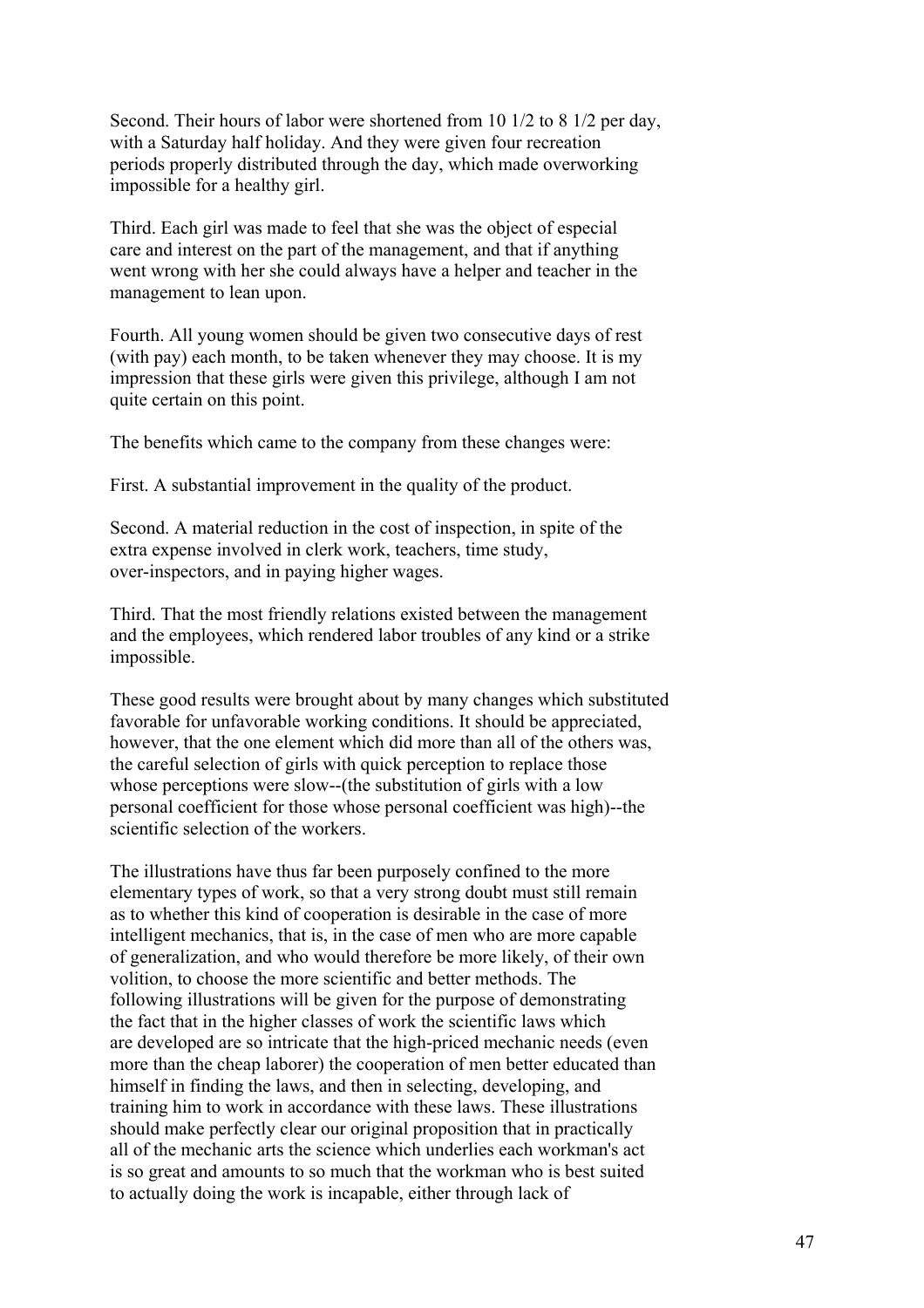education or through insufficient mental capacity, of understanding this science.

A doubt, for instance, will remain in the minds perhaps of most readers (in the case of an establishment which manufactures the same machine, year in and year out, in large quantities, and in which, therefore, each mechanic repeats the same limited series of operations over and over again), whether the ingenuity of each workman and the help which he from time to time receives from his foreman will not develop such superior methods and such a personal dexterity that no scientific study which could be made would result in a material increase in efficiency.

A number of years ago a company employing about three hundred men, which had been manufacturing the same machine for ten to fifteen years, sent for us to report as to whether any gain could be made through the introduction of scientific management. Their shops had been run for many years under a good superintendent and with excellent foremen and workmen, on piece work. The whole establishment was, without doubt, in better physical condition than the average machine-shop in this country. The superintendent was distinctly displeased when told that through the adoption of task management the output, with the same number of men and machines, could be more than doubled. He said that he believed that any such statement was mere boasting, absolutely false, and instead of inspiring him with confidence, he was disgusted that any one should make such an impudent claim. He, however, readily assented to the proposition that he should select any one of the machines whose output he considered as representing the average of the shop, and that we should then demonstrate on this machine that through scientific methods its output could be more than doubled.

The machine selected by him fairly represented the work of the shop. It had been run for ten or twelve years past by a first-class mechanic who was more than equal in his ability to the average workmen in the establishment. In a shop of this sort in which similar machines are made over and over again, the work is necessarily greatly subdivided, so that no one man works upon more than a comparatively small number of parts during the year. A careful record was therefore made, in the presence of both parties, ox the time actually taken in finishing each of the parts which this man worked upon. The total time required by him to finish each piece, as well as the exact speeds and feeds which he took, were noted and a record was kept of the time which he took in setting the work in the machine and removing it. After obtaining in this way a statement of what represented a fair average of the work done in the shop, we applied to this one machine the principles of scientific management.

By means of four quite elaborate slide-rules, which have been especially made for the purpose of determining the all-round capacity of metal-cutting machines, a careful analysis was made of every element of this machine in its relation to the work in hand. Its Pulling power at its various speeds, its feeding capacity, and its proper speeds were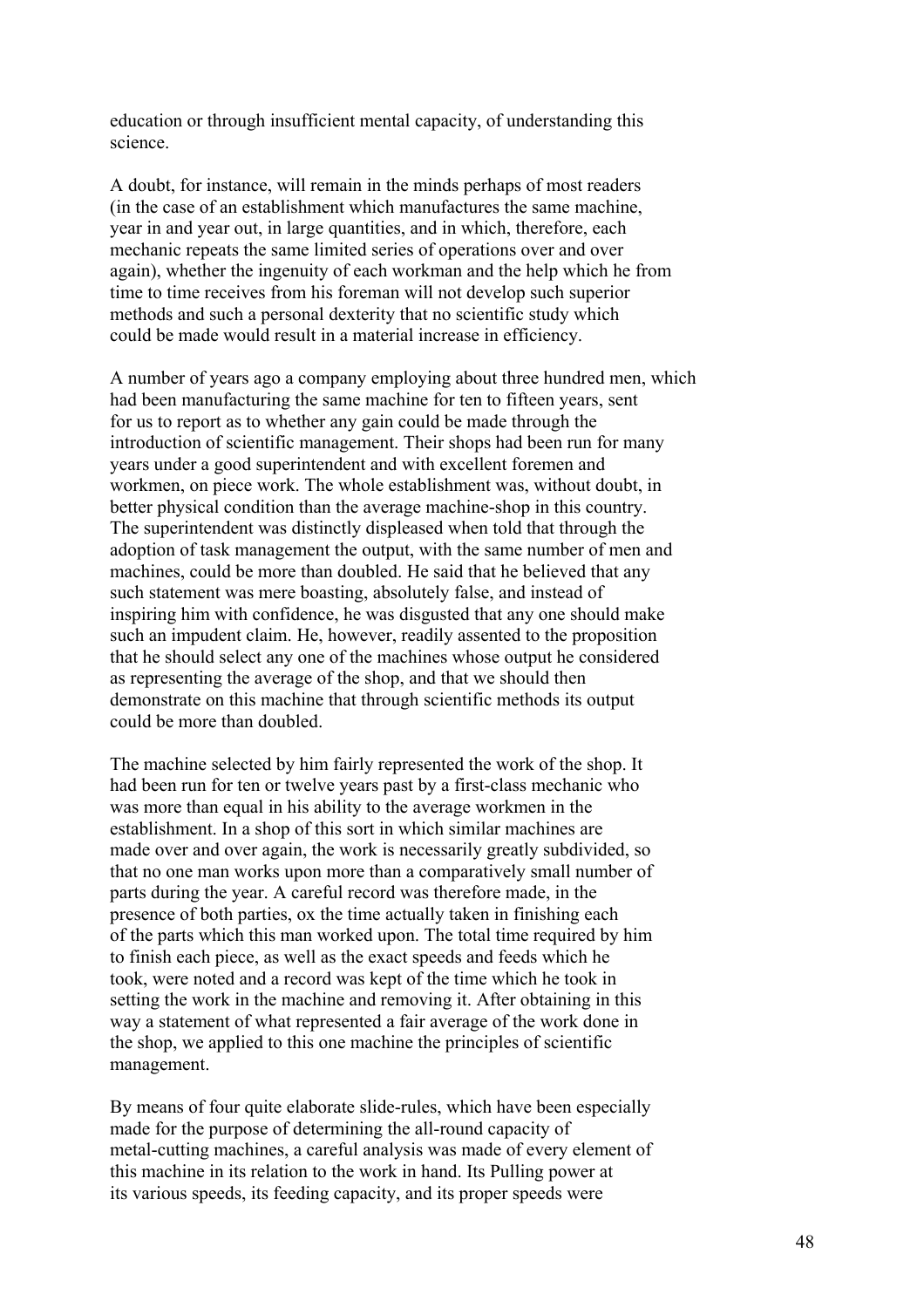determined by means of the slide-rules, and changes were then made in the countershaft and driving pulleys so as to run it at its proper speed. Tools, made of high-speed steel, and of the proper shapes, were properly dressed, treated, and ground. (It should be understood, however, that in this case the high-speed steel which had heretofore been in general use in the shop was also used in our demonstration.) A large special slide-rule was then made, by means of which the exact speeds and feeds were indicated at which each kind of work could be done in the shortest possible time in this particular lathe. After preparing in this way so that the workman should work according to the new method, one after another, pieces of work were finished in the lathe, corresponding to the work which had been done in our preliminary trials, and the gain in time made through running the machine according to scientific principles ranged from two and one-half times the speed in the slowest instance to nine times the speed in the highest.

The change from rule-of-thumb management to scientific management involves, however, not only a study of what is the proper speed for doing the work and a remodeling of the tools and the implements in the shop, but also a complete change in the mental attitude of all the men in the shop toward their work and toward their employers. The physical improvements in the machines necessary to insure large gains, and the motion, study followed by minute study with a stop-watch of the time in which each workman should do his work, can be made comparatively quickly. But the change in the mental attitude and in the habits of the three hundred or more workmen can be brought about only slowly and through a long series of object-lessons, which finally demonstrates to each man the great advantage which he will gain by heartily cooperating in his every-day work with the men in the management. Within three years, however, in this shop, the output had been more than doubled per man and per machine. The men had been carefully selected and in almost all cases promoted from a lower to a higher order of work, and so instructed by their teachers (the functional foremen) that they were able to earn higher wages than ever before. The average increase in the daily earnings of each man was about 35 per cent., while, at the same time, the sum total of the wages paid for doing a given amount of work was lower than before. This increase in the speed of doing the work, of course, involved a substitution of the quickest hand methods for the old independent rule-of-thumb methods, and an elaborate analysis of the hand work done by each man. (By hand work is meant such work as depends upon the manual dexterity and speed of a workman, and which is independent of the work done by the machine.) The time saved by scientific hand work was in many cases greater even than that saved in machine-work.

It seems important to fully explain the reason why, with the aid of a slide-rule, and after having studied the art of cutting metals, it was possible for the scientifically equipped man, who had never before seen these particular jobs, and who had never worked on this machine, to do work from two and one-half to nine times as fast as it had been done before by a good mechanic who had spent his whole time for some ten to twelve years in doing this very work upon this particular machine. In a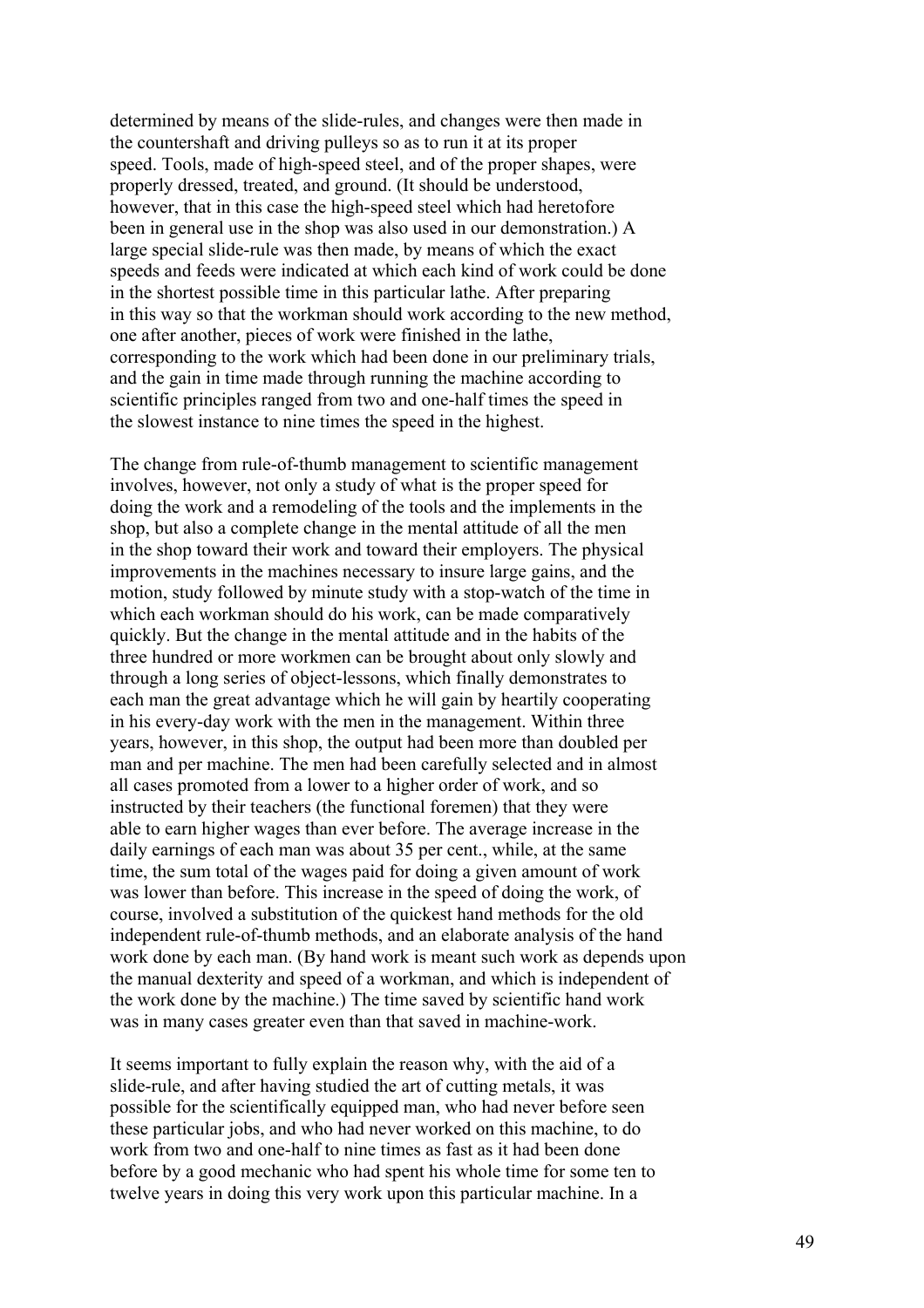word, this was possible because the art of cutting metals involves a true science of no small magnitude, a science, in fact, so intricate that it is impossible for any machinist who is suited to running a lathe year in and year out either to understand it or to work according to its laws without the help of men who have made this their specialty. Men who are un-familiar with machine-shop work are prone to look upon the manufacture of each piece as a special problem, independent of any other kind of machine-work. They are apt to think, for instance, that the problems connected with making the parts of an engine require the especial study, one may say almost the life study, of a set of engine-making mechanics, and that these problems are entirely different from those which would be met with in machining lathe or planer parts. In fact, however, a study of those elements which are peculiar either to engine parts or to lathe parts is trifling, compared with the great study of the art, or science, of cutting metals, upon a knowledge of which rests the ability to do really fast machine-work of all kinds.

The real problem is how to remove chips fast from a casting or a forging, and how to make the piece smooth and true in the shortest time, and it matters but little whether the piece being worked upon is part, say, of a marine engine, a printing-press, or an automobile. For this reason, the man with the slide rule, familiar with the science of cutting metals, who had never before seen this particular work, was able completely to distance the skilled mechanic who had made the parts of this machine his specialty for years.

It is true that whenever intelligent and educated men find that the responsibility for making progress in any of the mechanic arts rests with them, instead of upon the workmen who are actually laboring at the trade, that they almost invariably start on the road which leads to the development of a science where, in the past, has existed mere traditional or rule-of-thumb knowledge. When men, whose education has given them the habit of generalizing and everywhere looking for laws, find themselves confronted with a multitude of problems, such as exist in every trade and which have a general similarity one to another, it is inevitable that they should try to gather these problems into certain logical groups, and then search for some general laws or rules to guide them in their solution. As has been pointed out, however, the underlying principles of the management of "initiative and incentive," that is, the underlying philosophy of this management, necessarily leaves the solution of all of these problems in the hands of each individual workman, while the philosophy of scientific management places their solution in the hands of the management. The workman's whole time is each day taken in actually doing the work with his hands, so that, even if he had the necessary education and habits of generalizing in his thought, he lacks the time and the opportunity for developing these laws, because the study of even a simple law involving say time study requires the cooperation of two men, the one doing the work while the other times him with a stop-watch. And even if the workman were to develop laws where before existed only rule-of-thumb knowledge, his personal interest would lead him almost inevitably to keep his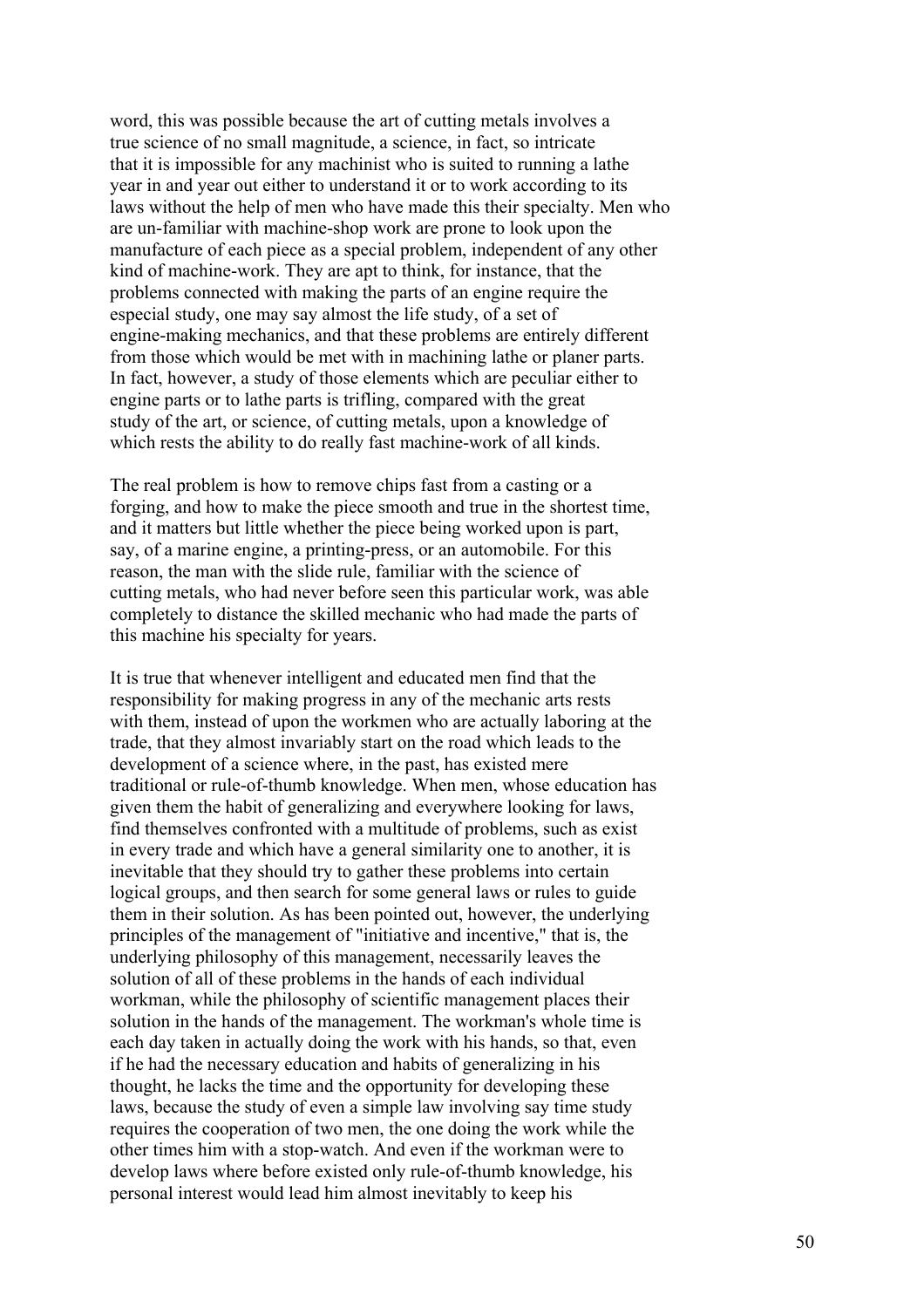discoveries secret, so that he could, by means of this special knowledge, personally do more work than other men and so obtain higher wages.

Under scientific management, on the other hand, it becomes the duty and also the pleasure of those who are engaged in the management not only to develop laws to replace rule of thumb, but also to teach impartially all of the workmen who are under them the quickest ways of working. The useful results obtained from these laws are always so great that any company can well afford to pay for the time and the experiments needed to develop them. Thus under scientific management exact scientific knowledge and methods are everywhere, sooner or later, sure to replace rule of thumb, whereas under the old type of management working in accordance with scientific laws is an impossibility. The development of the art or science of cutting metals is an apt illustration of this fact. In the fall of 1880, about the time that the writer started to make the experiments above referred to, to determine what constitutes a proper day's work for a laborer, he also obtained the permission of Mr. William Sellers, the President of the Midvale Steel Company, to make a series of experiments to determine what angles and shapes of tools were the best for cutting steel, and also to try to determine the proper cutting speed for steel. At the time that these experiments were started it was his belief that they would not last longer than six months, and, in fact, if it had been known that a longer period than this would be required, the permission to spend a considerable sum of money in making them would not have been forthcoming.

A 66-inch diameter vertical boring-mill was the first machine used in making these experiments, and large locomotive tires, made out of hard steel of uniform quality, were day after day cut up into chips in gradually learning how to make, shape, and use the cutting tools so that they would do faster work. At the end of six months sufficient practical information had been obtained to far more than repay the cost of materials and wages which had been expended in experimenting. And yet the comparatively small number of experiments which had been made served principally to make it clear that the actual knowledge attained was but a small fraction of that which still remained to be developed, and which was badly needed by us, in our daily attempt to direct and help the machinists in their tasks.

Experiments in this field were carried on, with occasional interruption, through a period of about 26 years, in the course of which ten different experimental machines were especially fitted up to do this work. Between 30,000 and 50,000 experiments were carefully recorded, and many other experiments were made, of which no record was kept. In studying these laws more than 800,000 pounds of steel and iron was cut up into chips with the experimental tools, and it is estimated that from \$150,000 to \$200,000 was spent in the investigation.

Work of this character is intensely interesting to any one who has any love for scientific research. For the purpose of this paper, however, it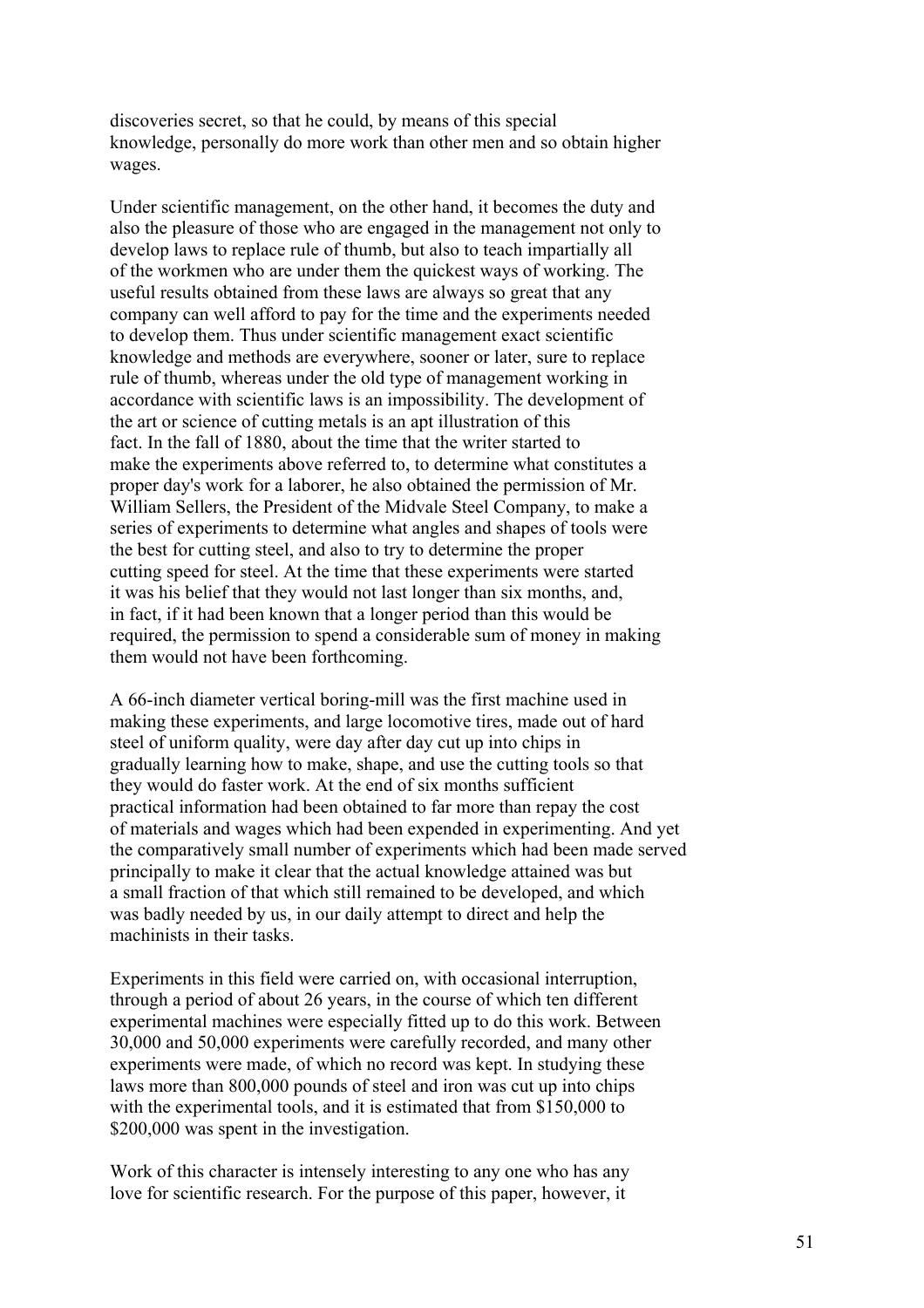should be fully appreciated that the motive power which kept these experiments going through many years, and which supplied the money and the opportunity for their accomplishment, was not an abstract search after scientific knowledge, but was the very practical fact that we lacked the exact information which was needed every day, in order to help our machinists to do their work in the best way and in the quickest time.

All of these experiments were made to enable us to answer correctly the two questions which face every machinist each time that he does a piece of work in a metal-cutting machine, such as a lathe, planer, drill press, or miring machine. These two questions are:

In order to do the work in the quickest time, At what cutting speed shall I run my machine? and What feed shall I use?

They sound so simple that they would appear to call for merely the trained judgment of any good mechanic. In fact, however, after working 26 years, it has been found that the answer in every case involves the solution of an intricate mathematical problem, in which the effect of twelve independent variables must be determined.

Each of the twelve following variables has an important effect upon the answer. The figures which are given with each of the variables represent the effect of this element upon the cutting speed.

For example, after the first variable (A) we quote,

"The proportion is as I in the case of semi-hardened steel or chilled iron to 100 in the case of a very soft, low-carbon steel." The meaning of this quotation is that soft steel can be cut 100 times as fast as the hard steel or chilled iron. The ratios which are given, then, after each of these elements, indicate the wide range of judgment which practically every machinist has been called upon to exercise in the past in determining the best speed at which to run the machine and the best feed to use.

(A) The quality of the metal which is to be cut; i.e., its hardness or other qualities which affect the cutting speed. The proportion is as 1 in the case of semi-hardened steel or chilled iron to 100 in the case of very soft, low-carbon steel.

(B) The chemical composition of the steel from which the tool is made, and the heat treatment of the tool. The proportion is as 1 in tools made from tempered carbon steel to 7 in the best high-speed tools.

(C) The thickness of the shaving, or, the thickness of the spiral strip or band of metal which is to be removed by the tool. The proportion is as 1 with thickness of shaving 3/16 of an inch to 3 1/2 with thickness of shaving  $1/64$  of an inch.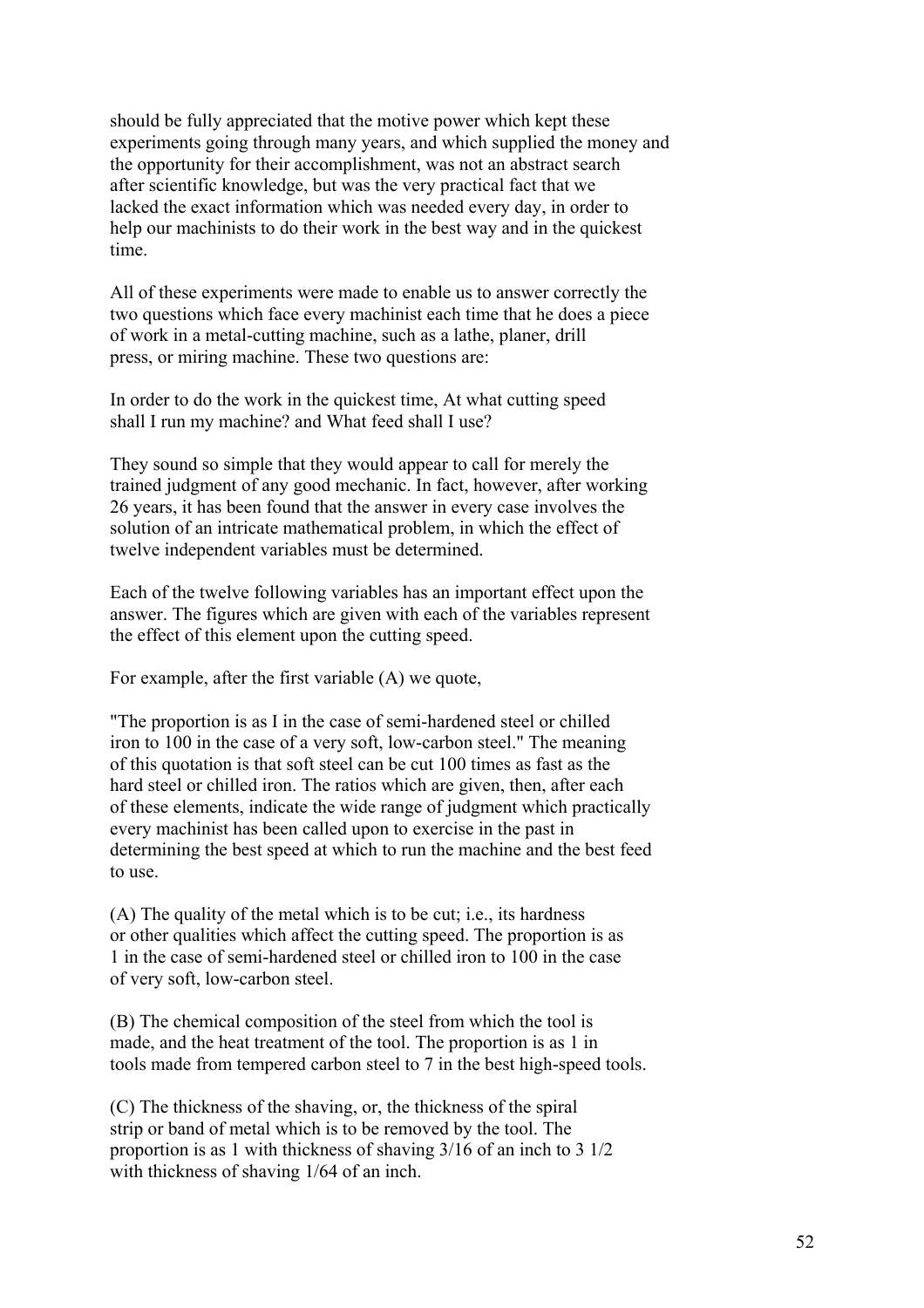(D) The shape or contour of the cutting edge of the tool. The proportion is as 1 in a thread tool to 6 in a broad-nosed cutting tool.

(E) Whether a copious stream of water or other cooling medium is used on the tool. The proportion is as 1 for tool running dry to 1.41 for tool cooled by a copious stream of water.

(F) The depth of the cut. The proportion is as 1 with 1/2 inch depth of cut to 1.36 with 1/8 inch depth of cut.

(G) The duration of the cut, i.e., the time which a tool must last under pressure of the shaving without being reground. The proportion is as 1 when tool is to be ground every 1 1/2 hours to 1.20 when tool is to be ground every 20 minutes.

(H) The lip and clearance angles of the tool. The proportion is as 1 with lip angle of 68 degrees to 1.023 with lip angle of 61 degrees.

(J) The elasticity of the work and of the tool on account of producing chatter. The proportion is as 1 with tool chattering to 1.15 with tool running smoothly.

(K) The diameter of the casting or forging which is being cut.

(L) The pressure of the chip or shaving upon the cutting surface of the tool.

(M) The pulling power and the speed and feed changes of the machine.

It may seem preposterous to many people that it should have required a period of 26 years to investigate the effect of these twelve variables upon the cutting speed of metals. To those, however, who have had personal experience as experimenters, it will be appreciated that the great difficulty of the problem lies in the fact that it contains so many variable elements. And in fact the great length of time consumed in making each single experiment was caused by the difficulty of holding eleven variables constant and uniform throughout the experiment, while the effect of the twelfth variable was being investigated. Holding the eleven variables constant was far more difficult than the investigation of the twelfth element.

As, one after another, the effect upon the cutting speed of each of these variables was investigated, in order that practical use could be made of this knowledge, it was necessary to find a mathematical formula which expressed in concise form the laws which had been obtained. As examples of the twelve formulae which were developed, the three following are given:

 $P = 45,000 \text{ D } 14/15 \text{ F } 3/4$ 

 $V = 90/T$  1/8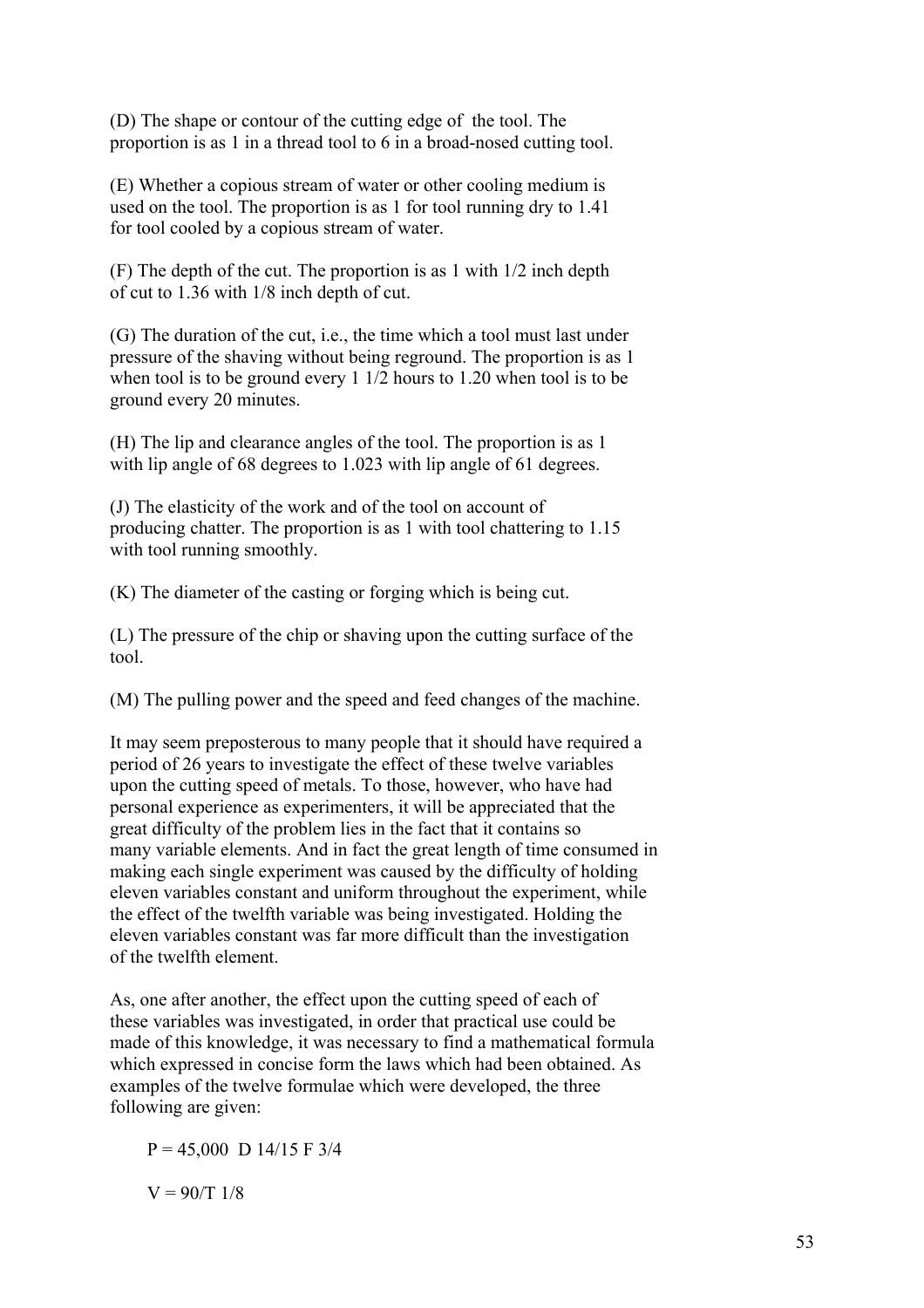#### $V = 11.9/(F \, 0.665(48/3 \, D) \, 0.2373 + (2.4 / (18 + 24D))$

After these laws had been investigated and the various formulae which mathematically expressed them had been determined, there still remained the difficult task of how to solve one of these complicated mathematical problems quickly enough to make this knowledge available for every-day use. If a good mathematician who had these formula before Mm were to attempt to get the proper answer (i.e., to get the correct cutting speed and feed by working in the ordinary way) it would take him from two to six hours, say, to solve a single problem; far longer to solve the mathematical problem than would be taken in most cases by the workmen in doing the whole job in his machine. Thus a task of considerable magnitude which faced us was that of finding a quick solution of this problem, and as we made progress in its solution, the whole problem was from time to time presented by the writer to one after another of the noted mathematicians in this country. They were offered any reasonable fee for a rapid, practical method to be used in its solution. Some of these men merely glanced at it; others, for the sake of being courteous, kept it before them for some two or three weeks. They all gave us practically the same answer: that in many cases it was possible to, solve mathematical problems which contained four variables, and in some cases problems with five or six variables, but that it was manifestly impossible to solve a problem containing twelve variables in any other way than by the slow process of "trial and error."

A quick solution was, however, so much of a necessity in our every-day work of running machine-shops, that in spite of the small encouragement received from the mathematicians, we continued at irregular periods, through a term of fifteen years, to give a large amount of time searching for a simple solution. Four or five men at various periods gave practically their whole time to this work, and finally, while we were at the Bethlehem Steel Company, the slide-rule was developed which is illustrated on Folder No. 11 of the paper "On the Art of Cutting Metals," and is described in detail in the paper presented by Mr. Carl G. Barth to the American Society of Mechanical Engineers, entitled "Slide-rules for the Machine-shop, as a part of the Taylor System of Management" (Vol. XXV of The Transactions of the American Society of Mechanical Engineers). By means of this slide-rule, one of these intricate problems can be solved in less than a half minute by any good mechanics whether he understands anything about mathematics or not, thus making available for every-day, practical use the years of experimenting on the art of cutting metals. This is a good illustration of the fact that some way can always be found of making practical, everyday use of complicated scientific data, which appears to be beyond the experience and the range of the technical training of ordinary practical men. These slide-rules have been for years in constant daily use by machinists having no knowledge of mathematics.

A glance at the intricate mathematical formula (see page 109) which represent the laws of cutting metals should clearly show the reason why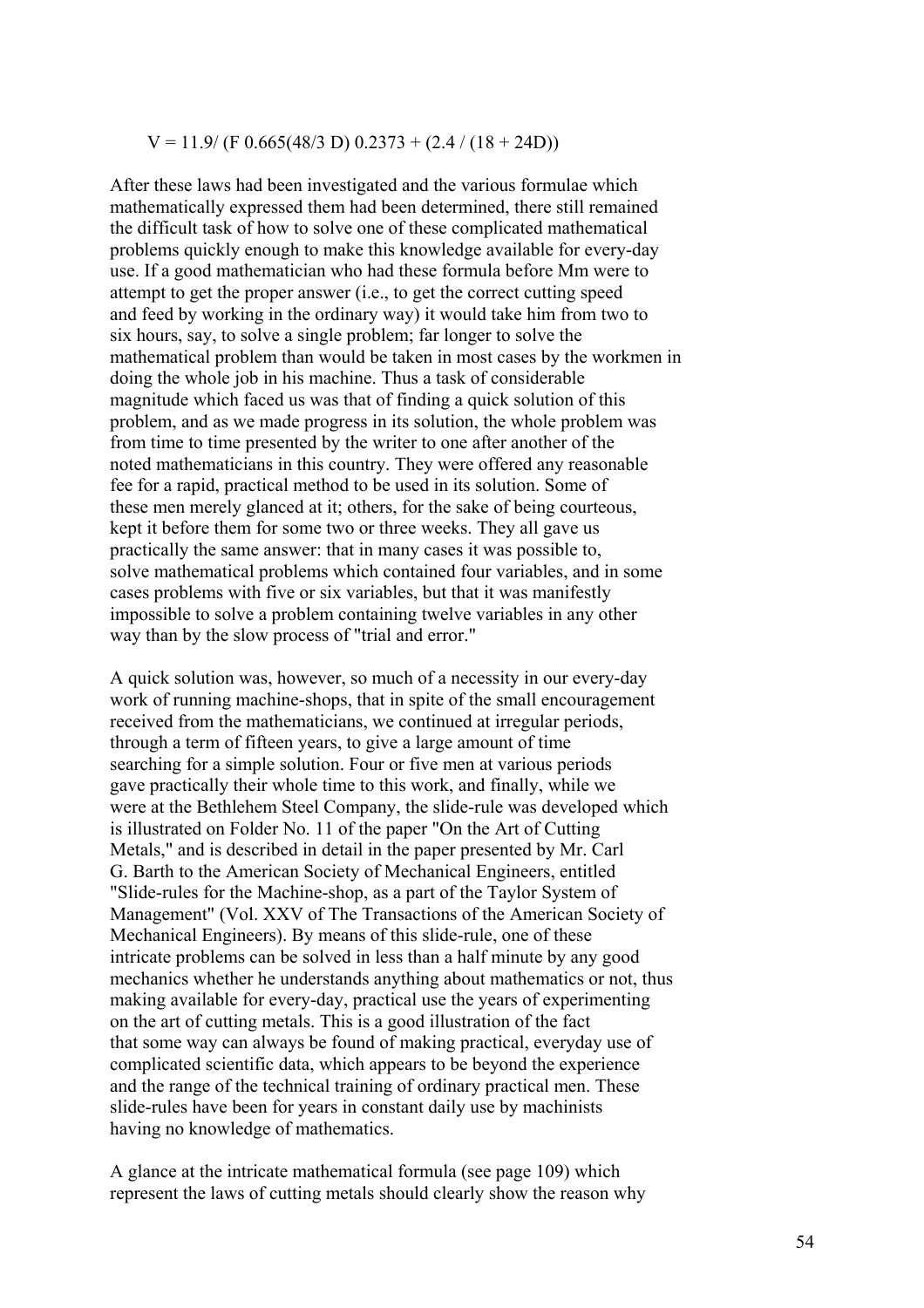it is impossible for any machinist, without the aid of these laws, and who depends upon his personal experience, correctly to guess at the answer to the two questions,

What speed shall I use?

What feed shall I use?

even though he may repeat the same piece of work many times.

To return to the case of the machinist who had been working for ten to twelve years in machining the same pieces over and over again, there was but a remote chance in any of the various kinds of work which this man did that he should hit upon the one best method of doing each piece of work out of the hundreds of possible methods which lay before him. In considering this typical case, it must also be remembered that the metal-cutting machines throughout our machine-shops have practically all been speeded by their makers by guesswork, and without the knowledge obtained through a study of the art of cutting metals. In the machine-shops systematized by us we have found that there is not one machine in a hundred which is speeded by its makers at anywhere near the correct cutting speed. So that, in order to compete with the science of cutting metals, the machinist, before he could use proper speeds, would first have to put new pulleys on the countershaft of his machine, and also make in most cases changes in the shapes and treatment of his tools, etc. Many of these changes are matters entirely beyond his control, even if he knows what ought to be done.

If the reason is clear to the reader why the rule-of-thumb knowledge obtained by the machinist who is engaged on repeat work cannot possibly compete with the true science of cutting metals, it should be even more apparent why the high-class mechanic, who is called upon to do a great variety of work from day to day, is even less able to compete with this science. The high-class mechanic who does a different kind of work each day, in order to do each job in the quickest time, would need, in addition to a thorough knowledge of the art of cutting metals, a vast knowledge and experience in the quickest way of doing each kind of hand work. And the reader, by calling to mind the gain which was made by Mr. Gilbreth through his motion and time study in laying bricks, will appreciate the great possibilities for quicker methods of doing all kinds of hand work which lie before every tradesman after he has the help which comes from a scientific motion and time study of his work.

For nearly thirty years past, time-study men connected with the management of machine-shops have been devoting their whole time to a scientific motion study, followed by accurate time study, with a stop-watch, of all of the elements connected with the machinist's work. When, therefore, the teachers, who form one section of the management, and who are cooperating with the working men, are in possession both of the science of cutting metals and of the equally elaborate motion-study and time-study science connected with this work, it is not difficult to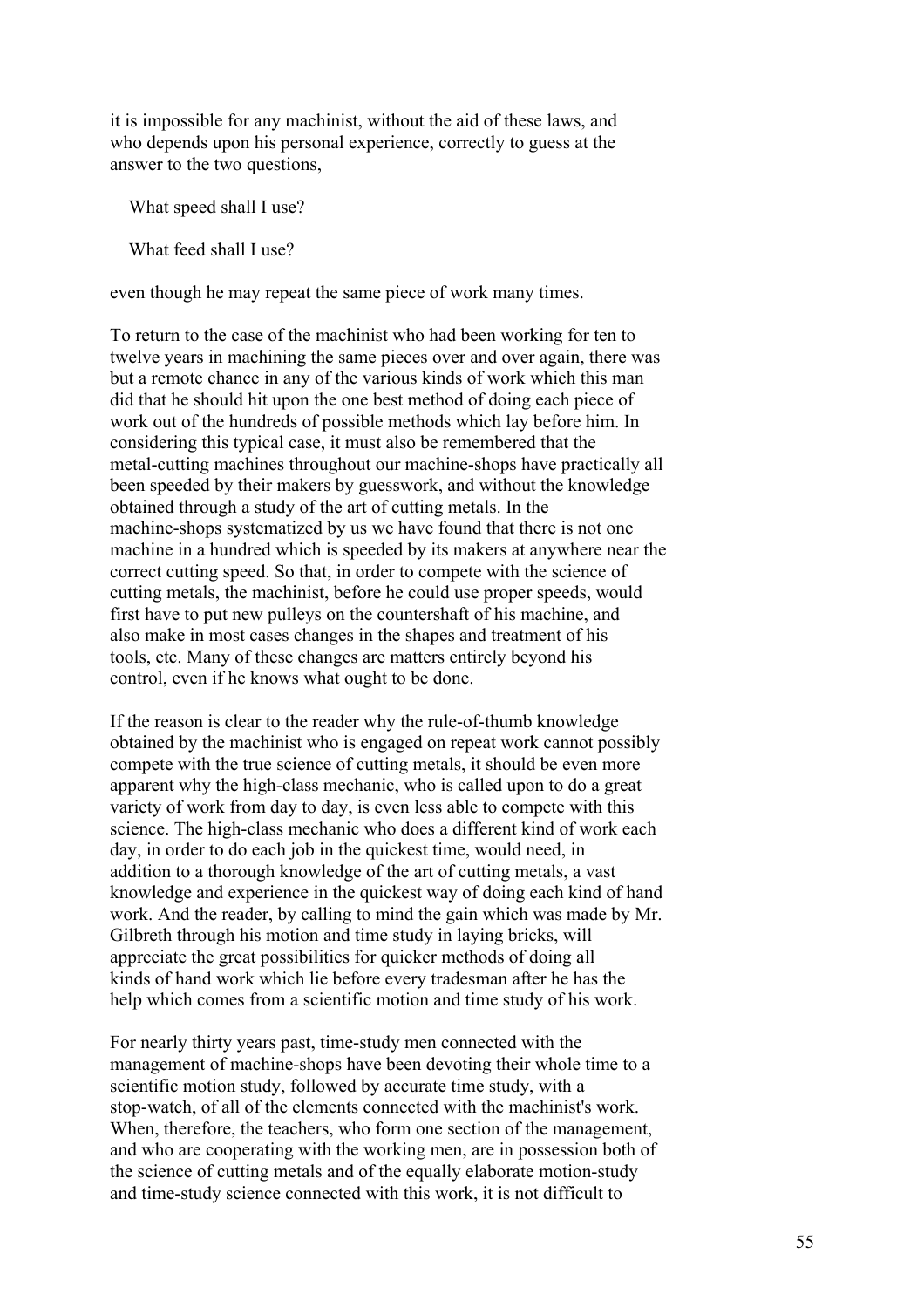appreciate why even the highest class mechanic is unable to do his best work without constant daily assistance from his teachers. And if this fact has been made clear to the reader, one of the important objects in writing this paper will have been realized.

It is hoped that the illustrations which have been given make it apparent why scientific management must inevitably in all cases produce overwhelmingly greater results, both for the company and its employees, than can be obtained with the management of "initiative and incentive." And it should also be clear that these results have been attained, not through a marked superiority in the mechanism of one type of management over the mechanism of another, but rather through the substitution of one set of underlying principles for a totally different set of principles, by the substitution of one philosophy for another philosophy in industrial management.

To repeat then throughout all of these illustrations, it will be seen that the useful results have hinged mainly upon (1) the substitution of a science for the individual judgment of the workman; (2) the scientific selection and development of the workman, after each man has been studied, taught, and trained, and one may say experimented with, instead of allowing the workmen to select themselves and develop in a haphazard way; and (3) the intimate cooperation of the management with the workmen, so that they together do the work in accordance with the scientific laws which have been developed, instead of leaving the solution of each problem in the hands of the individual workman. In applying these new principles, in place of the old individual effort of each workman, both sides share almost equally in the daily performance of each task, the management doing that part of the work for which they are best fitted, and the workmen the balance.

It is for the illustration of this philosophy that this paper has been written, but some of the elements involved in its general principles should be further discussed.

The development of a science sounds like a formidable undertaking, and in fact anything like a thorough study of a science such as that of cutting metals necessarily involves many years of work. The science of cutting metals, however, represents in its complication, and in the time required to develop it, almost an extreme case in the mechanic arts. Yet even in this very intricate science, within a few months after starting, enough knowledge had been obtained to much more than pay for the work of experimenting. This holds true in the case of practically all scientific development in the mechanic arts. The first laws developed for cutting metals were crude, and contained only a partial knowledge of the truth, yet this imperfect knowledge was vastly better than the utter lack of exact information or the very imperfect rule of thumb which existed before, and it enabled the workmen, with the help of the management, to do far quicker and better work.

For example, a very short time was needed to discover one or two types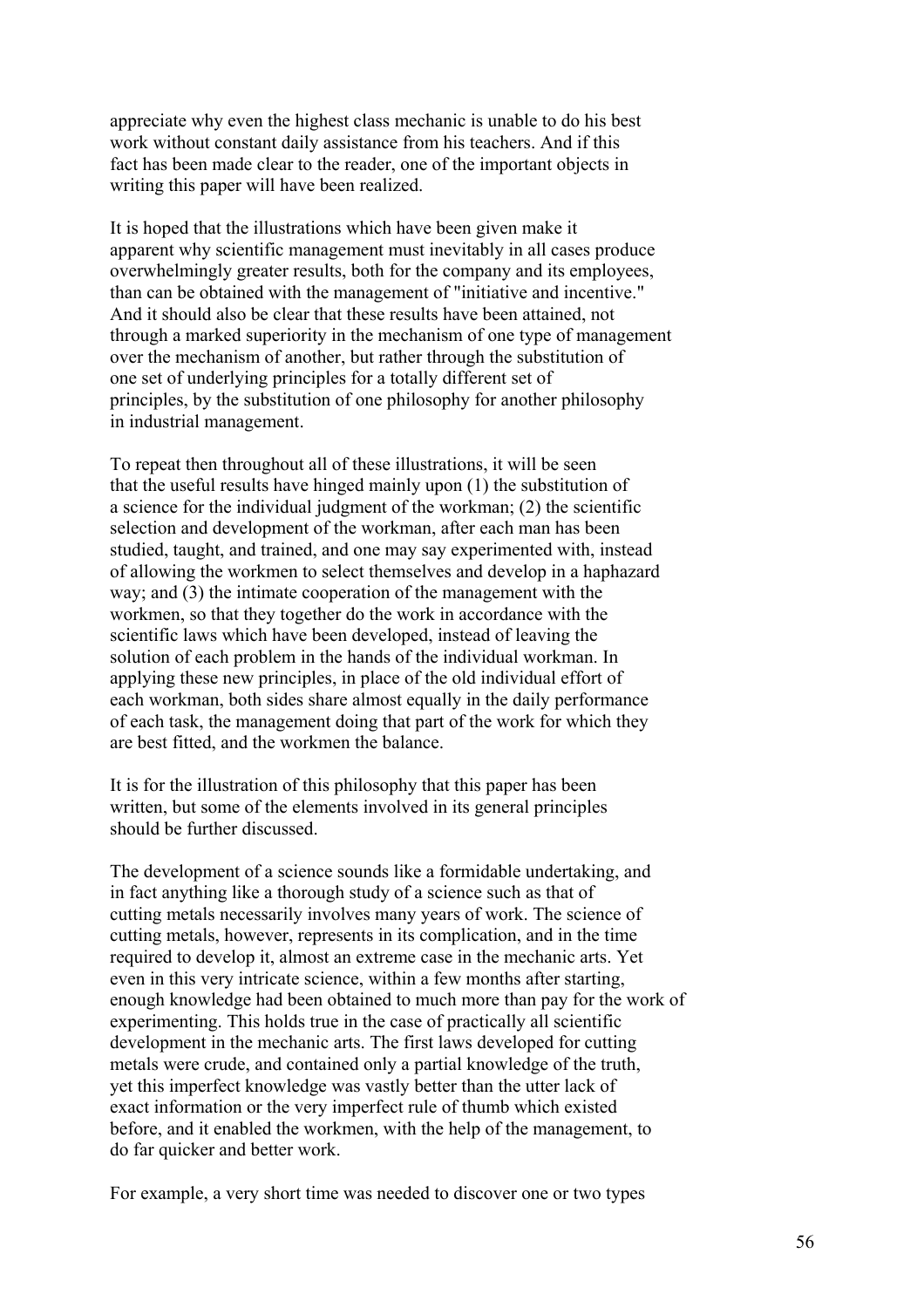of tools which, though imperfect as compared with the shapes developed years afterward, were superior to all other shapes and kinds in common use. These tools were adopted as standard and made possible an immediate increase in the speed of every machinist who used them. These types were superseded in a comparatively short time by still other tools which remained standard until they in their turn made way for later improvements.

[Footnote: Time and again the experimenter in the mechanic arts will find himself face to face with the problem as to whether he had better make immediate practical use of the knowledge which he has attained, or wait until some positive finality in his conclusions has been reached, He recognizes clearly the fact that he has already made some definite progress, but sees the possibility (even the probability) of still further improvement. Each particular case must of course be independently considered, but the general conclusion we have reached is that in most instances it wise to put one's conclusions as soon as possible to the rigid test of practical use. The one indispensable condition for such a test, however, is that the experimenter shall have full opportunity, coupled with sufficient authority, to insure a thorough and impartial trial. And this, owing to the almost universal prejudice in favor of the old, and to the suspicion of the new, is difficult to get.]

The science which exists in most of the mechanic arts is, however, far simpler than the science of cutting metals. In almost all cases, in fact, the laws or rules which are developed are so simple that the average man would hardly dignify them with the name of a science. In most trades, the science is developed through a comparatively simple analysis and time study of the movements required by the workmen to do some small part of his work, and this study is usually made by a man equipped merely with a stop-watch and a properly ruled notebook. Hundreds of these "time-study men" are now engaged in developing elementary scientific knowledge where before existed only rule of thumb. Even the motion study of Mr. Gilbreth in bricklaying (described on pages 77 to 84) involves a much more elaborate investigation than that which occurs in most cases. The general steps to be taken in developing a simple law of this class are as follows:

First. Find, say, 10 or 15 different men (preferably in as many separate establishments and different parts of the country) who are especially skilful in doing the particular work to be analyzed.

Second. Study the exact series of elementary operations or motions which each of these men uses in doing the work which is being investigated, as well as the implements each man uses.

Third. Study with a stop-watch the time required to make each of these elementary movements and then select the quickest way of doing each element of the work.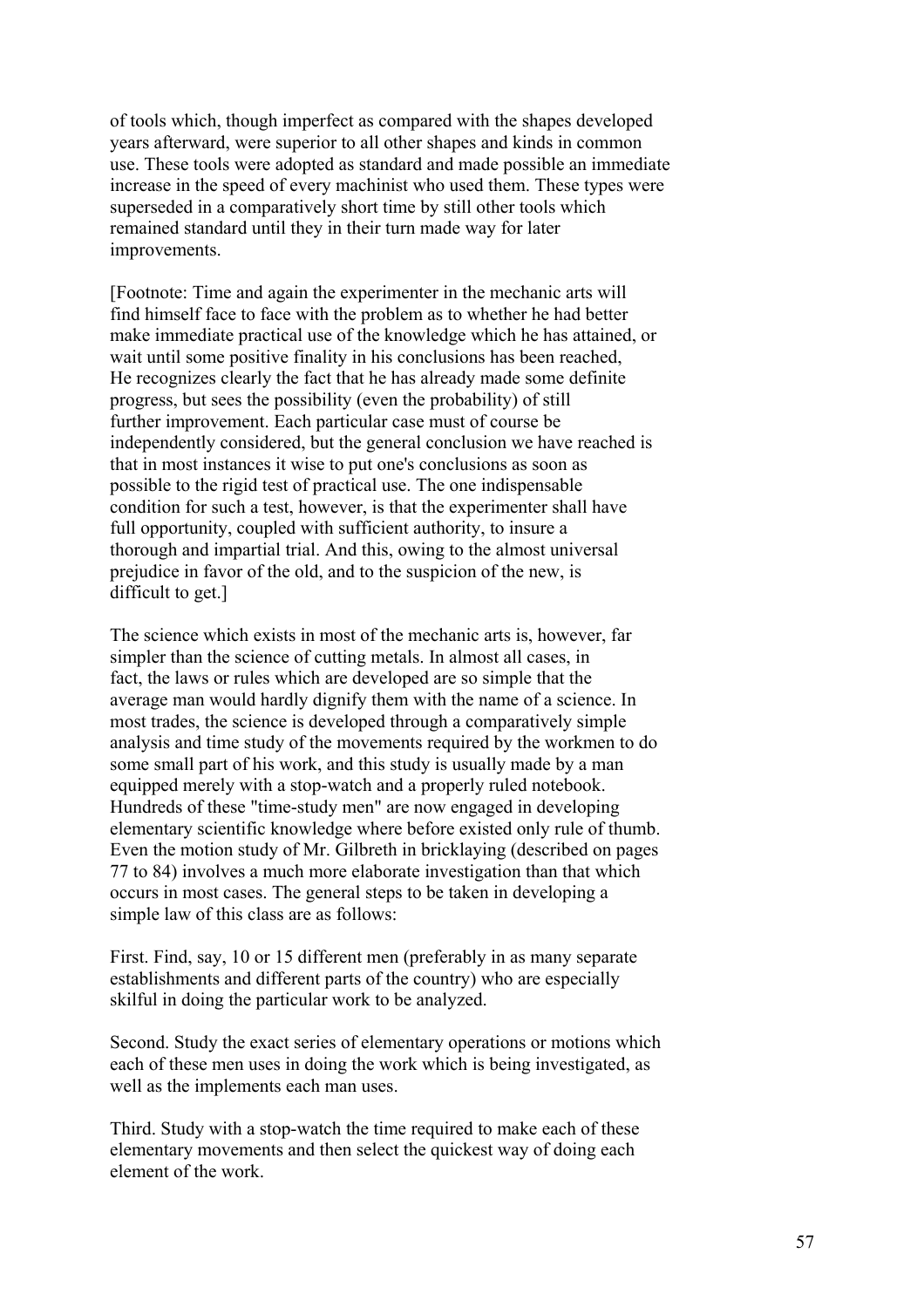Fourth. Eliminate all false movements, slow movements, and useless movements.

Fifth. After doing away with all unnecessary movements, collect into one series the quickest and best movements as well as the best implements.

This one new method, involving that series of motions which can be made quickest and best, is then substituted in place of the ten or fifteen inferior series which were formerly in use. This best method becomes standard, and remains standard, to be taught first to the teachers (or functional foremen) and by them to every workman in the establishment until it is superseded by a quicker and better series of movements. In this simple way one element after another of the science is developed.

In the same way each type of implement used in a trade is studied. Under the philosophy of the management of "initiative and incentive" each work-man is called upon to use his own best judgment, so as to do the work in the quickest time, and from this results in all cases a large variety in the shapes and types of implements which are used for any specific purpose. Scientific management requires, first, a careful investigation of each of the many modifications of the same implement, developed under rule of thumb; and second, after a time study has been made of the speed attainable with each of these implements, that the good points of several of them shall be united in a single standard implement, which will enable the workman to work faster and with greater ease than he could before. This one implement, then, is adopted as standard in place of the many different kinds before in use, and it remains standard for all workmen to use until superseded by an implement which has been shown, through motion and time study, to be still better.

With this explanation it will be seen that the development of a science to replace rule of thumb is in most cases by no means a formidable under-taking, and that it can be accomplished by ordinary, every-day men without any elaborate scientific training; but that, on the other hand, the successful use of even the simplest improvement of this kind calls for records, system, and cooperation where in the past existed only individual effort.

There is another type of scientific investigation which has been referred to several times in this paper, and which should receive special attention, namely, the accurate study of the motives which influence men. At first it may appear that this is a matter for individual observation and judgment, and is not a proper subject for exact scientific experiments. It is true that the laws which result from experiments of this class, owing to the fact that the very complex organism--the human being--is being experimented with, are subject to a larger number of exceptions than is the case with laws relating to material things. And yet laws of this kind, which apply to a large majority of men, unquestionably exist, and when clearly defined are of great value as a guide in dealing with men. In developing these laws, accurate, carefully planned and executed experiments, extending through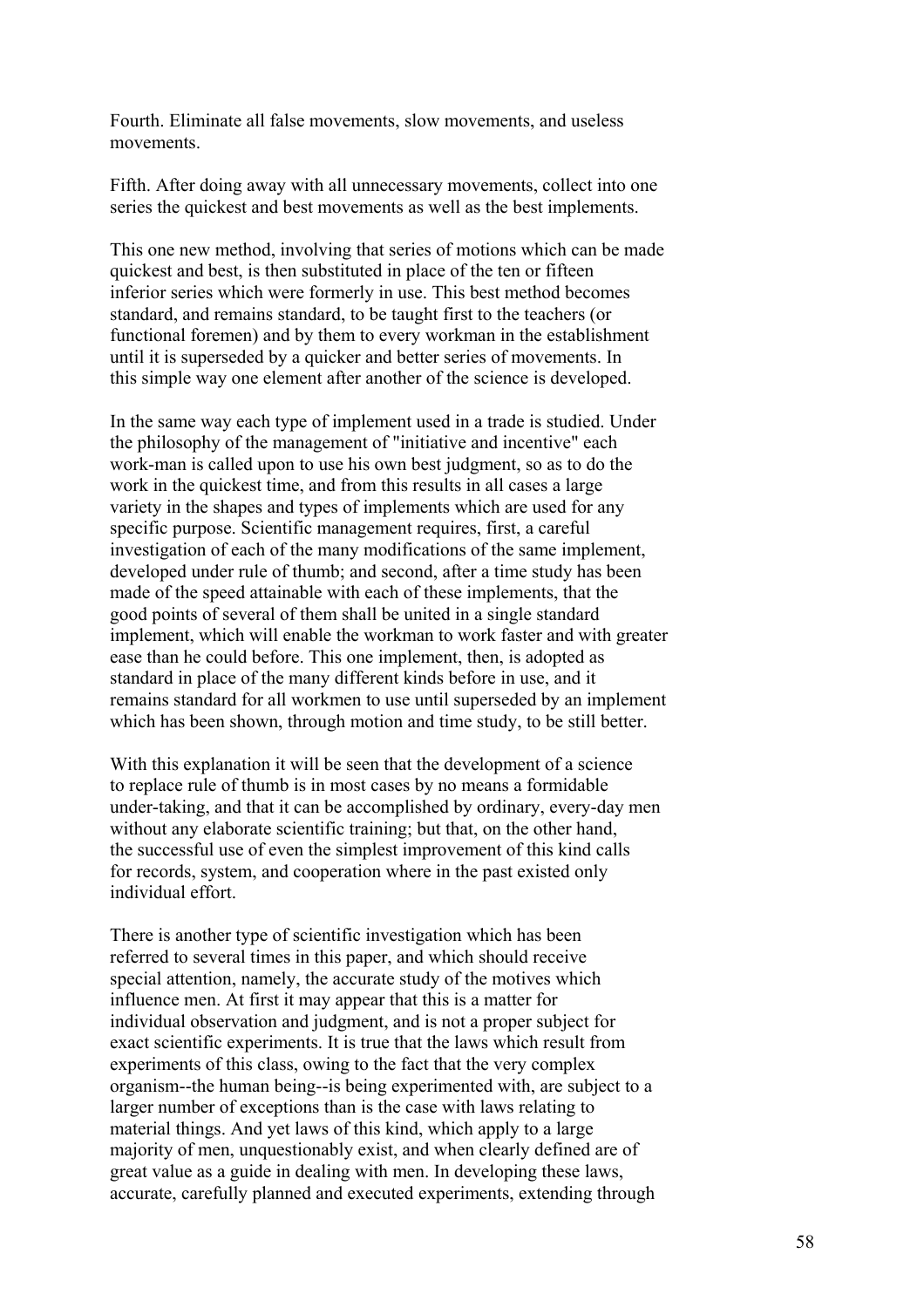a term of years, have been made, similar in a general way to the experiments upon various other elements which have been referred to in this paper. Perhaps the most important law belonging to this class, in its relation to scientific management, is the effect which the task idea has upon the efficiency of the workman. This, in fact, has become such an important element of the mechanism of scientific management, that by a great number of people scientific management has come to be known as "task management."

There is absolutely nothing new in the task idea. Each one of us will remember that in his own case this idea was applied with good results in his school-boy days. No efficient teacher would think of giving a class of students an indefinite lesson to learn. Each day a definite, clear-cut task is set by the teacher before each scholar, stating that he must learn just so much of the subject; and it is only by this means that proper, systematic progress can be made by the students. The average boy would go very slowly if, instead of being given a task, he were told to do as much as he could. All of us are grown-up children, and it is equally true that the average workman will work with the greatest satisfaction, both to himself and to his employer, when he is given each day a definite task which he is to perform in a given time, and which constitutes a proper day's work for a good workman. This furnishes the workman with a clear-cut standard, by which he can throughout the day measure his own progress, and the accomplishment of which affords him the greatest satisfaction.

The writer has described in other papers a series of experiments made upon workmen, which have resulted in demonstrating the fact that it is impossible, through any long period of time, to get work-men to work much harder than the average men around them, unless they are assured a large and a permanent increase in their pay. This series of experiments, however, also proved that plenty of workmen can be found who are willing to work at their best speed, provided they are given this liberal increase in wages. The workman must, however, be fully assured that this increase beyond the average is to be permanent. Our experiments have shown that the exact percentage of increase required to make a workman work at his highest speed depends upon the kind of work which the man is doing.

It is absolutely necessary, then, when workmen are daily given a task which calls for a high rate of speed on their part, that they should also be insured the necessary high rate of pay whenever they are successful. This involves not only fixing for each man his daily task, but also paying him a large bonus, or premium, each time that he succeeds in doing his task in the given time. It is difficult to appreciate in full measure the help which the proper use of these two elements is to the workman in elevating him to the highest standard of efficiency and speed in his trade, and then keeping him there, unless one has seen first the old plan and afterward the new tried upon the same man. And in fact until one has seen similar accurate experiments made upon various grades of workmen engaged in doing widely different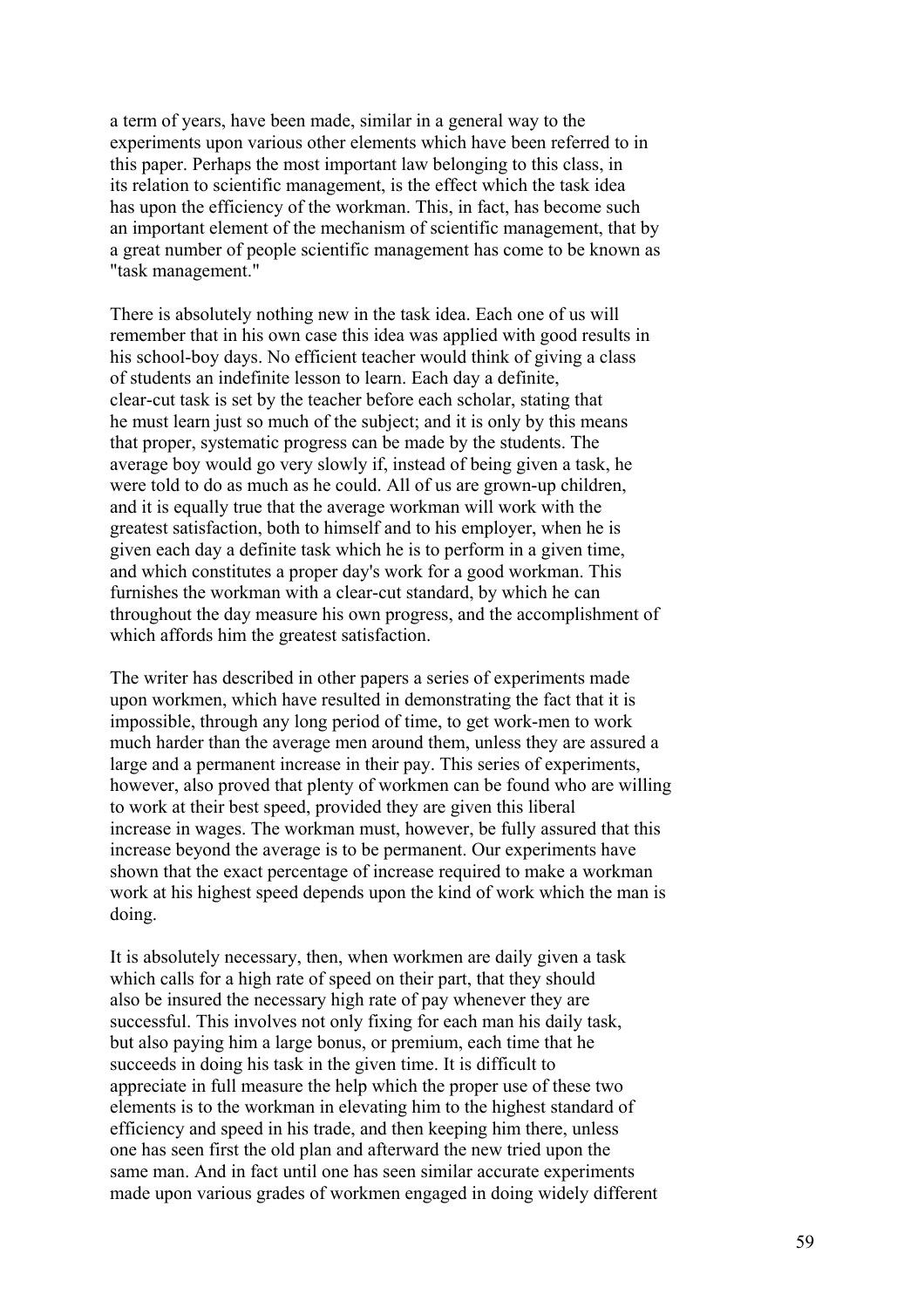types of work. The remarkable and almost uniformly good results from the correct application of the task and the bonus must be seen to be appreciated.

These two elements, the task and the bonus (which, as has been pointed out in previous papers, can be applied in several ways), constitute two of the most important elements of the mechanism of scientific management. They are especially important from the fact that they are, as it were, a climax, demanding before they can be used almost all of the other elements of the mechanism; such as a planning department, accurate time study, standardization of methods and implements, a routing system, the training of functional foremen or teachers, and in many cases instruction cards slide-rules, etc. (Referred to later in rather more detail on page 129.)

The necessity for systematically teaching workmen how to work to the best advantage has been several times referred to. It seems desirable, therefore, to explain in rather more detail how this teaching is done. In the case of a machine-shop which is managed under the modern system, detailed written instructions are the best way of doing each piece of work are prepared in advance, by men in the planning department. These instructions represent the combined work of several men in the planning room, each of whom has his own specialty, or function. One of them, for instance, is a specialist on the proper speeds and cutting tools to be used. He uses the slide-rules which have been above described as an aid, to guide him in obtaining proper speeds, etc. Another man analyzes the best and quickest motions to be made by the workman in setting the work up in the machine and removing it, etc. Still a third, through the time-study records which have been accumulated, makes out a timetable giving the proper speed for doing each element of the work. The directions of all of these men, however, are written on a single instruction card, or sheet.

These men of necessity spend most of their time in the planning department, because they must be close to the records and data which they continually use in their work, and because this work requires the use of a desk and freedom from interruption. Human nature is such, however, that many of the workmen, if left to themselves, would pay but little attention to their written instructions. It is necessary, therefore, to provide teachers (called functional foremen) to see that the workmen both understand and carry out these written instructions.

Under functional management, the old-fashioned single foreman is superseded by eight different men, each one of whom has his own special duties, and these men, acting as the agents for the planning department (see paragraph 234 to 245 of the paper entitled "Shop Management"), are the expert teachers, who are at all times in the shop, helping, and directing the workmen. Being each one chosen for his knowledge and personal skill in his specialty, they are able not only to tell the workman what he should do, but in case of necessity they do the work themselves in the presence of the workman, so as to show him not only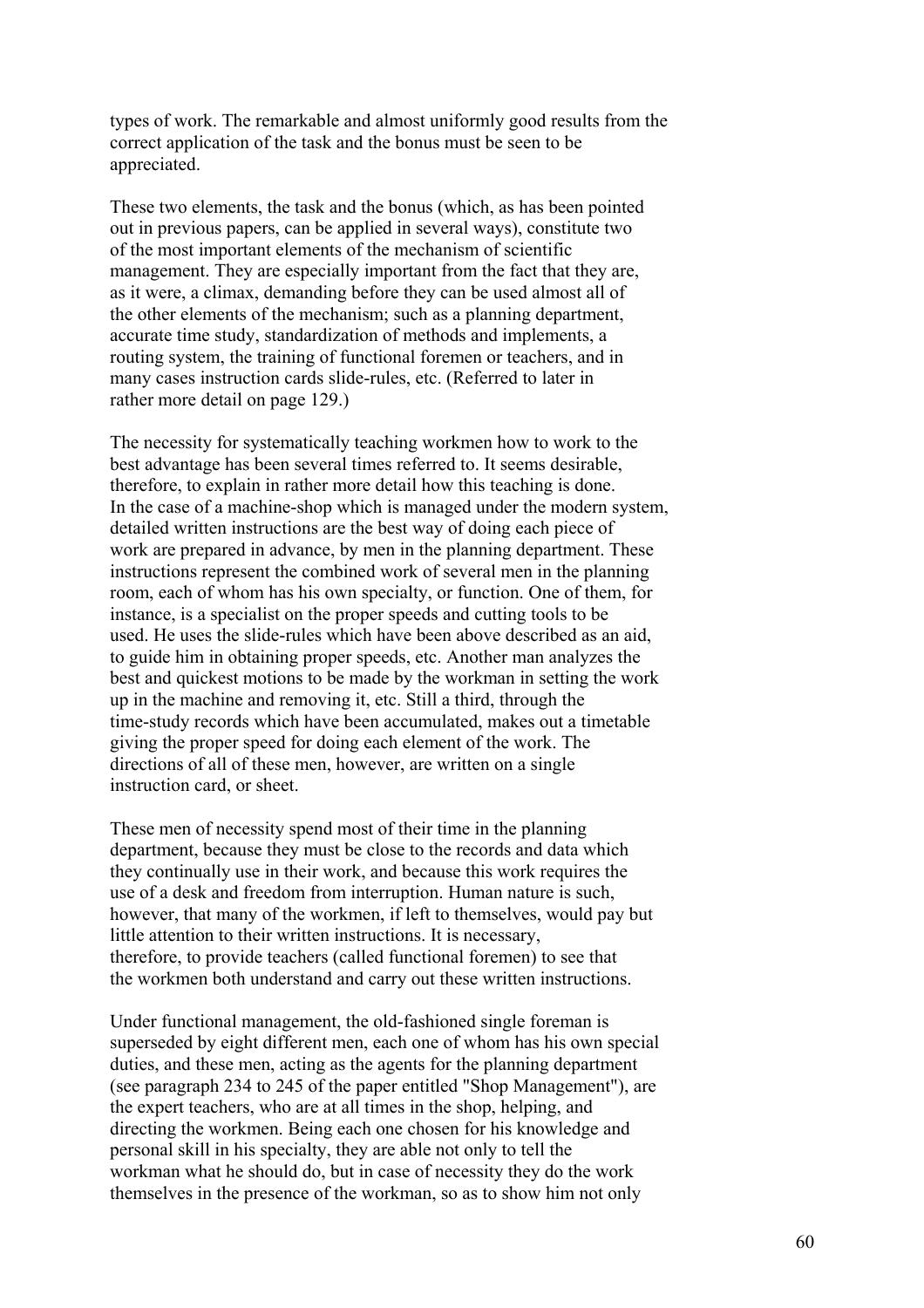the best but also the quickest methods.

One of these teachers (called the inspector) sees to it that he understands the drawings and instructions for doing the work. He teaches him how to do work of the right quality; how to make it fine and exact where it should be fine, and rough and quick where accuracy is not required,--the one being just as important for success as the other. The second teacher (the gang boss) shows him how to set up the job in his machine, and teaches him to make all of his personal motions in the quickest and best way. The third (the speed boss) sees that the machine is run at the best speed and that the proper tool is used in the particular way which will enable the machine to finish its product in the shortest possible time. In addition to the assistance given by these teachers, the workman receives orders and help from four other men; from the "repair boss" as to the adjustment, cleanliness, and general care of his machine, belting, etc.; from the "time clerk," as to everything relating to his pay and to proper written reports and returns; from the "route clerk," as to the order in which he does his work and as to the movement of the work from one part of the shop to another; and, in case a workman gets into any trouble with any of his various bosses, the "disciplinarian" interviews him.

It must be understood, of course, that all workmen engaged on the same kind of work do not require the same amount of individual teaching and attention from the functional foremen. The men who are new at a given operation naturally require far more teaching and watching than those who have been a long time at the same kind of jobs.

Now, when through all of this teaching and this minute instruction the work is apparently made so smooth and easy for the workman, the first impression is that this all tends to make him a mere automaton, a wooden man. As the workmen frequently say when they first come under this system, "Why, I am not allowed to think or move without some one interfering or doing it for me!" The same criticism and objection, however, can be raised against all other modern subdivision of labor. It does not follow, for example, that the modern surgeon is any more narrow or wooden a man than the early settler of this country. The frontiersman, however, had to be not only a surgeon, but also an architect, house-builder, lumberman, farmer, soldier, and doctor, and he had to settle his law cases with a gun. You would hardly say that the life of the modern surgeon is any more narrowing, or that he is more of a wooden man than the frontiersman. The many problems to be met and solved by the surgeon are just as intricate and difficult and as developing and broadening in their way as were those of the frontiersman.

And it should be remembered that the training of the surgeon has been almost identical in type with the teaching and training which is given to the workman under scientific management. The surgeon, all through his early years, is under the closest supervision of more experienced men, who show him in the minutest way how each element of his work is best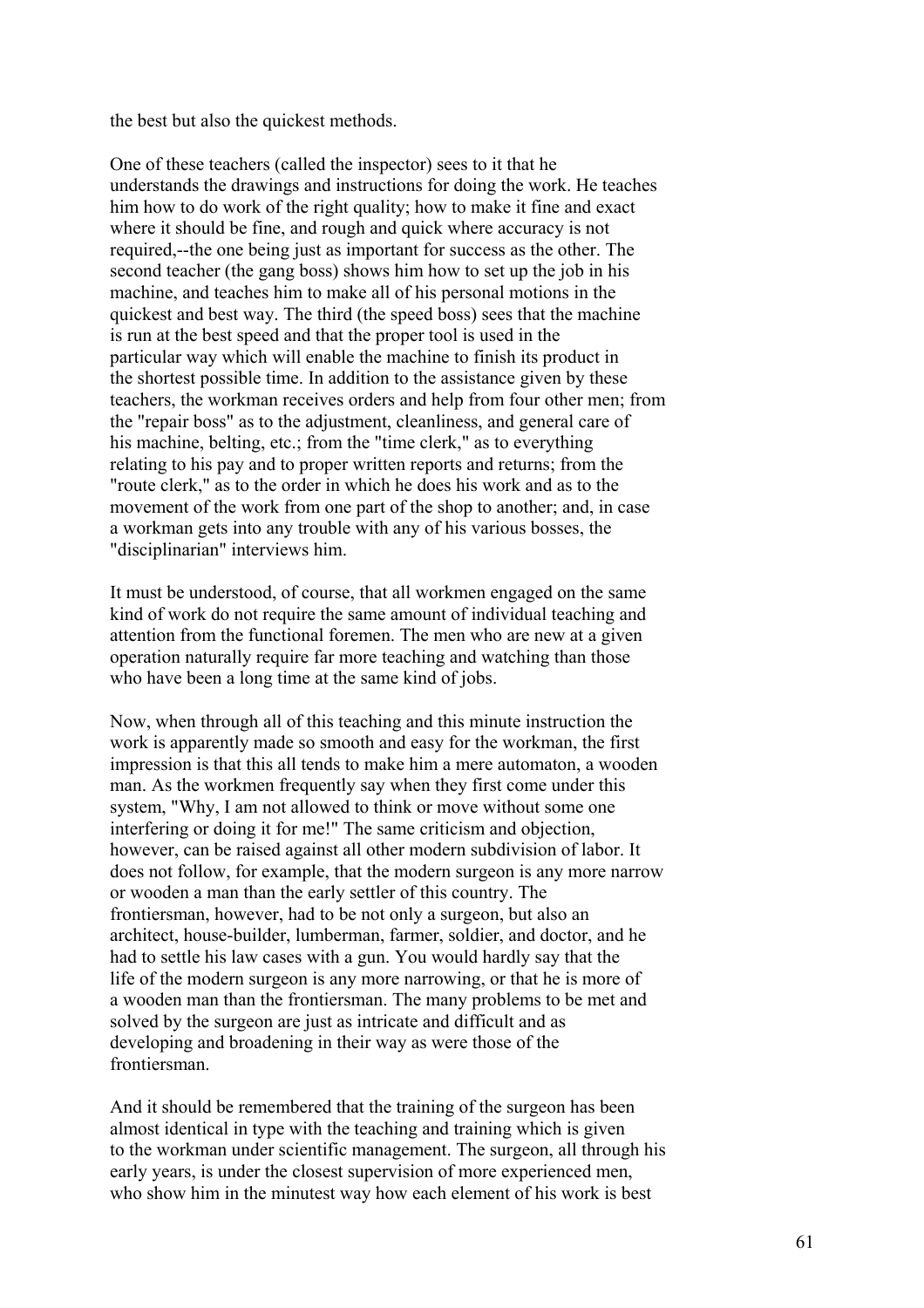done. They provide him with the finest implements, each one of which has been the subject of special study and development, and then insist upon his using each of these implements in the very best way. AR of this teaching, however, in no way narrows him. On the contrary he is quickly given the very best knowledge of his predecessors; and, provided (as he is, right from the start) with standard implements and methods which represent the best knowledge of the world up to date, he is able to use his own originality and ingenuity to make real additions to the world's knowledge, instead of reinventing things which are old. In a similar way the workman who is cooperating with his many teachers under scientific management has an opportunity to develop which is at least as good as and generally better than that which he had when the whole problem was "up to him" and he did his work entirely unaided.

If it were true that the workman would develop into a larger and finer man without all of this teaching, and without the help of the laws which have been formulated for doing his particular job, then it would follow that the young man who now comes to college to have the help of a teacher in mathematics, physics, chemistry, Latin, Greek, etc., would do better to study these things unaided and by himself. The only difference in the two cases is that students come to their teachers, while from the nature of the work done by the mechanic under scientific management, the teachers must go to him. What really happens is that, with the aid of the science which is invariably developed, and through the instructions from his teachers, each workman of a given intellectual capacity is enabled to do a much higher, more interesting, and finally more developing and more profitable kind of work than he was before able to do. The laborer who before was unable to do anything beyond, perhaps, shoveling and wheeling dirt from place to place, or carrying the work from one part of the shop to another, is in many cases taught to do the more elementary machinist's work, accompanied by the agreeable surroundings and the interesting variety and higher wages which go with the machinist's trade. The cheap machinist or helper, who before was able to run perhaps merely a drill press, is taught to do the more intricate and higher priced lathe and planer work, while the highly skilled and more intelligent machinists become functional foremen and teachers. And so on, right up the line.

It may seem that with scientific management there is not the same incentive for the workman to use his ingenuity in devising new and better methods of doing the work, as well as in improving his implements, that there is with the old type of management. It is true that with scientific management the workman is not allowed to use whatever implements and methods he sees fit in the daily practice of his work. Every encouragement, however, should be given him to suggest improvements, both in methods and in implements. And whenever a workman proposes an improvement, it should be the policy of the management to make a careful analysis of the new method, and if necessary conduct a series of experiments to determine accurately the relative merit of the new suggestion and of the old standard. And whenever the new method is found to be markedly superior to the old, it should be adopted as the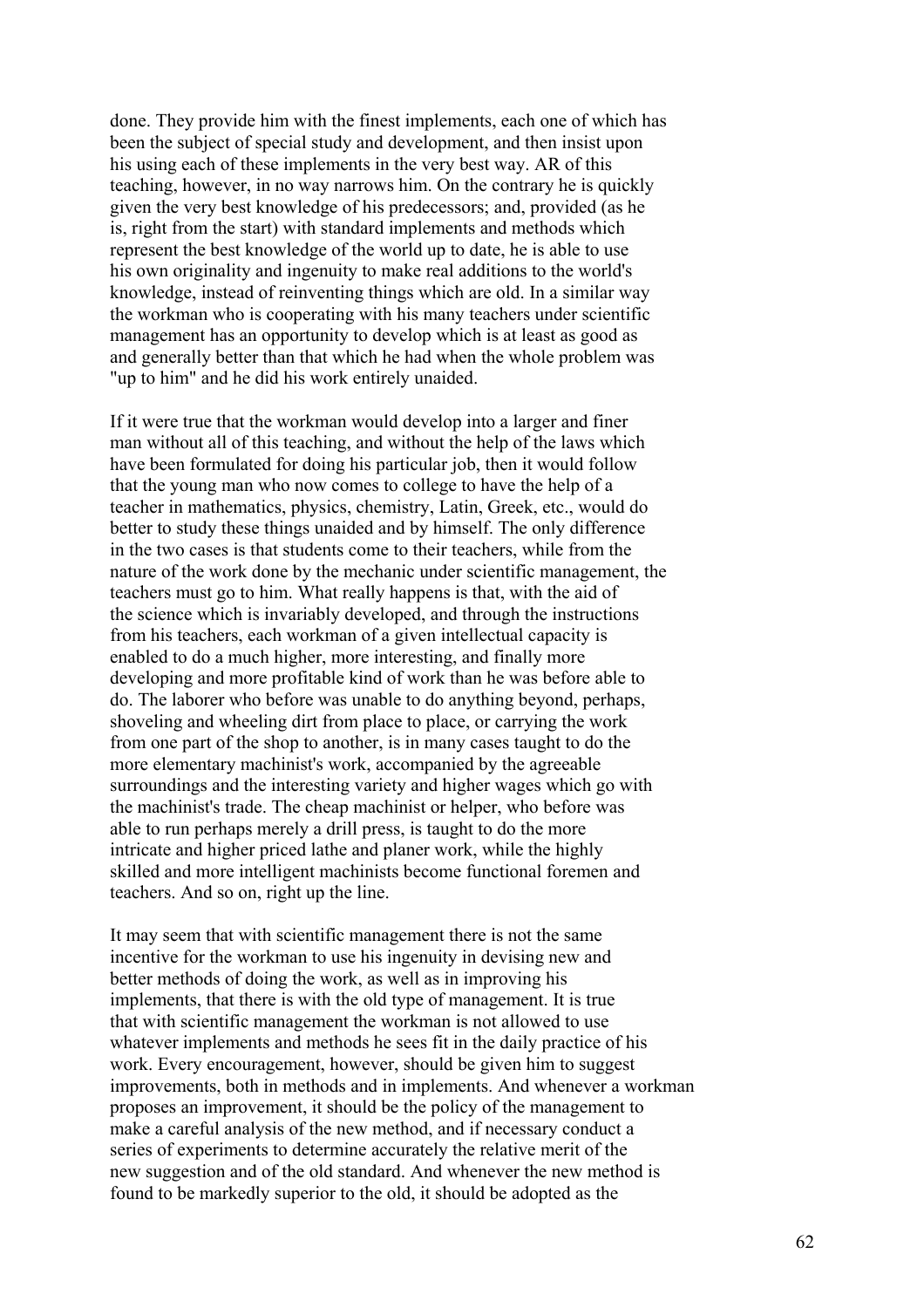standard for the whole establishment. The workman should be given the full credit for the improvement, and should be paid a cash premium as a reward for his ingenuity. In this way the true initiative of the workmen is better attained under scientific management than under the old individual plan.

The history of the development of scientific, management up to date, however, calls for a word of warning. The mechanism of management must not be mistaken for its essence, or underlying philosophy. Precisely the same mechanism will in one case produce disastrous results and in another the most beneficent. The same mechanism which will produce the finest results when made to serve the underlying principles of scientific management, will lead to failure and disaster if accompanied by the wrong spirit in those who are using it. Hundreds of people have already mistaken the mechanism of this system for its essence. Messrs. Gantt, Barth and the writer have presented papers to, the American Society of Mechanical Engineers on the subject of scientific management. In these papers the mechanism which is used has been described at some length. As elements of this mechanism may be cited:

Time study, with the implements and methods for properly making it.

Functional or divided foremanship and its superiority to the old-fashioned single foreman.

The standardization of all tools and implements used in the trades, and also of the acts or movements of workmen for each class of work.

The desirability of a planning room or department.

The "exception principle" in management.

The use of slide-rules and similar timesaving implements.

Instruction cards for the workman.

The task idea in management, accompanied by a large bonus for the successful performance of the task.

The "differential rate."

Mnemonic systems for classifying manufactured products as well as implements used in manufacturing.

A routing system.

Modern cost system, etc., etc.

These are, however, merely the elements or details of the mechanism of management. Scientific management, in its essence, consists of a certain philosophy, which results, as before stated, in a combination of the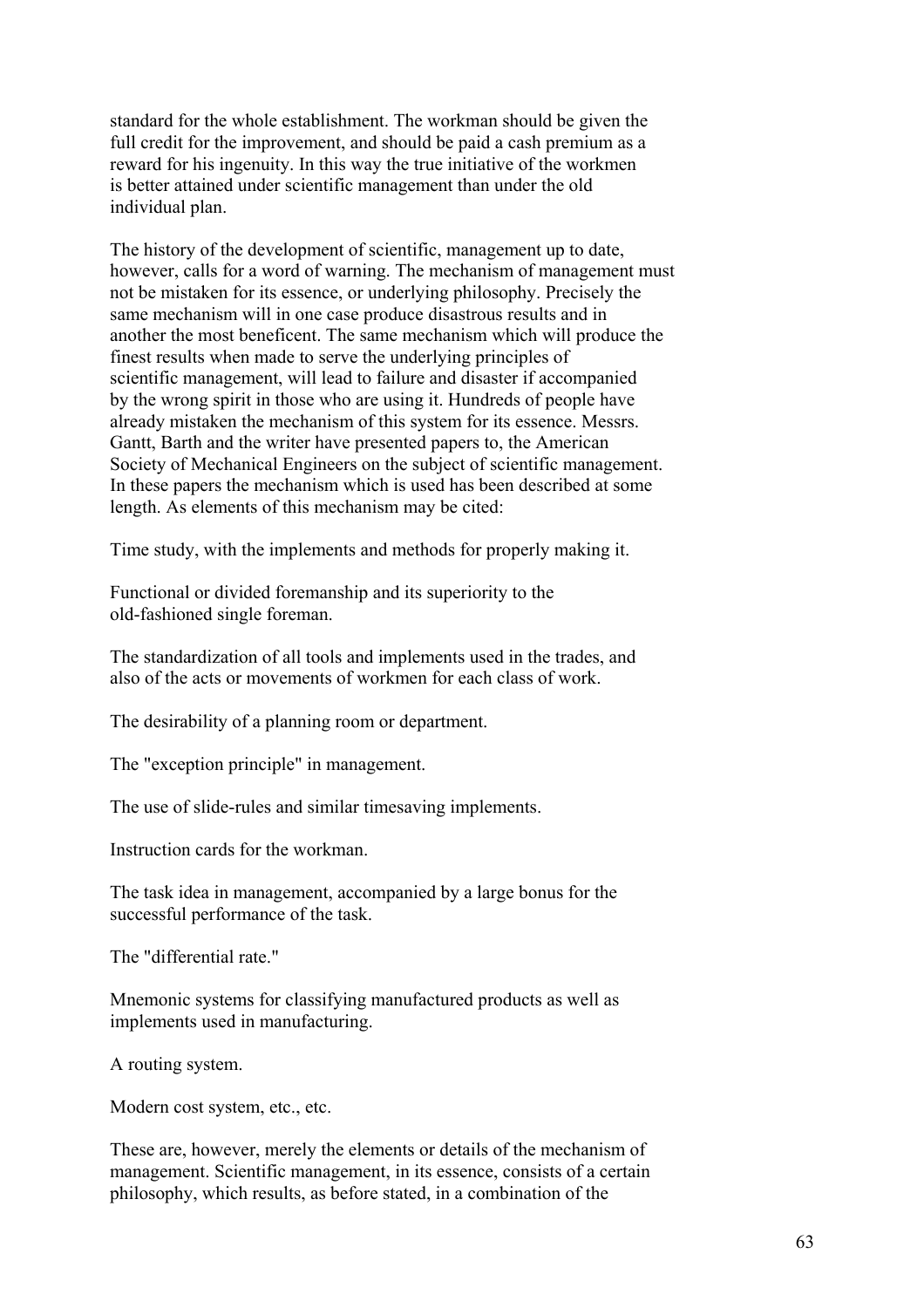four great underlying principles of management:

First. The development of a true science. Second, The scientific selection of the workman. Third. His scientific education and development. Fourth. Intimate friendly cooperation between the management and the men.

When, however the elements of this mechanism, such as time study, functional foremanship etc., are used without being accompanied by the true philosophy of management, the results are in many cases disastrous. And, unfortunately, even when men who are thoroughly in sympathy with the principles of scientific management undertake to change too rapidly from the old type to the new, without heeding the warnings of those who have had years of experience in making this change, they frequently meet with serious troubles, and sometimes with strikes, followed by failure.

The writer, in his paper on "Shop Management," has called especial attention to the risks which managers run in attempting to change rapidly from the old to the new management. in many cases, however, this warning has not been heeded. The physical changes which are needed, the actual time study which has to be made, the standardization of all implements connected with the work, the necessity for individually studying each machine and placing it in perfect order, all take time, but the faster these elements of the work are studied and improved, the better for the undertaking. On the other hand, the really great problem involved in a change from the management of "initiative and incentive" to scientific management consists in a complete revolution in the mental attitude and the habits of all of those engaged in the management, as well of the workmen. And this change can be brought about only gradually and through the presentation of many object-lessons to the workman, which, together with the teaching which he receives, thoroughly convince him of the superiority of the new over the old way of doing the work. This change in the mental attitude of the workman imperatively demands time. It is impossible to hurry it beyond a certain speed. The writer has over and over again warned those who contemplated making this change that it was a matter, even in a simple establishment, of from two to three years, and that in some cases it requires from four to five years.

The first few changes which affect the workmen should be made exceedingly slowly, and only one workman at a time should be dealt with at the start. Until this single man has been thoroughly convinced that a great gain has come to him from the new method, no further change should be made. Then one man after another should be tactfully changed over. After passing the point at which from one.-fourth to one-third of the men in the employ of the company have been changed from the old to the new, very rapid progress can be made, because at about this time there is, generally, a complete revolution in the public opinion of the whole establishment and practically all of the workmen who are working under the old system become desirous to share in the benefits which they see have been received by those working under the new plan.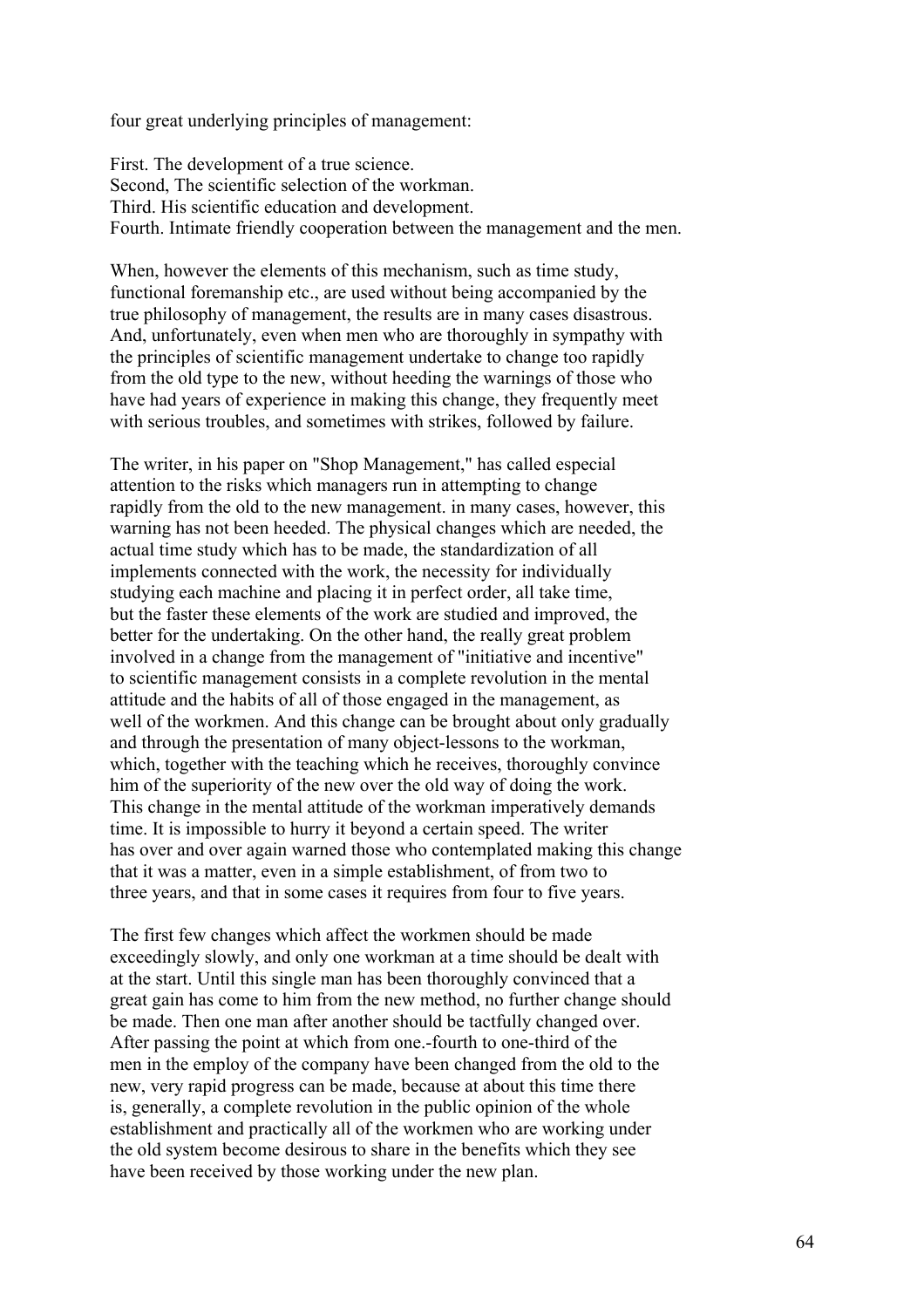Inasmuch as the writer has personally retired from the business of introducing this system of management (that is, from all work done in return for any money compensation), he does not hesitate again to emphasize the fact that those companies are indeed fortunate who can secure the services of experts who have had the necessary practical experience in introducing scientific management, and who have made a special study of its principles. It is not enough that a man should have been a manager in an establishment which is run under the new principles. The man who undertakes to direct the steps to be taken in changing from the old to the new (particularly in any establishment doing elaborate work) must have had personal experience in overcoming the especial difficulties which are always met with, and which are peculiar to this period of transition. It is for this reason that the writer expects to devote the rest of his life chiefly to trying to help those who wish to take up this work as their profession, and to advising the managers and owners of companies in general as to the steps which they should take in making this change.

As a warning to those who contemplate adopting scientific management, the following instance is given. Several men who lacked the extended experience which is required to change without danger of strikes, or without interference with the success of the business, from the management of "initiative and incentive" to scientific management, attempted rapidly to increase the output in quite an elaborate establishment, employing between three thousand and four thousand men. Those who undertook to make this change were men of unusual ability, and were at the same time enthusiasts and I think had the interests of the workmen truly at heart. They were, however, warned by the writer, before starting, that they must go exceedingly slowly, and that the work of making the change in this establishment could not be done in less than from three to five years. This warning they entirely disregarded. They evidently believed that by using much of the mechanism of scientific management, in combination with the principles of the management of "initiative and incentive," instead of with these principles of scientific management, that they could do, in a year or two, what had been proved in the past to require at least double this time. The knowledge obtained from accurate time study, for example, is a powerful implement, and can be used, in one case to promote harmony between the workmen and the management, by gradually educating, training, and leading the workmen into new and better methods of doing the work, or, in the other case, it may be used more or less as a club to drive the workmen into doing a larger day's work for approximately the same pay that they received in the past. Unfortunately the men who had charge of this work did not take the time and the trouble required to train functional foremen, or teachers, who were fitted gradually to lead and educate the workmen. They attempted, through the old-style foreman, armed with his new weapon (accurate time study), to drive the workmen, against their wishes, and without much increase in pay, to work much harder, instead of gradually teaching and leading them toward new methods, and convincing them through object-lessons that task management means for them somewhat harder work, but also far greater prosperity.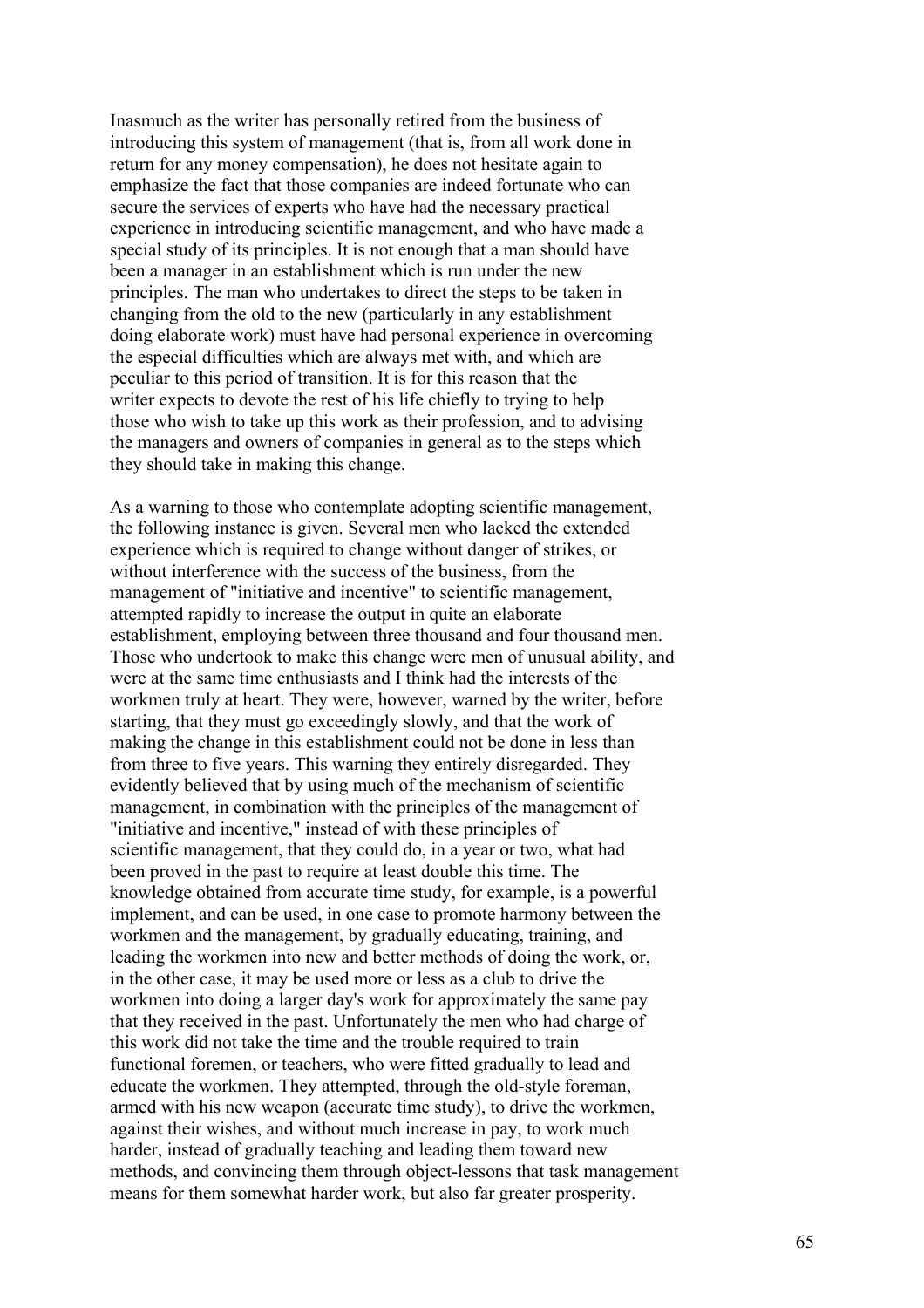The result of all this disregard of fundamental principles was a series of strikes, followed by the down-fall of the men who attempted to make the change, and by a return to conditions throughout the establishment far worse than those which existed before the effort was made.

This instance is cited as an object-lesson of the futility of using the mechanism of the new management while leaving out its essence, and also of trying to shorten a necessarily long operation in entire disregard of past experience. It should be emphasized that the men who undertook this work were both able and earnest, and that failure was not due to lack of ability on their part, but to their undertaking to do the impossible. These particular men will not again make a similar mistake, and it is hoped that their experience may act as a warning to others.

In this connection, however, it is proper to again state that during the thirty years that we have been engaged in introducing scientific management there has not been a single strike from those who were working in accordance with its principles, even during the critical period when the change was being made from the old to the new. If proper methods are used by men who have had experience in this work, there is absolutely no danger from strikes or other troubles.

The writer would again insist that in no case should the managers of an establishment ', the work of which is elaborate, undertake to change from the old to the new type unless the directors of the company fully understand and believe in the fundamental principles of scientific management and unless they appreciate all that is involved in making this change, particularly the time required, and unless they want scientific management greatly.

Doubtless some of those who are especially interested in working men will complain because under scientific management the workman, when he is shown how to do twice as much work as he formerly did, is not paid twice his former wages, while others who are more interested in the dividends than the workmen will complain that under this system the men receive much higher wages than they did before.

It does seem grossly unjust when the bare statement is made that the competent pig-iron handler, for instance, who has been so trained that he piles 3 6/10 times as much iron as the incompetent man formerly did, should receive an increase of only 60 per cent in wages.

It is not fair, however, to form any final judgment until all of the elements in the case have been considered. At the first glance we see only two parties to the transaction, the workmen and their employers. We overlook the third great party, the whole people,--the consumers, who buy the product of the first two and who ultimately pay both the wages of the workmen and the profits of the employers.

The rights of the people are therefore greater than those of either employer or employee. And this third great party should be given its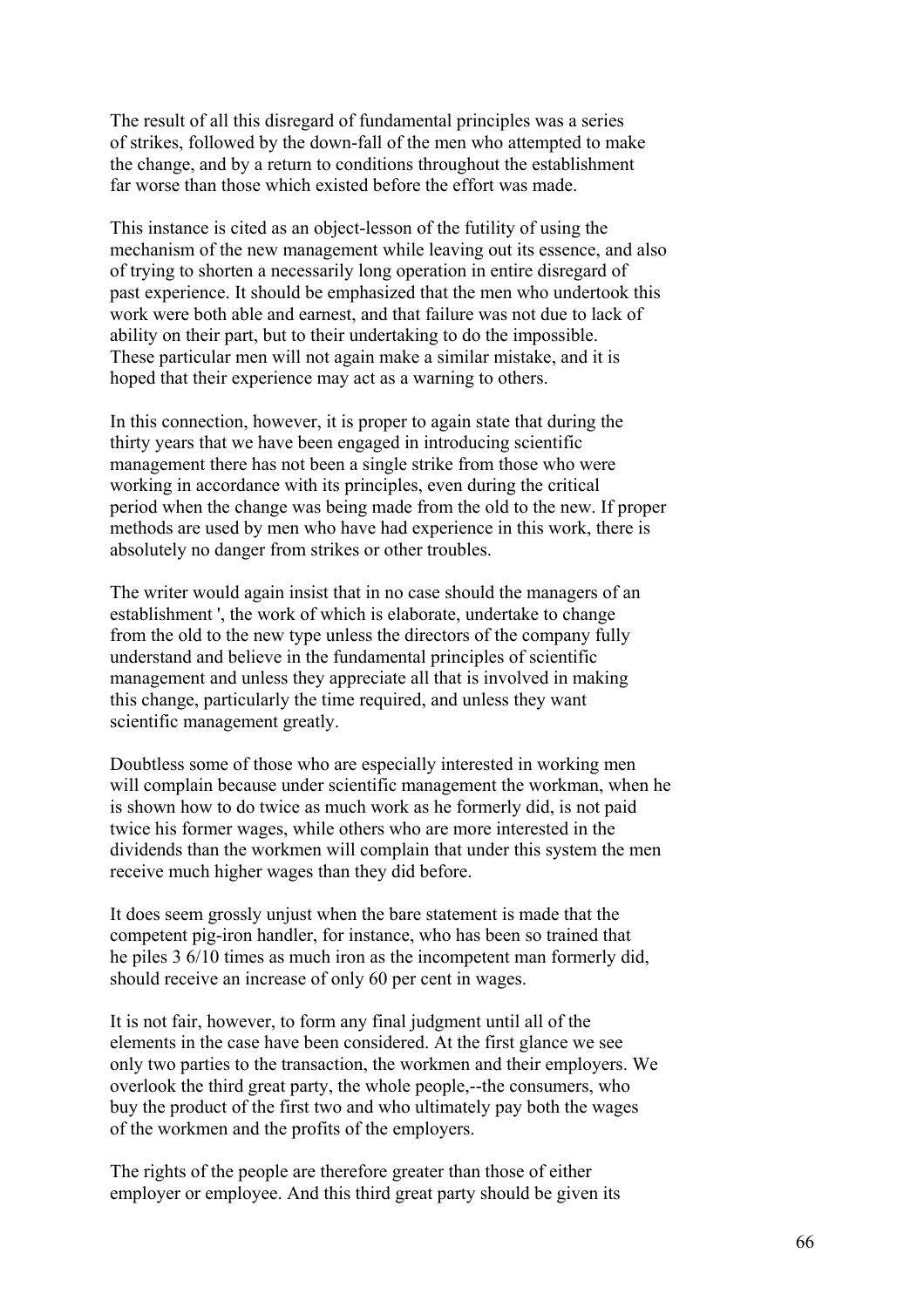proper share of any gain. In fact, a glance at industrial history shows that in the end the whole people receive the greater part of the benefit coming from industrial improvements. In the past hundred years, for example, the greatest factor tending toward increasing the output, and thereby the prosperity of the civilized world, has been the introduction of machinery to replace hand labor. And without doubt the greatest gain through this change has come to the whole people--the consumer.

Through short periods, especially in the case of patented apparatus, the dividends of those who have introduced new machinery have been greatly increased, and in many cases, though unfortunately not universally, the employees have obtained materially higher wages, shorter hours, and better working conditions. But in the end the major part of the gain has gone to the whole people.

And this result will follow the introduction of scientific management just as surely as it has the introduction of machinery.

To return to the case of the pig-iron handler. We must assume, then, that the larger part of the gain which has come from his great increase in output will in the end go to the people in the form of cheaper pig-iron. And before deciding upon how the balance is to be divided between the workmen and the employer, as to what is just and fair compensation for the man who does the piling and what should be left for the company as profit, we must look at the matter from all sides.

First. As we have before stated, the pig-iron handler is not an extraordinary man difficult to find, he is merely a man more or less of the type of the ox, heavy both mentally and physically.

Second. The work which this man does tires him no more than any healthy normal laborer is tired by a proper day's work. (If this man is overtired by his work, then the task has been wrongly set and this is as far as possible from the object of scientific management.)

Third. It was not due to this man's initiative or originality that he did his big day's work, but to the knowledge of the science of pig-iron handling developed and taught him by some one else.

Fourth. It is just and fair that men of the same general grade (when their all-round capacities are considered) should be paid about the same wages when they are all working to the best of their abilities. (It would be grossly unjust to other laborers, for instance, to pay this man 3 6/10 as high wages as other men of his general grade receive for an honest full day's work.)

Fifth. As is explained (page 74), the 60 per cent increase in pay which he received was not the result of an arbitrary judgment of a foreman or superintendent, it was the result of a long series of careful experiments impartially made to determine what compensation is really for the man's true and best interest when all things are considered.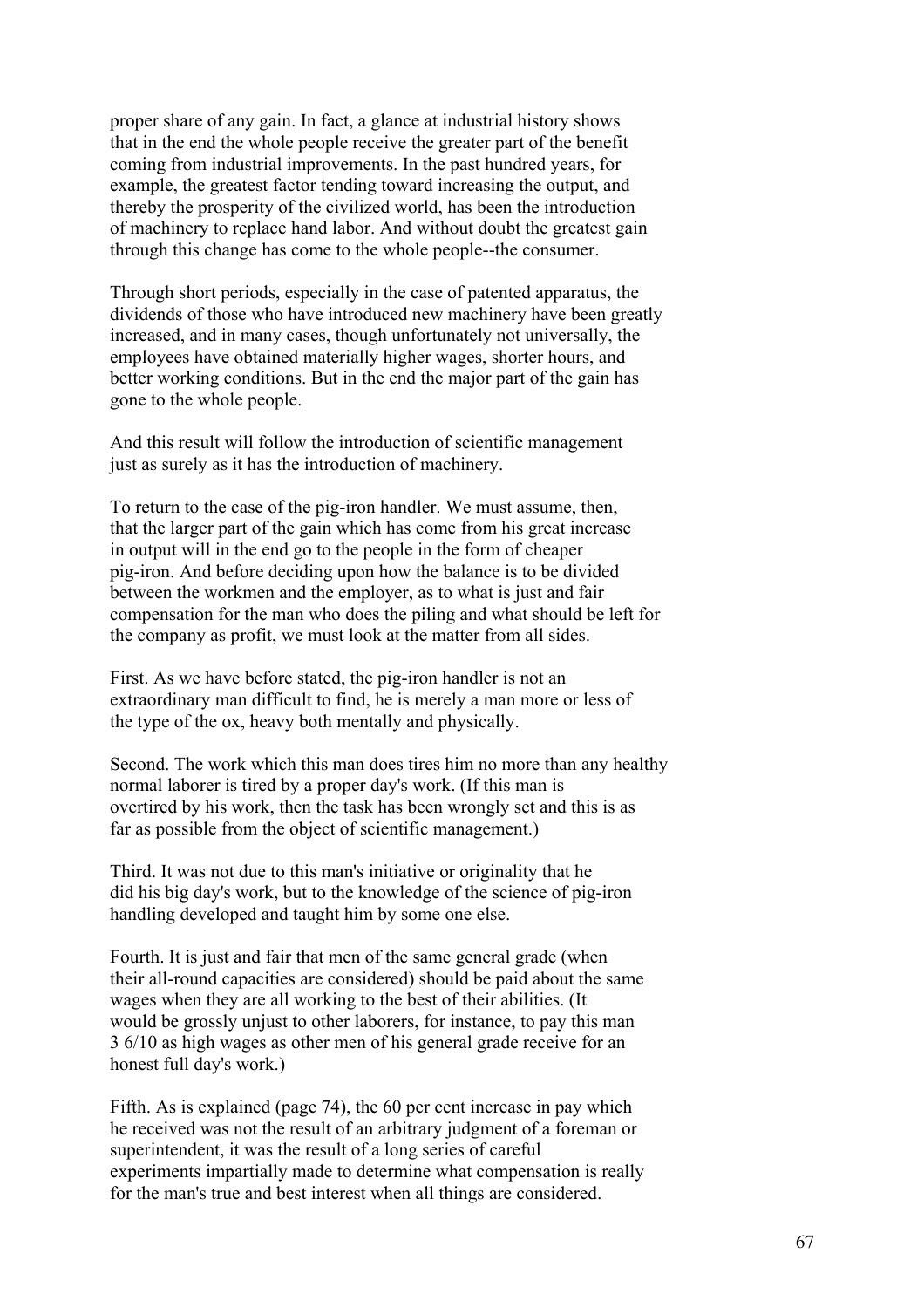Thus we see that the pig-iron handler with his 60 per cent increase in wages is not an object for pity but rather a subject for congratulation.

After all, however, facts are in many cases more convincing than opinions or theories, and it is a significant fact that those workmen who have come under this system during the past thirty years have invariably been satisfied with the increase in pay, which they have received, while their employers have been equally pleased with their increase in dividends.

The writer is one of those who believes that more and more will the third party (the whole people), as it becomes acquainted with the true facts, insist that justice shall be done to all three parties. It will demand the largest efficiency from both employers and employees. It will no longer tolerate the type of employer who has his eye on dividends alone, who refuses to do his full share of the work and who merely cracks his whip over the heads of his workmen and attempts to drive them into harder work for low pay. No more will it tolerate tyranny on the part of labor which demands one increase after another in pay and shorter hours while at the same time it becomes less instead of more efficient.

And the means which the writer firmly believes will be adopted to bring about, first, efficiency both in employer and employs and then an equitable division of the profits of their joint efforts will be scientific management, which has for its sole aim the attainment of justice for all three parties through impartial scientific investigation of all the elements of the problem. For a time both sides will rebel against this advance. The workers will resent any interference with their old rule-of-thumb methods, and the management will resent being asked to take on new duties and burdens; but in the end the people through enlightened public opinion will force the new order of things upon both employer and employee.

It will doubtless be claimed that in all that has been said no new fact has been brought to light that was not known to some one in the past. Very likely this is true. Scientific management does not necessarily involve any great invention, nor the discovery of new or startling facts. It does, however, involve a certain combination of elements which have not existed in the past, namely, old knowledge so collected, analyzed, grouped, and classified into laws and rules that it constitutes a science; accompanied by a complete change in the mental attitude of the working men as well as of those on the side of the management, toward each other, and toward their respective duties and responsibilities. Also, a new division of the duties between the two sides and intimate, friendly cooperation to an extent that is impossible under the philosophy of the old management. And even all of this in many cases could not exist without the help of mechanisms which have been gradually developed.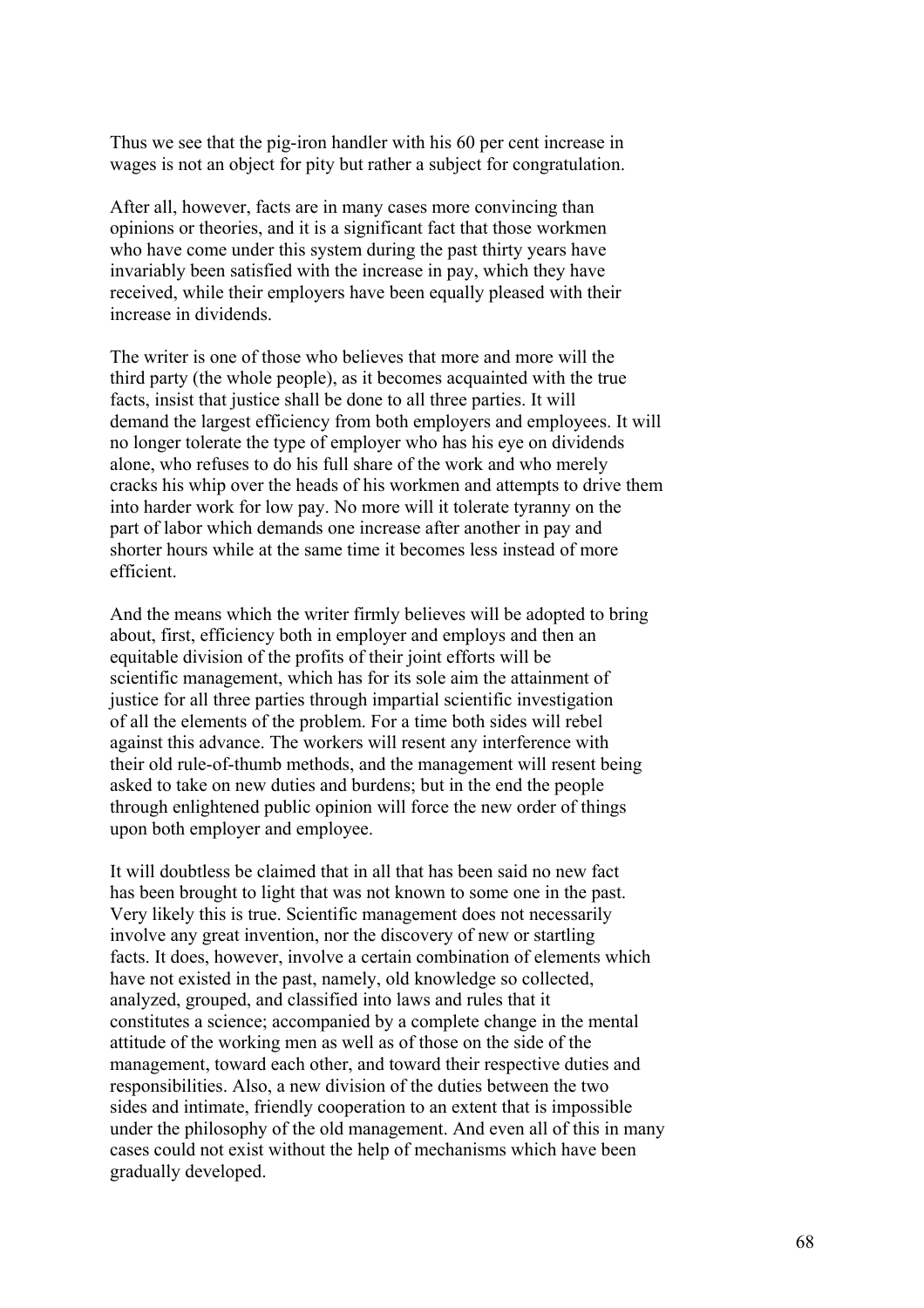It is no single element, but rather this whole combination, that constitutes scientific management, which may be summarized as:

 Science, not rule of thumb. Harmony, not discord. Cooperation, not individualism. Maximum output, in place of restricted output. The development of each man to his greatest efficiency and prosperity.

The writer wishes to again state that: "The time is fast going by for the great personal or individual achievement of any one man standing alone and without the help of those around him. And the time is coming when all great things will be done by that type of cooperation in which each man performs the function for which he is best suited, each man preserves his own individuality and is supreme in his particular function, and each man at the same time loses none of his originality and proper personal initiative, and yet is controlled by and must work harmoniously with many other men."

The examples given above of the increase in output realized under the new management fairly represent the gain which is possible. They do not represent extraordinary or exceptional cases, and have been selected from among thousands of similar illustrations which might have been given.

Let us now examine the good which would follow the general adoption of these principles.

The larger profit would come to the whole world in general.

The greatest material gain which those of the present generation have over past generations has come from the fact that the average man in this generation, with a given expenditure of effort, is producing two times, three times, even four times as much of those things that are of use to man as it was possible for the average man in the past to produce. This increase in the productivity of human effort is, of course, due to many causes, besides the increase in the personal dexterity of the man. It is due to the discovery of steam and electricity, to the introduction of machinery, to inventions, great and small, and to the progress in science and education. But from whatever cause this increase in productivity has come, it is to the greater productivity of each individual that the whole country owes its greater prosperity.

Those who are afraid that a large increase in the productivity of each workman will throw other men out of work, should realize that the one element more than any other which differentiates civilized from uncivilized countries--prosperous from poverty--stricken peoples--is that the average man in the one is five or six times as productive as the other. It is also a fact that the chief cause for the large percentage of the unemployed in England (perhaps the most virile nation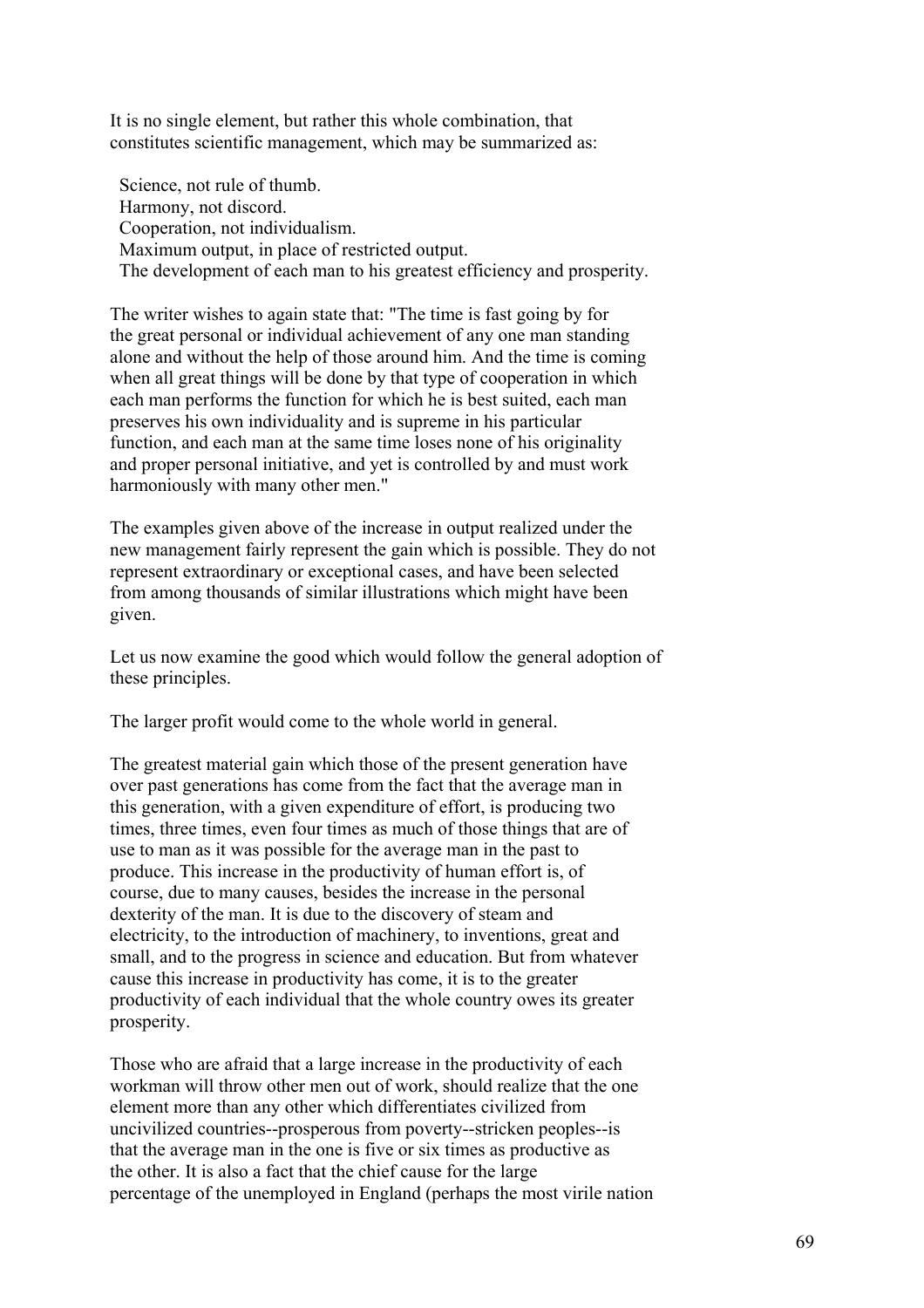in the world), is that the workmen of England, more than in any other civilized country, are deliberately restricting their output because they are possessed by the fallacy that it is against their best interest for each man to work as hard as he can.

The general adoption of scientific management would readily in the future double the productivity of the average man engaged in industrial work. Think of what this means to the whole country. Think of the increase, both in the necessities and luxuries of life, which becomes available for the whole country, of the possibility of shortening the hours of labor when this is desirable, and of the increased opportunities for education, culture, and recreation which this implies. But while the whole world would profit by this increase in production, the manufacturer and the workman will be far more interested in the especial local gain that comes to them and to the people immediately around them. Scientific management will mean, for the employers and the workmen who adopt it--and particularly for those who adopt it first--the elimination of almost all causes for dispute and disagreement between them. What constitutes a fair day's work will be a question for scientific investigation, instead of a subject to be bargained and haggled over. Soldiering will cease because the object for soldiering will no longer exist. The great increase in wages which accompanies this type of management will largely eliminate the wage question as a source of dispute. But more than all other causes, the close, intimate cooperation, the constant personal contact between the two sides, will tend to diminish friction and discontent. It is difficult for two people whose interests are the same, and who work side by side in accomplishing the same object, all day long, to keep up a quarrel.

The low cost of production which accompanies a doubling of the output will enable the companies who adopt this management, particularly those who adopt it first, to compete far better than they were able to before, and this will so enlarge their markets that their men will have almost constant work even in dull times, and that they will earn larger profits at all times.

This means increase in prosperity and diminution in poverty, not only for their men but for the whole community immediately around them.

As one of the elements incident to this great gain in output, each workman has been systematically trained to his highest state of efficiency, and has been taught to do a higher class of work than he was able to do under the old types of management; and at the same time he has acquired a friendly mental attitude toward his employers and his whole working conditions, whereas before a considerable part of his time was spent in criticism, suspicious watchfulness, and sometimes in open warfare. This direct gain to all of those working under the system is without doubt the most important single element in the whole problem.

Is not the realization of results such as these of far more importance than the solution of most of the problems which are now agitating both